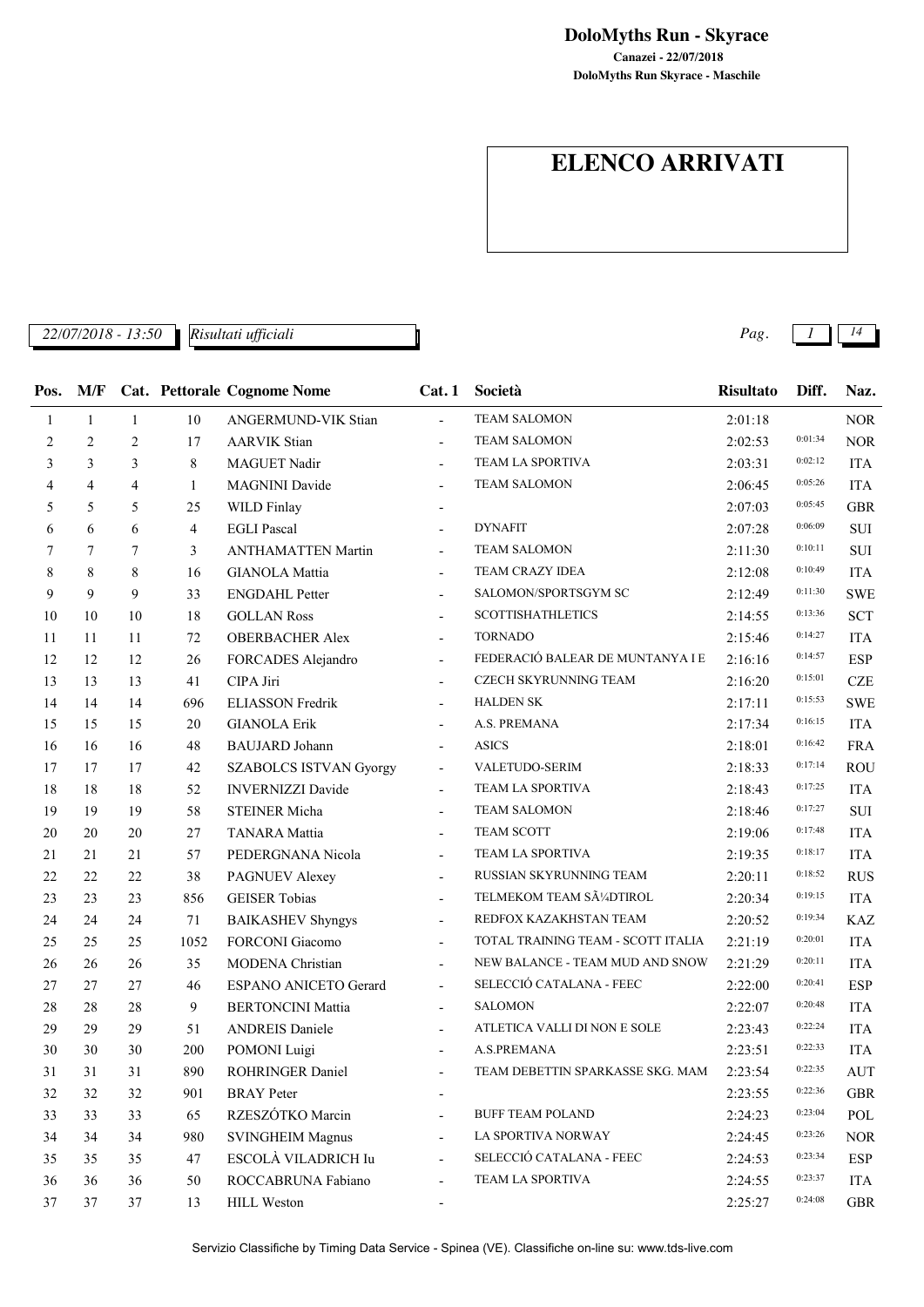| Pos.   | M/F |     |      | <b>Cat. Pettorale Cognome Nome</b> | Cat.1                    | Società                         | <b>Risultato</b> | Diff.   | Naz.       |
|--------|-----|-----|------|------------------------------------|--------------------------|---------------------------------|------------------|---------|------------|
| 38     | 38  | 38  | 293  | <b>GIOVANNINI Alessandro</b>       |                          |                                 | 2:25:54          | 0:24:36 | <b>ITA</b> |
| 39     | 39  | 39  | 861  | <b>BORTOLAS Manuel</b>             | $\overline{\phantom{a}}$ | ASD PODISTICA TORINO            | 2:26:30          | 0:25:11 | <b>ITA</b> |
| 40     | 40  | 40  | 53   | <b>RASOM Mauro</b>                 | $\overline{\phantom{a}}$ | <b>TEAM LA SPORTIVA</b>         | 2:26:54          | 0:25:36 | <b>ITA</b> |
| 41     | 41  | 41  | 248  | LAGHETTO Michele                   |                          |                                 | 2:26:58          | 0:25:39 | <b>ITA</b> |
| 42     | 42  | 42  | 836  | SCHMÖLZER Stefan                   |                          |                                 | 2:27:01          | 0:25:42 | <b>AUT</b> |
| 43     | 43  | 43  | 15   | <b>BRAMBILLA Danilo</b>            | $\blacksquare$           | ASD FALCHI LECCO                | 2:27:52          | 0:26:33 | <b>ITA</b> |
| 44     | 44  | 44  | 21   | NIKOLOV Kiril                      | $\overline{\phantom{a}}$ | <b>XCOSPORTS</b>                | 2:28:07          | 0:26:49 | <b>BUL</b> |
| 45     | 45  | 45  | 368  | ROPPOLO Nicolo'                    | $\overline{\phantom{a}}$ | CRAL SOCIETÃ REALE MUTUA        | 2:28:48          | 0:27:29 | <b>ITA</b> |
| 47     | 46  | 47  | 22   | MATSUMOTO Dai                      | $\blacksquare$           | <b>TEAM SALOMON</b>             | 2:29:20          | 0:28:02 | <b>JPN</b> |
| 48     | 47  | 48  | 905  | <b>LANTERMINO Danilo</b>           | $\overline{\phantom{a}}$ | TEAM MONTURA RUNNING - AS VALLE | 2:29:47          | 0:28:28 | <b>ITA</b> |
| 49     | 48  | 49  | 850  | CASTAGNO Gabriele                  | $\overline{\phantom{a}}$ | ASD PODISTICA TORINO            | 2:30:10          | 0:28:51 | <b>ITA</b> |
| 50     | 49  | 50  | 825  | WRIGHT Jack                        | $\overline{\phantom{a}}$ | AMBLESIDE AC                    | 2:30:25          | 0:29:06 | <b>GBR</b> |
| 51     | 50  | 51  | 902  | <b>SAVILLE Thomas</b>              | $\overline{\phantom{a}}$ | DARK PEAK FELL RUNNERS          | 2:30:54          | 0:29:36 | <b>GBR</b> |
| 53     | 51  | 53  | 247  | DALLE MOLLE Marco                  | $\overline{\phantom{a}}$ | TERZO TEMPO                     | 2:32:25          | 0:31:07 | <b>ITA</b> |
| 54     | 52  | 54  | 680  | <b>BERTO' Samuele</b>              | $\overline{\phantom{a}}$ | <b>CMP TEAM</b>                 | 2:32:26          | 0:31:07 | <b>ITA</b> |
| 55     | 53  | 55  | 851  | DELLADDIO Davide                   | $\overline{\phantom{a}}$ | <b>GENTE FUORI STRADA</b>       | 2:33:06          | 0:31:47 | <b>ITA</b> |
| 56     | 54  | 56  | 973  | <b>JIRI</b> Petr                   | $\overline{\phantom{a}}$ | SALOMON/SUUNTO CZECH            | 2:33:21          | 0:32:02 | <b>CZE</b> |
| 58     | 55  | 58  | 637  | <b>BACARDIT Nil</b>                | $\overline{\phantom{a}}$ | CLUB A.E. MATXACUCA             | 2:33:55          | 0:32:36 | <b>ESP</b> |
| 60     | 56  | 60  | 982  | PINELLI Fabio                      | $\overline{\phantom{a}}$ | STONE TRAIL TEAM                | 2:34:33          | 0:33:14 | <b>ITA</b> |
| 61     | 57  | 61  | 5    | <b>LARGER Paolo</b>                | $\overline{\phantom{a}}$ |                                 | 2:35:07          | 0:33:48 | <b>ITA</b> |
| 62     | 58  | 62  | 66   | <b>GIANCOLA Alessio</b>            | $\blacksquare$           | ASD MOUNTAIN CAB                | 2:36:23          | 0:35:04 | <b>ITA</b> |
| 63     | 59  | 63  | 476  | <b>CERESA Matteo</b>               | $\overline{\phantom{a}}$ | PERFORMANCE SPORT-SALOMON       | 2:36:34          | 0:35:15 | SUI        |
| 64     | 60  | 64  | 570  | <b>TIRONE Filippo</b>              | $\overline{\phantom{a}}$ | DELTA SPEDIZIONI                | 2:36:36          | 0:35:18 | <b>ITA</b> |
| 65     | 61  | 65  | 974  | PESCOLLDERUNGG Luca                | $\overline{\phantom{a}}$ | OCR TEAM ITALY                  | 2:36:50          | 0:35:31 | <b>ITA</b> |
| 67     | 62  | 67  | 775  | <b>ECCHER Mattia</b>               | $\blacksquare$           |                                 | 2:37:32          | 0:36:13 | <b>ITA</b> |
| 68     | 63  | 68  | 709  | COOMBS Duncan                      | $\overline{\phantom{a}}$ | DARK PEAK FELL RUNNERS          | 2:37:54          | 0:36:35 | <b>GBR</b> |
| 69     | 64  | 69  | 578  | <b>BOGOTTO Denis</b>               | $\overline{\phantom{a}}$ | <b>TEAM SBR</b>                 | 2:37:55          | 0:36:36 | <b>ITA</b> |
| 70     | 65  | 70  | 903  | <b>GOSTOLI</b> Massimiliano        | $\overline{\phantom{a}}$ | ATLETICA VICENTINA              | 2:37:55          | 0:36:37 | <b>ITA</b> |
| 71     | 66  | 71  | 61   | CAGLIEROTTI Fabrizio               | $\overline{\phantom{a}}$ | <b>BELA LADINIA</b>             | 2:38:30          | 0:37:12 | <b>ITA</b> |
| 72     | 67  | 72  | 1030 | <b>SONNA Marco</b>                 |                          |                                 | 2:39:08          | 0:37:49 | <b>ITA</b> |
| 73     | 68  | 73  | 355  | <b>ZANNI</b> Loris                 |                          | <b>RUNCARD</b>                  | 2:39:08          | 0:37:50 | <b>ITA</b> |
| 74     | 69  | 74  | 304  | <b>SORTENI</b> Andrea              | $\overline{\phantom{a}}$ | <b>US MALONNO</b>               | 2:39:10          | 0:37:51 | <b>ITA</b> |
| 75     | 70  | 75  | 69   | CHIOCCHETTI Erwin                  | $\overline{\phantom{a}}$ | SKI TEAM FASSA BELA LADINIA     | 2:39:22          | 0:38:03 | <b>ITA</b> |
| 77     | 71  | 77  | 1023 | <b>GANDUS</b> Tiziano              |                          |                                 | 2:39:35          | 0:38:17 | <b>ITA</b> |
| $78\,$ | 72  | 78  | 774  | <b>ZORZI Nicolo'</b>               | $\overline{\phantom{a}}$ | <b>U.S. CORNACCI</b>            | 2:39:40          | 0:38:21 | <b>ITA</b> |
| 79     | 73  | 79  | 727  | MRÁZEK Jan                         | $\overline{\phantom{a}}$ | INOV-8                          | 2:39:57          | 0:38:39 | <b>CZE</b> |
| 80     | 74  | 80  | 452  | DE BONA Andrea                     | $\blacksquare$           | TEAM ALDO MORO PALUZZA          | 2:39:58          | 0:38:40 | <b>ITA</b> |
| 81     | 75  | 81  | 1033 | <b>BLANC Thomas</b>                |                          |                                 | 2:40:25          | 0:39:07 | <b>FRA</b> |
| 82     | 76  | 82  | 863  | <b>BIRTWISTLE Duncan</b>           |                          |                                 | 2:41:13          | 0:39:54 | <b>GBR</b> |
| 83     | 77  | 83  | 19   | RANALLO Enrico                     | $\overline{\phantom{a}}$ | ASD MOUNTAIN LAB                | 2:41:28          | 0:40:09 | <b>ITA</b> |
| 85     | 78  | 85  | 378  | VIGOLO Simone                      | $\overline{\phantom{a}}$ |                                 | 2:41:55          | 0:40:37 | <b>ITA</b> |
| 88     | 79  | 88  | 417  | <b>ZANELLA</b> Simone              | $\overline{\phantom{a}}$ | ATLETICA VALDOBBIADENE GSA      | 2:42:13          | 0:40:54 | <b>ITA</b> |
| 90     | 80  | 90  | 243  | THIBAL Theo                        | $\overline{\phantom{a}}$ | FEDERATION FRANCAISE DE SKI FFS | 2:42:20          | 0:41:01 | <b>FRA</b> |
| 91     | 81  | 91  | 954  | <b>PERLI Matteo</b>                | $\overline{\phantom{a}}$ |                                 | 2:42:22          | 0:41:04 | <b>ITA</b> |
| 92     | 82  | 92  | 431  | <b>DERUNGS Mirco</b>               | $\overline{\phantom{a}}$ | SCI CLUB SAN BERNARDINO         | 2:42:33          | 0:41:15 | SUI        |
| 93     | 83  | 93  | 547  | PIAZZI Enrico                      | $\blacksquare$           | ASD AIZEI SPORTISSIMO           | 2:42:34          | 0:41:15 | <b>ITA</b> |
| 94     | 84  | 94  | 216  | PEDERIVA Fabrizio                  | $\overline{\phantom{a}}$ | <b>BOGN DA NIA</b>              | 2:43:19          | 0:42:00 | <b>ITA</b> |
| 95     | 85  | 95  | 834  | MILLAR Jack                        | $\overline{\phantom{a}}$ | AMBLESIDE AC                    | 2:43:53          | 0:42:35 | IRL        |
| 96     | 86  | 96  | 62   | DANTONE Lodovico                   |                          | <b>CRESTE DI GALLO</b>          | 2:44:03          | 0:42:44 | <b>ITA</b> |
| 98     | 87  | 98  | 265  | DEMARTIN Michele                   | $\blacksquare$           | <b>DOLOMITICA</b>               | 2:45:13          | 0:43:55 | <b>ITA</b> |
| 101    | 88  | 101 | 961  | <b>ZANONI</b> Diego                |                          |                                 | 2:46:47          | 0:45:28 | <b>ITA</b> |
|        |     |     |      |                                    |                          |                                 |                  |         |            |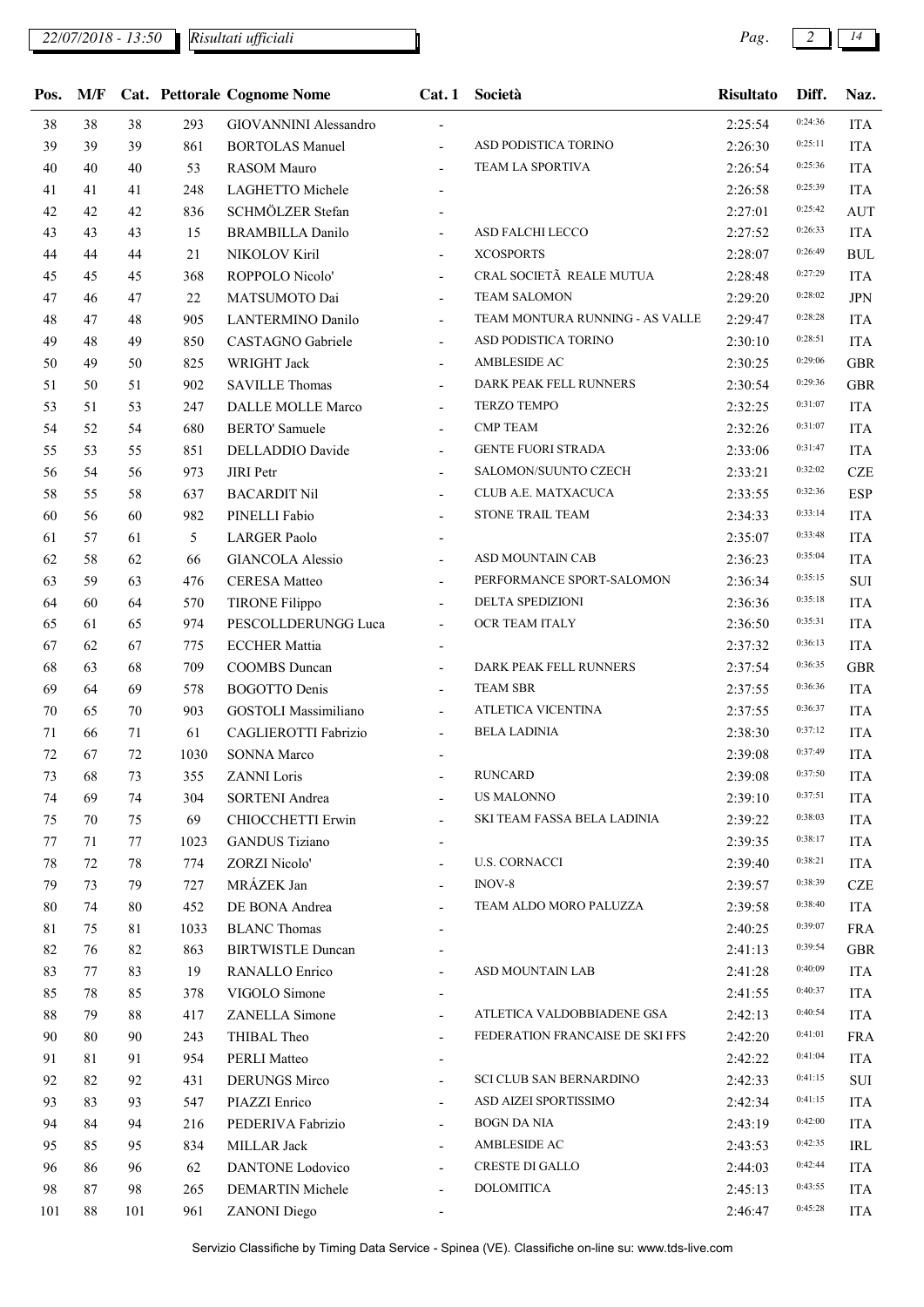## *22/07/2018 - 13:50 Pag. 3 14*

| Pos. | M/F |     |      | <b>Cat. Pettorale Cognome Nome</b> | Cat.1                        | Società                            | <b>Risultato</b> | Diff.   | Naz.       |
|------|-----|-----|------|------------------------------------|------------------------------|------------------------------------|------------------|---------|------------|
| 102  | 89  | 102 | 345  | <b>BETTEGA</b> Federico            | $\overline{a}$               | <b>G.S.FRAVEGGIO</b>               | 2:46:54          | 0:45:36 | <b>ITA</b> |
| 103  | 90  | 103 | 32   | <b>IVAKIN</b> Alexander            | $\overline{\phantom{0}}$     | MOUNTAIN RACE TEAM/SALOMON         | 2:47:12          | 0:45:53 | <b>RUS</b> |
| 104  | 91  | 104 | 222  | VIAN Andrea                        | $\overline{\phantom{0}}$     | <b>EVOLUTION SPORT TEAM</b>        | 2:47:27          | 0:46:08 | <b>ITA</b> |
| 105  | 92  | 105 | 887  | <b>MARAN</b> Stefano               |                              | SKYRUNNERS LE VIGNE VICENZA        | 2:47:50          | 0:46:31 | <b>ITA</b> |
| 106  | 93  | 106 | 1017 | <b>MARTINI</b> Andrea              | $\overline{\phantom{0}}$     | <b>VICENZA MARATHON</b>            | 2:48:00          | 0:46:42 | <b>ITA</b> |
| 107  | 94  | 107 | 36   | KAY Darren                         |                              |                                    | 2:48:26          | 0:47:07 | <b>GBR</b> |
| 108  | 95  | 108 | 892  | DAVARDA Sergio                     |                              | <b>NESSUNA</b>                     | 2:48:50          | 0:47:31 | <b>ITA</b> |
| 109  | 96  | 109 | 891  | PEÑA PUENTE Santi                  | $\overline{\phantom{0}}$     | C.A.TAYMORY-SPIRIDON               | 2:48:53          | 0:47:35 | <b>ESP</b> |
| 110  | 97  | 110 | 242  | <b>HAJDUK</b> Piotr                |                              |                                    | 2:49:01          | 0:47:42 | POL        |
| 111  | 98  | 111 | 668  | VERGILYUSH Valek                   |                              | MOUNTAIN-RACE.RU                   | 2:50:03          | 0:48:45 | <b>RUS</b> |
| 112  | 99  | 112 | 419  | ESPOSITO Mirko                     | $\overline{\phantom{0}}$     | A.S.D CINGHIALI RANDAGI            | 2:50:16          | 0:48:58 | <b>ITA</b> |
| 113  | 100 | 113 | 958  | PEDRON Marco                       | $\overline{a}$               | ATLETICA ROTALIANA                 | 2:50:26          | 0:49:07 | <b>ITA</b> |
| 114  | 101 | 114 | 464  | <b>ZUPAN Primoz</b>                |                              |                                    | 2:50:36          | 0:49:17 | <b>SLO</b> |
| 115  | 102 | 115 | 999  | <b>TIEZZA Luca</b>                 |                              |                                    | 2:50:47          | 0:49:28 | <b>ITA</b> |
| 116  | 103 | 116 | 1005 | <b>ROGIER Wouters</b>              |                              | <b>NKBV</b>                        | 2:50:50          | 0:49:31 | <b>NED</b> |
| 117  | 104 | 117 | 1002 | <b>SCREDA Antonio</b>              |                              | <b>EMME RUNNING TEA</b>            | 2:50:53          | 0:49:34 | <b>ITA</b> |
| 118  | 105 | 118 | 800  | <b>KURETH Thierry</b>              |                              |                                    | 2:50:55          | 0:49:36 | SUI        |
| 119  | 106 | 119 | 359  | <b>LORA</b> Mattia                 | $\overline{\phantom{0}}$     | <b>TERZO TEMPO</b>                 | 2:50:56          | 0:49:37 | <b>ITA</b> |
| 121  | 107 | 121 | 208  | VERRA Cosma                        |                              | <b>BELA LADINIA</b>                | 2:51:36          | 0:50:17 | <b>ITA</b> |
| 122  | 108 | 122 | 457  | MENEGHEL Luciano                   | $\overline{\phantom{0}}$     | SCUOLA DI MARATONA VITTORIO VENE   | 2:51:40          | 0:50:21 | <b>ITA</b> |
| 123  | 109 | 123 | 719  | <b>MALLEY Jonny</b>                |                              | AMBLESIDE AC                       | 2:51:42          | 0:50:23 | <b>GBR</b> |
| 124  | 110 | 124 | 526  | <b>BONGOM Bjorn Harald</b>         |                              | <b>VAREGG</b>                      | 2:52:03          | 0:50:45 | <b>NOR</b> |
| 125  | 111 | 125 | 1041 | <b>MEZZENA Francesco</b>           |                              |                                    | 2:52:12          | 0:50:53 | <b>ITA</b> |
| 126  | 112 | 126 | 390  | <b>SEGATTA Nicola</b>              | $\overline{\phantom{0}}$     | <b>GS FRAVEGGIO</b>                | 2:52:41          | 0:51:22 | <b>ITA</b> |
| 127  | 113 | 127 | 675  | PIZZOLATO Manuel                   | $\overline{\phantom{0}}$     | EVOLUTION SPORT TEAM               | 2:52:51          | 0:51:32 | <b>ITA</b> |
| 128  | 114 | 128 | 495  | <b>IOB</b> Marco                   | $\overline{\phantom{0}}$     | <b>INDIVIDUALE</b>                 | 2:52:52          | 0:51:33 | <b>ITA</b> |
| 130  | 115 | 130 | 915  | <b>VARIN</b> Simon                 |                              |                                    | 2:53:08          | 0:51:49 | <b>FRA</b> |
| 131  | 116 | 131 | 937  | CHIODEGA Manuel                    |                              | G.S. VIGILI DEL FUOCO DEL TRENTINO | 2:53:16          | 0:51:57 | <b>ITA</b> |
| 132  | 117 | 132 | 882  | <b>WENDT</b> Manuel                |                              |                                    | 2:53:30          | 0:52:12 | <b>ITA</b> |
| 133  | 118 | 133 | 258  | <b>SJOSTROM Anton</b>              |                              | <b>UMARA SPORTSCLUB</b>            | 2:53:37          | 0:52:18 | <b>SWE</b> |
| 134  | 119 | 134 | 561  | FENTI Mattia                       |                              | ATLETICA AGORDINA                  | 2:53:55          | 0:52:37 | <b>ITA</b> |
| 135  | 120 | 135 | 1001 | <b>RIZ</b> Erwin                   | $\overline{\phantom{0}}$     | <b>BELA LADINIA</b>                | 2:53:55          | 0:52:37 | <b>ITA</b> |
| 136  | 121 | 136 | 816  | <b>MARTINI</b> Giuseppe            |                              | ATLETICA VALLI DI NON E SOLE       | 2:54:11          | 0:52:52 | <b>ITA</b> |
| 137  | 122 | 137 | 531  | DEGIAMPIETRO Paolo                 |                              | <b>US CORNACCI</b>                 | 2:54:20          | 0:53:02 | <b>ITA</b> |
| 138  | 123 | 138 | 721  | DEMATTE' Gabriele                  | $\qquad \qquad \blacksquare$ |                                    | 2:54:22          | 0:53:03 | <b>ITA</b> |
| 139  | 124 | 139 | 983  | <b>BOTTAMEDI</b> Federico          | $\overline{\phantom{0}}$     | ATLETICA VALLE DI CEMBRA           | 2:54:23          | 0:53:04 | <b>ITA</b> |
| 141  | 125 | 141 | 968  | <b>MARTINEZ</b> Ismael             |                              |                                    | 2:54:56          | 0:53:37 | <b>ESP</b> |
| 142  | 126 | 142 | 729  | <b>BOLOGNA</b> Davide              | $\overline{\phantom{a}}$     | <b>UISP</b>                        | 2:54:58          | 0:53:39 | <b>ITA</b> |
| 144  | 127 | 144 | 423  | <b>SCANAVIN Enrico</b>             |                              | <b>SRM TRAIL TEAM</b>              | 2:55:09          | 0:53:50 | <b>ITA</b> |
| 145  | 128 | 145 | 480  | <b>DEFLORIAN Manuel</b>            | $\overline{\phantom{0}}$     | <b>U.S. CORNACCI</b>               | 2:55:15          | 0:53:57 | <b>ITA</b> |
| 146  | 129 | 146 | 981  | TRACHTENBERG Joel                  | $\overline{\phantom{a}}$     |                                    | 2:55:20          | 0:54:01 | <b>USA</b> |
| 147  | 130 | 147 | 621  | <b>BALEST Valerio</b>              | $\overline{\phantom{0}}$     | PIZZOCCO TRAIL                     | 2:55:27          | 0:54:08 | <b>ITA</b> |
| 148  | 131 | 148 | 202  | DALLAPOZZA Luca                    |                              | <b>BELA LADINIA</b>                | 2:55:30          | 0:54:11 | <b>ITA</b> |
| 149  | 132 | 149 | 37   | KUROCHKIN Alexey                   | $\overline{\phantom{0}}$     | RUSSIAN SKYRUNNING TEAM            | 2:55:32          | 0:54:14 | <b>RUS</b> |
| 150  | 133 | 150 | 1008 | <b>BENEDETTI Mario</b>             | $\overline{\phantom{0}}$     | TEAM PASTURO ASD                   | 2:55:39          | 0:54:20 | <b>ITA</b> |
| 152  | 134 | 152 | 787  | ZELENSKIY Gennadiy                 | $\overline{\phantom{0}}$     | SPACE TEAM                         | 2:55:58          | 0:54:40 | <b>UKR</b> |
| 153  | 135 | 153 | 927  | <b>SANTI Andrea</b>                | $\overline{\phantom{0}}$     | ASD KINOMANA                       | 2:56:11          | 0:54:53 | <b>ITA</b> |
| 154  | 136 | 154 | 271  | REPA Vojtech                       |                              |                                    | 2:56:14          | 0:54:56 | <b>CZE</b> |
| 155  | 137 | 155 | 56   | KOVAL Martin                       |                              | SLOVAK SKYRUNNING ASSOCIATION      | 2:56:14          | 0:54:56 | <b>SVK</b> |
| 156  | 138 | 156 | 957  | FONTANA Roberto                    | $\overline{\phantom{0}}$     | ATLETICA ROTALIANA                 | 2:56:27          | 0:55:08 | <b>ITA</b> |
| 157  | 139 | 157 | 641  | HAGENGRUBER Thomas                 | $\blacksquare$               | ABERSEWENTH TRAILTEAM              | 2:56:36          | 0:55:17 | <b>GER</b> |
|      |     |     |      |                                    |                              |                                    |                  |         |            |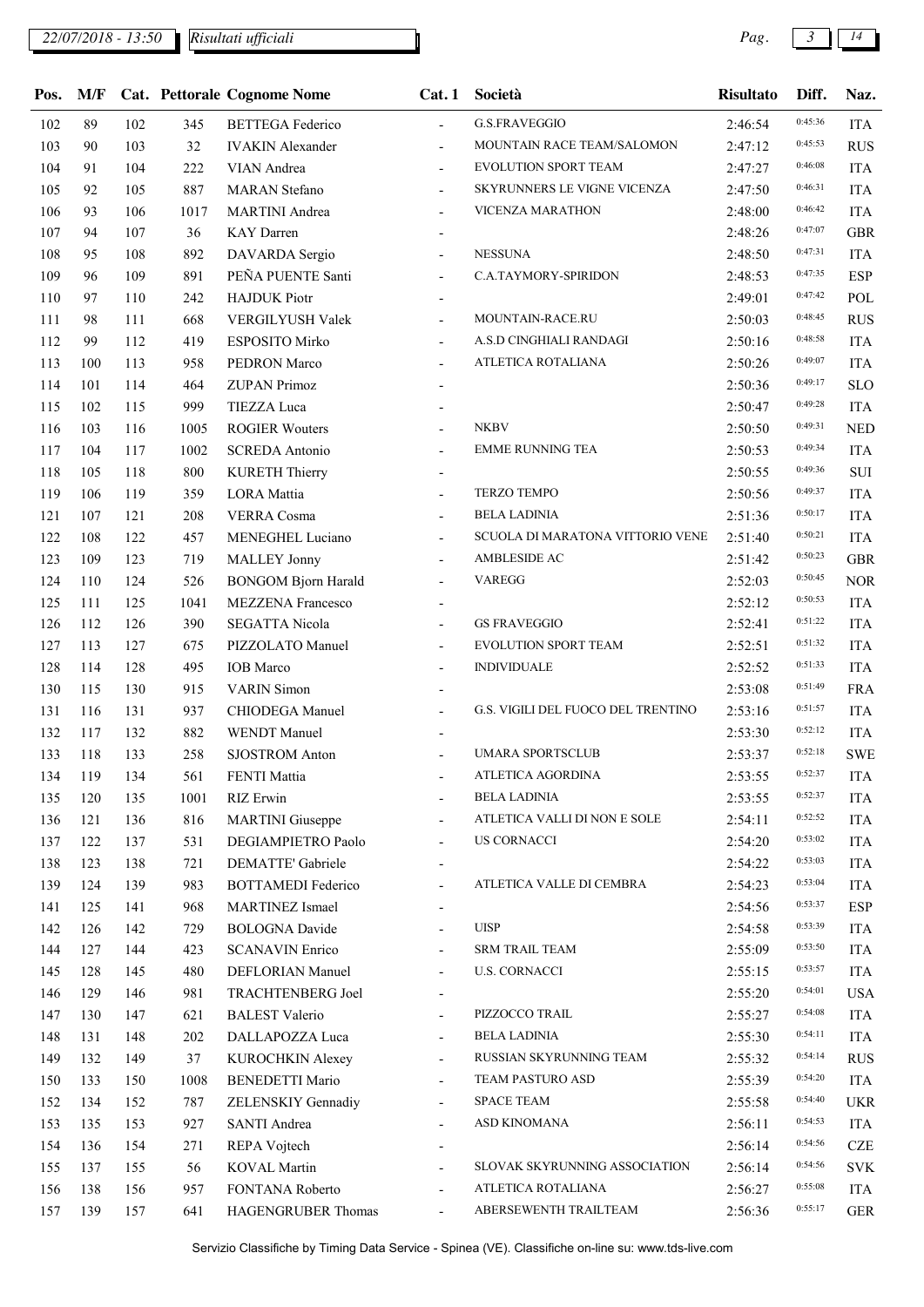## *22/07/2018 - 13:50 Pag. 4 14*

*Risultati ufficiali*

| Pos. | M/F |     |      | <b>Cat. Pettorale Cognome Nome</b> | Cat.1                    | Società                          | <b>Risultato</b> | Diff.   | Naz.       |
|------|-----|-----|------|------------------------------------|--------------------------|----------------------------------|------------------|---------|------------|
| 158  | 140 | 158 | 948  | DAL GRANDE Michele                 | $\overline{\phantom{a}}$ | ATLETICA VICENTINA               | 2:56:46          | 0:55:28 | <b>ITA</b> |
| 159  | 141 | 159 | 833  | <b>GUICHARD Eddy</b>               | $\overline{\phantom{a}}$ | <b>SPAC</b>                      | 2:56:57          | 0:55:39 | <b>FRA</b> |
| 160  | 142 | 160 | 956  | FONTANA Ivano                      | $\overline{a}$           | ATLETICA ROTALIANA               | 2:57:02          | 0:55:43 | <b>ITA</b> |
| 161  | 143 | 161 | 830  | COLOMBO Giuseppe                   | $\overline{\phantom{a}}$ | <b>ALTITUDE RACE</b>             | 2:57:05          | 0:55:46 | <b>ITA</b> |
| 162  | 144 | 162 | 606  | MILANO Simone                      |                          | LIBERTAS FORNO SERGIO BENETTI    | 2:57:32          | 0:56:13 | <b>ITA</b> |
| 163  | 145 | 163 | 450  | DELLAGIACOMA Nicolo'               | $\overline{\phantom{a}}$ | US DOLOMITICA                    | 2:57:32          | 0:56:14 | <b>ITA</b> |
| 164  | 146 | 164 | 556  | <b>BIDDAU</b> Denis                | $\overline{\phantom{a}}$ | ASD AIZEI SPORTISSIMO            | 2:57:34          | 0:56:16 | <b>ITA</b> |
| 165  | 147 | 165 | 780  | TAKEHARA Naoya                     |                          |                                  | 2:57:36          | 0:56:17 | <b>JPN</b> |
| 167  | 148 | 167 | 539  | <b>ACCIARETTI Mattia</b>           | $\overline{\phantom{0}}$ | ASD ZENITHAL                     | 2:57:40          | 0:56:21 | <b>ITA</b> |
| 168  | 149 | 168 | 963  | <b>BASILE Salvatore</b>            | $\overline{\phantom{a}}$ | U.P. POLICIANO AREZZO ATLETICA   | 2:58:23          | 0:57:04 | <b>ITA</b> |
| 169  | 150 | 169 | 799  | <b>LAMONATO</b> Simone             | $\overline{\phantom{a}}$ | TEAM VALTELLINA                  | 2:58:38          | 0:57:19 | <b>ITA</b> |
| 170  | 151 | 170 | 1007 | <b>BARUFFALDI Francesco</b>        | $\overline{\phantom{a}}$ | TEAM PASTURO ASD                 | 2:58:41          | 0:57:22 | <b>ITA</b> |
| 171  | 152 | 171 | 869  | FELLBAUM Tom                       | $\overline{\phantom{a}}$ | PENNINE FELL RUNNERS             | 2:58:50          | 0:57:31 | <b>GBR</b> |
| 172  | 153 | 172 | 238  | <b>DIETRICH David</b>              |                          |                                  | 2:59:09          | 0:57:51 | <b>AUT</b> |
| 175  | 154 | 175 | 437  | <b>SPECKER Christian</b>           | $\overline{\phantom{0}}$ | LAUFTREFF ZOZNEGG                | 2:59:21          | 0:58:02 | <b>GER</b> |
| 176  | 155 | 176 | 14   | <b>SLARKO</b> Gabriel              | $\blacksquare$           |                                  | 2:59:23          | 0:58:04 | <b>SVK</b> |
| 177  | 156 | 177 | 203  | <b>DANTONE</b> Igor                | ÷,                       | <b>BELA LADINIA</b>              | 2:59:25          | 0:58:06 | <b>ITA</b> |
| 178  | 157 | 178 | 529  | ZORZI Fiorenzo                     |                          | POLISPORTIVA MOLINA              | 2:59:26          | 0:58:07 | <b>ITA</b> |
| 180  | 158 | 180 | 246  | <b>ZULIAN Thomas</b>               | $\overline{\phantom{a}}$ |                                  | 2:59:35          | 0:58:16 | <b>ITA</b> |
| 182  | 159 | 182 | 40   | <b>SZABO</b> Tomas                 | $\overline{\phantom{a}}$ | SKYRUNNING SLOVAKIA              | 2:59:53          | 0:58:34 | <b>SVK</b> |
| 184  | 160 | 184 | 406  | KUSMANOV Darmen                    | $\overline{\phantom{a}}$ | <b>SPACE TEAM</b>                | 3:00:19          | 0:59:01 | <b>KAZ</b> |
| 185  | 161 | 185 | 327  | CODEGA Antonio                     | $\overline{\phantom{a}}$ | A.S.PREMANA                      | 3:00:32          | 0:59:13 | <b>ITA</b> |
| 186  | 162 | 186 | 440  | MARIOTTI Gabriele                  | $\overline{\phantom{a}}$ | <b>U.S. MALONNO</b>              | 3:00:39          | 0:59:20 | <b>ITA</b> |
| 187  | 163 | 187 | 540  | CHIESA Franco                      | $\blacksquare$           | IN MOTUS ASD                     | 3:00:39          | 0:59:20 | <b>ITA</b> |
| 188  | 164 | 188 | 720  | <b>BOLIS</b> Diego                 | $\overline{\phantom{a}}$ | EVOLUTION SPORT TEAM             | 3:00:57          | 0:59:38 | <b>ITA</b> |
| 189  | 165 | 189 | 67   | <b>RASOM</b> Ivo                   | $\overline{\phantom{a}}$ | ATLETICA FASSA08                 | 3:01:01          | 0:59:43 | <b>ITA</b> |
| 190  | 166 | 190 | 220  | RIZ Daniel                         |                          | RUNCARD MOUNTAIN E TRAIL         | 3:01:54          | 1:00:36 | <b>ITA</b> |
| 191  | 167 | 191 | 946  | ANDREATTA Luca                     |                          | <b>INDIVIDUALE</b>               | 3:02:03          | 1:00:44 | <b>ITA</b> |
| 192  | 168 | 192 | 995  | MITTEMPERGHER Daniele              |                          |                                  | 3:02:03          | 1:00:44 | <b>ITA</b> |
| 193  | 169 | 193 | 322  | PIAZZA Cristian                    | $\overline{a}$           | MONTRUNNERS MONTREALE            | 3:02:10          | 1:00:52 | <b>ITA</b> |
| 194  | 170 | 194 | 955  | FEDRIZZI Walter                    |                          | ATLETICA ROTALIANA               | 3:02:13          | 1:00:54 | <b>ITA</b> |
| 196  | 171 | 196 | 451  | ROSSI Gianni                       |                          | <b>BRENTA TEAM</b>               | 3:02:21          | 1:01:03 | <b>ITA</b> |
| 197  | 172 | 197 | 934  | VERGASSOLA Andrea                  |                          | SISPORT SSD ARL                  | 3:02:35          | 1:01:16 | <b>ITA</b> |
| 198  | 173 | 198 | 960  | FRANZONI Davide                    | $\overline{\phantom{a}}$ | <b>CORRINTIME CC063336</b>       | 3:02:46          | 1:01:27 | <b>ITA</b> |
| 199  | 174 | 199 | 994  | CODINA TOBIAS Josep Maria          | $\overline{\phantom{a}}$ | <b>FEEC</b>                      | 3:02:47          | 1:01:28 | <b>ESP</b> |
| 200  | 175 | 200 | 223  | <b>LAUTON</b> Cornelio             | $\overline{\phantom{a}}$ | <b>BELA LADINIA</b>              | 3:02:59          | 1:01:41 | <b>ITA</b> |
| 201  | 176 | 201 | 828  | KOTALA tōmáš                       | $\overline{\phantom{a}}$ | CZECH SKYRUNNING ASSOCIATION     | 3:03:01          | 1:01:42 | <b>CZE</b> |
| 202  | 177 | 202 | 273  | CAO Ivan                           | $\overline{\phantom{0}}$ | SCUOLA DI MARATONA VITTORIO VENE | 3:03:25          | 1:02:07 | <b>ITA</b> |
| 203  | 178 | 203 | 681  | MAIORANO Gianluca                  | $\overline{\phantom{a}}$ | 1 TO RUN ASD                     | 3:03:28          | 1:02:10 | <b>ITA</b> |
| 204  | 179 | 204 | 662  | FERLINGHETTI Pietro                | $\overline{\phantom{a}}$ | NEW ATHLETICS SULZANO            | 3:03:32          | 1:02:13 | <b>ITA</b> |
| 205  | 180 | 205 | 1012 | <b>MELESI Battista</b>             | $\overline{\phantom{a}}$ | TEAM PASTURO ASD                 | 3:03:37          | 1:02:19 | <b>ITA</b> |
| 206  | 181 | 206 | 410  | MAZZONI Cristiano                  | $\overline{\phantom{0}}$ | ATLETICA CASORATE S.             | 3:03:48          | 1:02:29 | <b>ITA</b> |
| 208  | 182 | 208 | 802  | <b>BORTOLOTTI Francesco</b>        |                          |                                  | 3:04:05          | 1:02:46 | <b>ITA</b> |
| 210  | 183 | 210 | 814  | VITALI Oliviero                    |                          |                                  | 3:04:29          | 1:03:10 | <b>ITA</b> |
| 211  | 184 | 211 | 439  | MARIOTTI Raffaele                  |                          | <b>U.S. MALONNO</b>              | 3:04:31          | 1:03:13 | <b>ITA</b> |
| 212  | 185 | 212 | 829  | ZANDONELLA Sandro                  | $\overline{\phantom{a}}$ |                                  | 3:04:42          | 1:03:23 | <b>ITA</b> |
| 213  | 186 | 213 | 568  | <b>GANARINI</b> Lorenzo            | $\overline{\phantom{a}}$ | <b>USD CERMIS</b>                | 3:04:44          | 1:03:25 | <b>ITA</b> |
| 216  | 187 | 216 | 793  | <b>OMETTO</b> Gerolamo             |                          |                                  | 3:04:53          | 1:03:34 | <b>ITA</b> |
| 217  | 188 | 217 | 718  | <b>SORMANI</b> Innocente           | $\overline{\phantom{a}}$ | <b>NSC BELLAGIO</b>              | 3:04:53          | 1:03:35 | <b>ITA</b> |
| 218  | 189 | 218 | 453  | LISIGNOLI Franco                   |                          | <b>TEAM KV</b>                   | 3:05:10          | 1:03:51 | <b>ITA</b> |
| 219  | 190 | 219 | 522  | <b>STURAM Amedeo</b>               |                          | <b>GSA PULFERO ASD</b>           | 3:05:30          | 1:04:12 | <b>ITA</b> |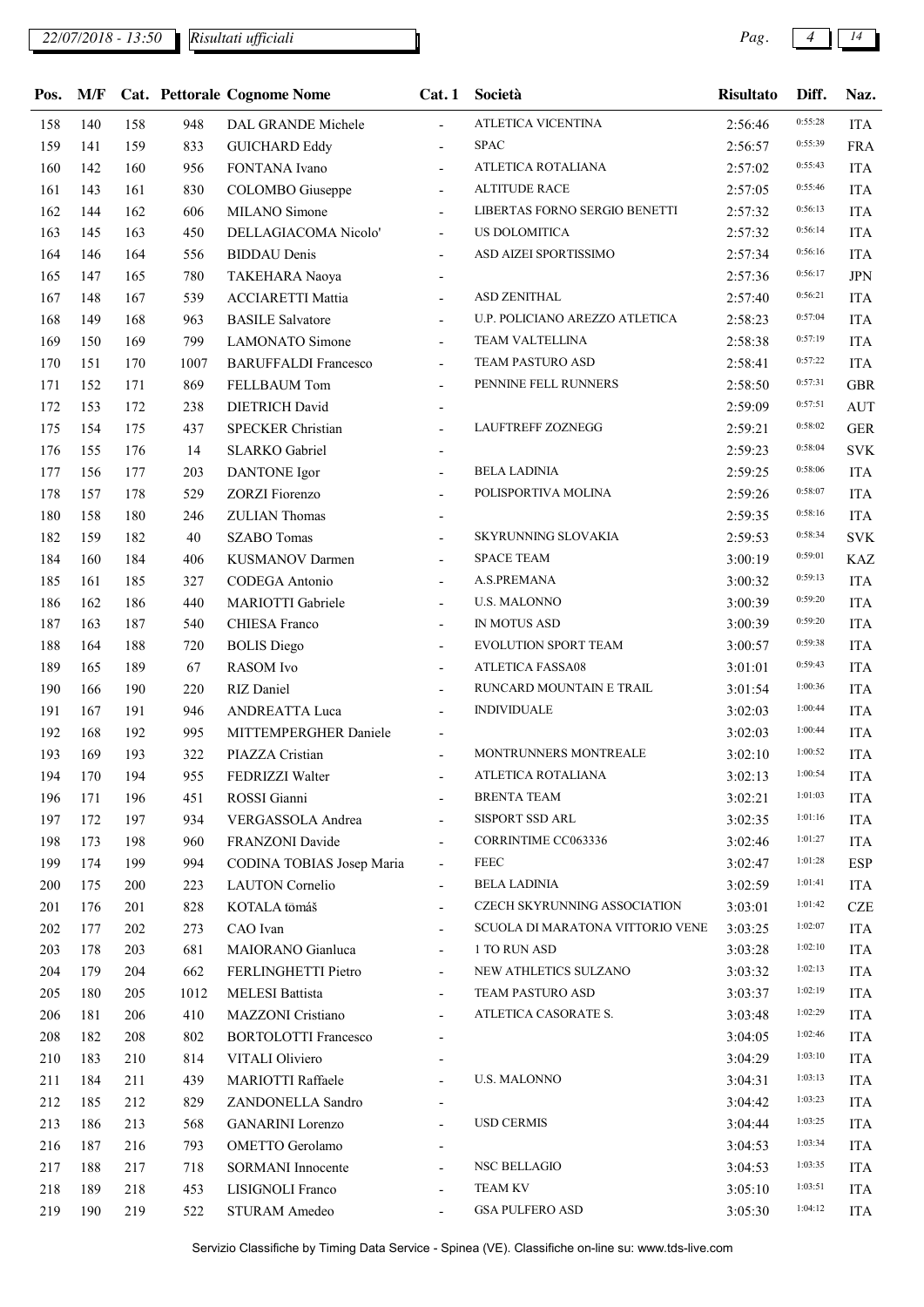## *22/07/2018 - 13:50 Pag. 5 14*

| Pos. | M/F |     |      | <b>Cat. Pettorale Cognome Nome</b> | Cat.1                    | Società                       | <b>Risultato</b> | Diff.   | Naz.       |
|------|-----|-----|------|------------------------------------|--------------------------|-------------------------------|------------------|---------|------------|
| 220  | 191 | 220 | 347  | <b>GIACOMETTI Luca</b>             | $\blacksquare$           | <b>ASTRA QUERO</b>            | 3:05:34          | 1:04:15 | <b>ITA</b> |
| 221  | 192 | 221 | 939  | <b>TARANTOLA Salvatore</b>         |                          | VALETUDO SERIM                | 3:05:37          | 1:04:18 | <b>ITA</b> |
| 222  | 193 | 222 | 221  | RIZ Silvano                        | $\overline{\phantom{a}}$ |                               | 3:05:40          | 1:04:21 | <b>ITA</b> |
| 223  | 194 | 223 | 214  | MAZZEL Luca                        |                          | <b>BELA LADINIA</b>           | 3:05:44          | 1:04:26 | <b>ITA</b> |
| 224  | 195 | 224 | 820  | <b>GARCIA</b> Omar                 |                          | A20KMS TRAIL RUNNING TEAM     | 3:05:46          | 1:04:27 | POR        |
| 226  | 196 | 226 | 206  | <b>VERRA</b> Daniele               |                          |                               | 3:05:58          | 1:04:39 | <b>ITA</b> |
| 227  | 197 | 227 | 760  | PEZZOLATO Nicola                   | $\overline{\phantom{a}}$ | ASD ZENITHAL TEAM             | 3:06:11          | 1:04:53 | <b>ITA</b> |
| 228  | 198 | 228 | 461  | KERSCHBAUMER Diego                 | $\overline{\phantom{a}}$ | ATLETICA VALLE DI CEMBRA      | 3:06:16          | 1:04:57 | <b>ITA</b> |
| 229  | 199 | 229 | 500  | <b>GOTTI Francesco</b>             | $\overline{\phantom{0}}$ | ATLETICA FRANCIACORTA         | 3:06:18          | 1:04:59 | <b>ITA</b> |
| 230  | 200 | 230 | 615  | DE BASTIANI Juri                   | $\overline{\phantom{0}}$ | PIZZOCCO TRAIL                | 3:06:54          | 1:05:35 | <b>ITA</b> |
| 231  | 201 | 231 | 864  | <b>ABDRAMAN Azamat</b>             | $\overline{\phantom{0}}$ | <b>SPACE TEAM</b>             | 3:07:09          | 1:05:50 | <b>KAZ</b> |
| 232  | 202 | 232 | 706  | FERRATUSCO Maurizio                | $\overline{\phantom{a}}$ | <b>SANREMORUNNERS</b>         | 3:07:16          | 1:05:57 | <b>ITA</b> |
| 233  | 203 | 233 | 1047 | DOLIANA Sergio                     | $\overline{\phantom{0}}$ | <b>CORNACCI TESERO</b>        | 3:07:31          | 1:06:12 | <b>ITA</b> |
| 234  | 204 | 234 | 554  | SUDA Josef                         |                          | <b>SK PRIMDA</b>              | 3:07:49          | 1:06:30 | <b>CZE</b> |
| 236  | 205 | 236 | 587  | MASSEL Fabio                       | $\overline{\phantom{a}}$ | G.S.POMARETTO                 | 3:08:08          | 1:06:49 | <b>ITA</b> |
| 237  | 206 | 237 | 575  | RAMPONI Tiziano                    | $\overline{\phantom{0}}$ | <b>CASTELRAIDER</b>           | 3:08:25          | 1:07:06 | <b>ITA</b> |
| 239  | 207 | 239 | 372  | DALLAGO Matteo                     |                          |                               | 3:08:54          | 1:07:35 | <b>ITA</b> |
| 240  | 208 | 240 | 553  | NIEDHART Patrick                   |                          |                               | 3:09:00          | 1:07:41 | <b>GER</b> |
| 241  | 209 | 241 | 470  | LYSSENKO Roman                     |                          |                               | 3:09:03          | 1:07:45 | <b>KAZ</b> |
| 242  | 210 | 242 | 563  | ROSSINI Ivano                      |                          | <b>RUNNER SALO'</b>           | 3:09:12          | 1:07:53 | <b>ITA</b> |
| 243  | 211 | 243 | 274  | <b>CORBETTA Marco</b>              |                          |                               | 3:09:13          | 1:07:54 | <b>ITA</b> |
| 244  | 212 | 244 | 745  | FERUZZI Alberto                    |                          | <b>MONTRUNNERS</b>            | 3:09:28          | 1:08:10 | <b>ITA</b> |
| 245  | 213 | 245 | 771  | DALLE VEDOVE Simone                | $\overline{\phantom{a}}$ | <b>CANTINA DA PAJER</b>       | 3:09:42          | 1:08:23 | <b>ITA</b> |
| 246  | 214 | 246 | 813  | <b>VITALI Rocco</b>                | $\overline{\phantom{0}}$ | <b>NONE</b>                   | 3:09:47          | 1:08:28 | <b>ITA</b> |
| 247  | 215 | 247 | 987  | <b>TOMASI</b> Gabriele             |                          |                               | 3:09:53          | 1:08:34 | <b>ITA</b> |
| 248  | 216 | 248 | 551  | <b>NERINI Marco</b>                |                          | MARATONETI GENOVESI           | 3:10:03          | 1:08:45 | <b>ITA</b> |
| 249  | 217 | 249 | 513  | <b>KELLER Lukas</b>                |                          |                               | 3:10:09          | 1:08:50 | $\rm SUI$  |
| 250  | 218 | 250 | 241  | WEIG Simon                         |                          |                               | 3:10:20          | 1:09:02 | <b>GER</b> |
| 251  | 219 | 251 | 369  | WHITFIELD Matt                     |                          | <b>CORRIFERRARA</b>           | 3:10:33          | 1:09:15 | <b>ITA</b> |
| 252  | 220 | 252 | 357  | PIETRELLA Marco                    |                          |                               | 3:10:48          | 1:09:29 | <b>ITA</b> |
| 253  | 221 | 253 | 516  | <b>BALDESSARI Matteo</b>           |                          |                               | 3:10:54          | 1:09:35 | <b>ITA</b> |
| 254  | 222 | 254 | 496  | <b>COELLI Daniele</b>              |                          |                               | 3:11:09          | 1:09:50 | <b>ITA</b> |
| 255  | 223 | 255 | 275  | <b>COELLI</b> Davide               |                          |                               | 3:11:09          | 1:09:50 | <b>ITA</b> |
| 256  | 224 | 256 | 798  | <b>BIFFI</b> Mattia                | $\overline{\phantom{0}}$ | ASD FALCHI LECCO              | 3:11:25          | 1:10:06 | <b>ITA</b> |
| 257  | 225 | 257 | 317  | <b>BARONE</b> Gianni               |                          | ASD ATLETICA ABRUZZO L'AQUILA | 3:11:28          | 1:10:09 | <b>ITA</b> |
| 258  | 226 | 258 | 336  | MICHELI Andrea                     | $\overline{\phantom{a}}$ | ASD MONTICELLI TERME 1960     | 3:11:42          | 1:10:23 | <b>ITA</b> |
| 259  | 227 | 259 | 231  | CHIOCCHETTI Francesco              | $\overline{\phantom{a}}$ | SKI TEAM FASSA BELA LADINIA   | 3:12:05          | 1:10:47 | <b>ITA</b> |
| 260  | 228 | 260 | 975  | MASPONS CASTELLS Arnau             |                          |                               | 3:12:18          | 1:11:00 | ESP        |
| 261  | 229 | 261 | 620  | ZANELLA Michele                    | $\overline{\phantom{a}}$ | PIZZOCCO TRAIL                | 3:12:21          | 1:11:02 | <b>ITA</b> |
| 262  | 230 | 262 | 421  | ROSATI Maurizio                    | $\overline{\phantom{0}}$ | MADDALENE SKY TEAM            | 3:12:41          | 1:11:22 | <b>ITA</b> |
| 263  | 231 | 263 | 855  | <b>GRELLI Alessandro</b>           |                          | <b>GUBBIO RUNNERS</b>         | 3:12:48          | 1:11:30 | <b>ITA</b> |
| 265  | 232 | 265 | 314  | MONFREDINI Andrea                  | $\overline{\phantom{0}}$ | COMANO MOUNTAIN RUNNERS       | 3:13:07          | 1:11:49 | <b>ITA</b> |
| 266  | 233 | 266 | 866  | RABBERGER Benedikt                 | $\overline{\phantom{a}}$ | DACHBAU/KITZBERGER            | 3:13:20          | 1:12:01 | <b>AUT</b> |
| 267  | 234 | 267 | 295  | DE PIN Mattia                      |                          | ANDREA FOR LIFE ACSD          | 3:13:29          | 1:12:10 | <b>ITA</b> |
| 268  | 235 | 268 | 279  | CHINI Andrea                       |                          |                               | 3:13:43          | 1:12:25 | <b>ITA</b> |
| 269  | 236 | 269 | 703  | TRIVELLIN Federico                 | $\overline{\phantom{a}}$ | ASD ATLETICO BASTIA           | 3:13:47          | 1:12:28 | <b>ITA</b> |
| 270  | 237 | 270 | 906  | <b>MATTEAZZI Marco</b>             |                          |                               | 3:13:50          | 1:12:32 | <b>ITA</b> |
| 271  | 238 | 271 | 212  | <b>IORI</b> Simone                 |                          | <b>BELA LADINIA</b>           | 3:13:57          | 1:12:38 | <b>ITA</b> |
| 272  | 239 | 272 | 945  | <b>BIANCHI Nicolo'</b>             |                          |                               | 3:13:59          | 1:12:40 | <b>ITA</b> |
| 273  | 240 | 273 | 467  | <b>BRIATORE Carlo</b>              |                          | ASD MARATHON CAVALLI MARINI   | 3:14:02          | 1:12:43 | <b>ITA</b> |
| 274  | 241 | 274 | 211  | DAVARDA Rinaldo                    | $\overline{\phantom{0}}$ | <b>BELA LADINIA</b>           | 3:14:10          | 1:12:52 | <b>ITA</b> |
|      |     |     |      |                                    |                          |                               |                  |         |            |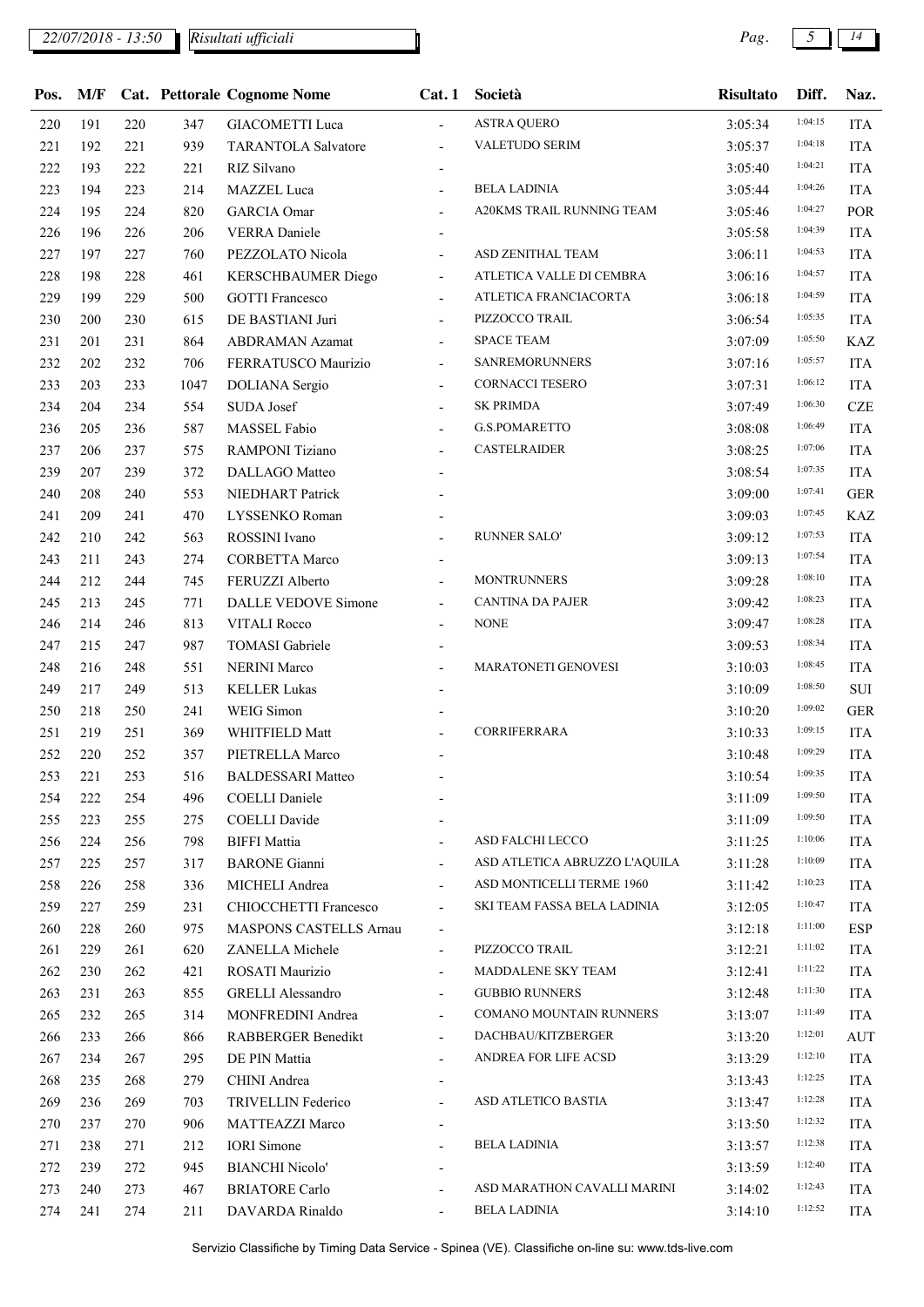## *22/07/2018 - 13:50 Pag. 6 14*

*Risultati ufficiali*

| 1:12:54<br><b>ATL.MATTEI</b><br>242<br>275<br>712<br><b>ITA</b><br>275<br><b>VARONE Fausto</b><br>3:14:12<br>$\overline{\phantom{a}}$<br>1:13:08<br><b>GS RUN FOR MIKE ASD</b><br>276<br>537<br><b>NARDI Nicola</b><br><b>ITA</b><br>276<br>243<br>3:14:27<br>$\overline{\phantom{a}}$<br>1:13:29<br>558<br><b>VIVARI</b> Christian<br><b>ITA</b><br>277<br>244<br>277<br>3:14:47<br>$\overline{\phantom{a}}$<br>1:13:31<br>MODENA RUNNERS CLUB<br>875<br><b>BURATTI Giovanni Paolo</b><br><b>ITA</b><br>278<br>245<br>278<br>3:14:50<br>$\overline{\phantom{a}}$<br>1:13:51<br><b>CONAD MARKET</b><br>279<br><b>ITA</b><br>246<br>279<br>625<br><b>BUFFELLO Mattia</b><br>3:15:09<br>$\overline{a}$<br>1:14:10<br>DELTA SPEDIZIONI<br>280<br>280<br>894<br><b>CARTATONE Alessandro</b><br><b>ITA</b><br>247<br>3:15:28<br>$\overline{\phantom{a}}$<br>1:14:13<br>SISPORT - I RUN FOR FIND THE CURE<br>281<br>281<br>LAZZARO RAFINSKI Michal<br><b>ITA</b><br>248<br>933<br>3:15:32<br>$\overline{\phantom{a}}$<br>1:14:25<br>GRUPPO SPORTIVO ALPINI PULFERO<br>282<br>282<br>842<br>DEL ZOTTO Stefano<br><b>ITA</b><br>249<br>3:15:44<br>$\overline{\phantom{a}}$<br>1:14:27<br>283<br>283<br>757<br><b>VANETTI Matteo</b><br><b>ITA</b><br>250<br>3:15:46<br>$\overline{\phantom{a}}$<br>1:14:38<br><b>QUERCIA</b><br>284<br>284<br>747<br>CAMPOSTRINI Elia<br><b>ITA</b><br>251<br>3:15:56<br>$\overline{\phantom{a}}$<br>1:14:45<br><b>AQUILE FRIULANE</b><br>287<br>287<br>ROSSO Fiorenzo<br><b>ITA</b><br>252<br>448<br>3:16:04<br>$\overline{\phantom{a}}$<br>1:14:48<br>288<br>253<br>288<br>598<br><b>BAMBER Steven</b><br>PRESTON HARRIERS<br><b>GBR</b><br>3:16:07<br><b>KINO MANA</b><br>1:14:50<br>289<br>289<br>988<br><b>BARBIERI Mauro</b><br><b>ITA</b><br>254<br>3:16:09<br>$\overline{\phantom{a}}$<br>1:15:17<br>TEAM MUD E SNOW ASD<br>290<br>290<br>312<br><b>ITA</b><br>255<br>ZACCARELLI Eugenio<br>3:16:36<br>$\overline{\phantom{a}}$<br>1:15:34<br>FUSON Gabriele<br>ATL. VALDOBBIADENE G.S.A.<br>291<br>291<br>373<br><b>ITA</b><br>256<br>3:16:52<br>1:15:34<br>DESILVESTRO Ivan<br>TEAM FUTURA<br><b>ITA</b><br>292<br>257<br>292<br>227<br>3:16:53<br>$\overline{\phantom{a}}$<br>1:15:48<br><b>ITA</b><br>293<br>258<br>293<br>560<br>PEDROTTI Cristian<br>3:17:06<br>$\blacksquare$<br>1:15:49<br>PIZZOCCO TRAIL<br>294<br>259<br>294<br>619<br><b>ITA</b><br><b>CARAZZAI Francesco</b><br>3:17:07<br>$\overline{\phantom{a}}$<br>1:16:10<br>305<br><b>BUTTI Christian</b><br><b>ITA</b><br>295<br>260<br>295<br>3:17:29<br>1:16:20<br>ATLETICA PARATICO<br>296<br>296<br><b>BINOTTO Ugo</b><br><b>ITA</b><br>261<br>425<br>3:17:39<br>$\overline{\phantom{a}}$<br>1:16:30<br>MACENRI John<br><b>IMRA</b><br>297<br>297<br>291<br>IRL<br>262<br>3:17:49<br>1:16:45<br>FIORONI Massimo<br><b>ITA</b><br>298<br>263<br>298<br>632<br>3:18:04<br>1:16:56<br>CIRCOLO RICREATIVO SOLVAY<br>299<br>299<br>331<br><b>MANZANI Filippo</b><br><b>ITA</b><br>264<br>3:18:15<br>$\overline{\phantom{a}}$<br>1:17:00<br>RUNNERS VALBOSSA<br>300<br>300<br><b>FUMAGALLI Simone</b><br><b>ITA</b><br>265<br>965<br>3:18:19<br>$\overline{\phantom{a}}$<br>1:17:02<br>CAPRIOLISANVITO<br>301<br>301<br>665<br><b>BETTINI</b> Daniele<br><b>ITA</b><br>266<br>3:18:21<br>$\overline{\phantom{a}}$<br>1:17:06<br>302<br>302<br>297<br>D'ODORICO Alessio<br>GS.GM. AQUILE FRIULANE<br>267<br>3:18:24<br><b>ITA</b><br>$\overline{\phantom{a}}$<br>1:17:18<br>FARRÃO MASIP Miquel<br>303<br>303<br>931<br><b>ESP</b><br>268<br>3:18:37<br>1:17:35<br>304<br>253<br>PASERELLI Andrea Amilcare<br><b>ITA</b><br>304<br>269<br>3:18:54<br>1:17:39<br>A.S.D CINGHIALI RANDAGI<br>608<br>305<br>270<br>305<br>LORENZETTI Michele<br>3:18:58<br><b>ITA</b><br>$\overline{\phantom{a}}$<br>1:17:51<br>ATLETICA ROTALIANA<br>306<br>271<br>306<br>952<br><b>BANNO'</b> Giuseppe<br><b>ITA</b><br>3:19:10<br>1:18:11<br>272<br>307<br>692<br><b>ITA</b><br>307<br>3:19:30<br><b>TODARO</b> Federico<br>1:18:22<br>ASD SENZA FRENI<br>790<br>CESARI Gianluca<br>308<br>273<br>308<br>3:19:40<br><b>ITA</b><br>$\overline{\phantom{a}}$<br>1:18:31<br>SJÖBERG Mikko<br>309<br>274<br>309<br>788<br>3:19:50<br><b>FIN</b><br>1:18:33<br>ASD TEAM LADISPOLI<br>310<br>310<br>804<br>PROFICO Rosario<br>3:19:52<br><b>ITA</b><br>275<br>$\overline{\phantom{a}}$<br>1:18:34<br>SIEROCIN Jakub<br><b>KDATP</b><br>311<br>276<br>311<br>296<br>POL<br>3:19:53<br>$\blacksquare$<br>1:18:35<br>CANTINA DA PAJER<br>D'ALBERTO Emanuel<br>312<br>277<br>312<br>462<br>3:19:53<br><b>ITA</b><br>1:18:48<br><b>BELA LADINIA</b><br>313<br>313<br>210<br><b>CIGOLLA Matteo</b><br>3:20:07<br><b>ITA</b><br>278<br>$\overline{\phantom{a}}$<br>1:19:07<br>ATLETICA CORREREPOLLINO<br>314<br>279<br>314<br>1046<br>LUFRANO Francesco<br><b>ITA</b><br>3:20:25<br>$\overline{\phantom{a}}$<br>1:19:22<br>PARKS TRAIL PROMOTION SSD<br>PERRELLI Paolo<br>315<br>280<br>315<br>334<br><b>ITA</b><br>3:20:40<br>1:19:47<br>316<br>281<br>316<br>827<br><b>CORRADINI Damiano</b><br><b>ITA</b><br>3:21:06<br>1:19:49<br><b>ESP</b><br>317<br>282<br>317<br>432<br><b>VELASCO REINOLD Carlos</b><br>3:21:08<br>1:19:54<br>A.S.D DINAMO SPORT<br>ZIGNANI Nicola<br>318<br>283<br>318<br>370<br><b>ITA</b><br>3:21:13<br>1:20:17<br>O.S.A. VALMADRERA<br>319<br>319<br>VASSENA Alberto<br><b>ITA</b><br>284<br>920<br>3:21:35<br>$\overline{\phantom{a}}$<br>1:20:33<br>320<br>285<br>320<br>482<br><b>BARZAN</b> Federico<br><b>ITA</b><br>3:21:52<br>1:20:41<br><b>ESP</b><br>321<br>286<br>321<br>633<br>COSTA ARNAU Xavier<br>3:22:00<br>1:21:12<br>322<br>977<br>LABERENTI Gaetano<br>ASS. SPORTIVA SCANDIANESE<br><b>ITA</b><br>287<br>322<br>3:22:30<br>$\overline{\phantom{a}}$<br>1:21:12<br>323<br>288<br>323<br>976<br>LA DET Eric<br><b>FRA</b><br>3:22:31<br>$\overline{\phantom{a}}$<br>1:21:25<br><b>BELA LADINIA</b><br>289<br>324<br>207<br><b>VERRA</b> Ivano<br>324<br>3:22:43<br><b>ITA</b><br>1:21:29<br>TRAIL E RUNNING SHOP<br>325<br>290<br>325<br>438<br>MONTAGUTI Andrea<br>3:22:48<br><b>ITA</b><br>$\overline{\phantom{a}}$<br>1:21:34<br><b>VALETUDO-SERIM</b><br>326<br>291<br>326<br>294<br>NESTICO' Gian Bruno<br><b>ITA</b><br>3:22:53<br>$\overline{\phantom{a}}$<br>1:21:45<br><b>RABBIT</b><br><b>DUDDLES</b> Jeremy<br>327<br>292<br>327<br>592<br><b>USA</b><br>3:23:04<br>$\overline{\phantom{a}}$ | Pos. | M/F |  | <b>Cat. Pettorale Cognome Nome</b> | Cat.1 | Società | <b>Risultato</b> | Diff. | Naz. |
|-------------------------------------------------------------------------------------------------------------------------------------------------------------------------------------------------------------------------------------------------------------------------------------------------------------------------------------------------------------------------------------------------------------------------------------------------------------------------------------------------------------------------------------------------------------------------------------------------------------------------------------------------------------------------------------------------------------------------------------------------------------------------------------------------------------------------------------------------------------------------------------------------------------------------------------------------------------------------------------------------------------------------------------------------------------------------------------------------------------------------------------------------------------------------------------------------------------------------------------------------------------------------------------------------------------------------------------------------------------------------------------------------------------------------------------------------------------------------------------------------------------------------------------------------------------------------------------------------------------------------------------------------------------------------------------------------------------------------------------------------------------------------------------------------------------------------------------------------------------------------------------------------------------------------------------------------------------------------------------------------------------------------------------------------------------------------------------------------------------------------------------------------------------------------------------------------------------------------------------------------------------------------------------------------------------------------------------------------------------------------------------------------------------------------------------------------------------------------------------------------------------------------------------------------------------------------------------------------------------------------------------------------------------------------------------------------------------------------------------------------------------------------------------------------------------------------------------------------------------------------------------------------------------------------------------------------------------------------------------------------------------------------------------------------------------------------------------------------------------------------------------------------------------------------------------------------------------------------------------------------------------------------------------------------------------------------------------------------------------------------------------------------------------------------------------------------------------------------------------------------------------------------------------------------------------------------------------------------------------------------------------------------------------------------------------------------------------------------------------------------------------------------------------------------------------------------------------------------------------------------------------------------------------------------------------------------------------------------------------------------------------------------------------------------------------------------------------------------------------------------------------------------------------------------------------------------------------------------------------------------------------------------------------------------------------------------------------------------------------------------------------------------------------------------------------------------------------------------------------------------------------------------------------------------------------------------------------------------------------------------------------------------------------------------------------------------------------------------------------------------------------------------------------------------------------------------------------------------------------------------------------------------------------------------------------------------------------------------------------------------------------------------------------------------------------------------------------------------------------------------------------------------------------------------------------------------------------------------------------------------------------------------------------------------------------------------------------------------------------------------------------------------------------------------------------------------------------------------------------------------------------------------------------------------------------------------------------------------------------------------------------------------------------------------------------------------------------------------------------------------------------------------------------------------------------------------------------------------------------------------------------------------------------------------------------------------------------------------------------------------------------------------------------------------------------------------------------------------------------------------------------------------------------------------------------------------------------------------------------------------------------------------------------------------------------------------------------------------------------------------------------------------------------------------|------|-----|--|------------------------------------|-------|---------|------------------|-------|------|
|                                                                                                                                                                                                                                                                                                                                                                                                                                                                                                                                                                                                                                                                                                                                                                                                                                                                                                                                                                                                                                                                                                                                                                                                                                                                                                                                                                                                                                                                                                                                                                                                                                                                                                                                                                                                                                                                                                                                                                                                                                                                                                                                                                                                                                                                                                                                                                                                                                                                                                                                                                                                                                                                                                                                                                                                                                                                                                                                                                                                                                                                                                                                                                                                                                                                                                                                                                                                                                                                                                                                                                                                                                                                                                                                                                                                                                                                                                                                                                                                                                                                                                                                                                                                                                                                                                                                                                                                                                                                                                                                                                                                                                                                                                                                                                                                                                                                                                                                                                                                                                                                                                                                                                                                                                                                                                                                                                                                                                                                                                                                                                                                                                                                                                                                                                                                                                                                                                                                                                                                                                                                                                                                                                                                                                                                                                                                                                                                                         |      |     |  |                                    |       |         |                  |       |      |
|                                                                                                                                                                                                                                                                                                                                                                                                                                                                                                                                                                                                                                                                                                                                                                                                                                                                                                                                                                                                                                                                                                                                                                                                                                                                                                                                                                                                                                                                                                                                                                                                                                                                                                                                                                                                                                                                                                                                                                                                                                                                                                                                                                                                                                                                                                                                                                                                                                                                                                                                                                                                                                                                                                                                                                                                                                                                                                                                                                                                                                                                                                                                                                                                                                                                                                                                                                                                                                                                                                                                                                                                                                                                                                                                                                                                                                                                                                                                                                                                                                                                                                                                                                                                                                                                                                                                                                                                                                                                                                                                                                                                                                                                                                                                                                                                                                                                                                                                                                                                                                                                                                                                                                                                                                                                                                                                                                                                                                                                                                                                                                                                                                                                                                                                                                                                                                                                                                                                                                                                                                                                                                                                                                                                                                                                                                                                                                                                                         |      |     |  |                                    |       |         |                  |       |      |
|                                                                                                                                                                                                                                                                                                                                                                                                                                                                                                                                                                                                                                                                                                                                                                                                                                                                                                                                                                                                                                                                                                                                                                                                                                                                                                                                                                                                                                                                                                                                                                                                                                                                                                                                                                                                                                                                                                                                                                                                                                                                                                                                                                                                                                                                                                                                                                                                                                                                                                                                                                                                                                                                                                                                                                                                                                                                                                                                                                                                                                                                                                                                                                                                                                                                                                                                                                                                                                                                                                                                                                                                                                                                                                                                                                                                                                                                                                                                                                                                                                                                                                                                                                                                                                                                                                                                                                                                                                                                                                                                                                                                                                                                                                                                                                                                                                                                                                                                                                                                                                                                                                                                                                                                                                                                                                                                                                                                                                                                                                                                                                                                                                                                                                                                                                                                                                                                                                                                                                                                                                                                                                                                                                                                                                                                                                                                                                                                                         |      |     |  |                                    |       |         |                  |       |      |
|                                                                                                                                                                                                                                                                                                                                                                                                                                                                                                                                                                                                                                                                                                                                                                                                                                                                                                                                                                                                                                                                                                                                                                                                                                                                                                                                                                                                                                                                                                                                                                                                                                                                                                                                                                                                                                                                                                                                                                                                                                                                                                                                                                                                                                                                                                                                                                                                                                                                                                                                                                                                                                                                                                                                                                                                                                                                                                                                                                                                                                                                                                                                                                                                                                                                                                                                                                                                                                                                                                                                                                                                                                                                                                                                                                                                                                                                                                                                                                                                                                                                                                                                                                                                                                                                                                                                                                                                                                                                                                                                                                                                                                                                                                                                                                                                                                                                                                                                                                                                                                                                                                                                                                                                                                                                                                                                                                                                                                                                                                                                                                                                                                                                                                                                                                                                                                                                                                                                                                                                                                                                                                                                                                                                                                                                                                                                                                                                                         |      |     |  |                                    |       |         |                  |       |      |
|                                                                                                                                                                                                                                                                                                                                                                                                                                                                                                                                                                                                                                                                                                                                                                                                                                                                                                                                                                                                                                                                                                                                                                                                                                                                                                                                                                                                                                                                                                                                                                                                                                                                                                                                                                                                                                                                                                                                                                                                                                                                                                                                                                                                                                                                                                                                                                                                                                                                                                                                                                                                                                                                                                                                                                                                                                                                                                                                                                                                                                                                                                                                                                                                                                                                                                                                                                                                                                                                                                                                                                                                                                                                                                                                                                                                                                                                                                                                                                                                                                                                                                                                                                                                                                                                                                                                                                                                                                                                                                                                                                                                                                                                                                                                                                                                                                                                                                                                                                                                                                                                                                                                                                                                                                                                                                                                                                                                                                                                                                                                                                                                                                                                                                                                                                                                                                                                                                                                                                                                                                                                                                                                                                                                                                                                                                                                                                                                                         |      |     |  |                                    |       |         |                  |       |      |
|                                                                                                                                                                                                                                                                                                                                                                                                                                                                                                                                                                                                                                                                                                                                                                                                                                                                                                                                                                                                                                                                                                                                                                                                                                                                                                                                                                                                                                                                                                                                                                                                                                                                                                                                                                                                                                                                                                                                                                                                                                                                                                                                                                                                                                                                                                                                                                                                                                                                                                                                                                                                                                                                                                                                                                                                                                                                                                                                                                                                                                                                                                                                                                                                                                                                                                                                                                                                                                                                                                                                                                                                                                                                                                                                                                                                                                                                                                                                                                                                                                                                                                                                                                                                                                                                                                                                                                                                                                                                                                                                                                                                                                                                                                                                                                                                                                                                                                                                                                                                                                                                                                                                                                                                                                                                                                                                                                                                                                                                                                                                                                                                                                                                                                                                                                                                                                                                                                                                                                                                                                                                                                                                                                                                                                                                                                                                                                                                                         |      |     |  |                                    |       |         |                  |       |      |
|                                                                                                                                                                                                                                                                                                                                                                                                                                                                                                                                                                                                                                                                                                                                                                                                                                                                                                                                                                                                                                                                                                                                                                                                                                                                                                                                                                                                                                                                                                                                                                                                                                                                                                                                                                                                                                                                                                                                                                                                                                                                                                                                                                                                                                                                                                                                                                                                                                                                                                                                                                                                                                                                                                                                                                                                                                                                                                                                                                                                                                                                                                                                                                                                                                                                                                                                                                                                                                                                                                                                                                                                                                                                                                                                                                                                                                                                                                                                                                                                                                                                                                                                                                                                                                                                                                                                                                                                                                                                                                                                                                                                                                                                                                                                                                                                                                                                                                                                                                                                                                                                                                                                                                                                                                                                                                                                                                                                                                                                                                                                                                                                                                                                                                                                                                                                                                                                                                                                                                                                                                                                                                                                                                                                                                                                                                                                                                                                                         |      |     |  |                                    |       |         |                  |       |      |
|                                                                                                                                                                                                                                                                                                                                                                                                                                                                                                                                                                                                                                                                                                                                                                                                                                                                                                                                                                                                                                                                                                                                                                                                                                                                                                                                                                                                                                                                                                                                                                                                                                                                                                                                                                                                                                                                                                                                                                                                                                                                                                                                                                                                                                                                                                                                                                                                                                                                                                                                                                                                                                                                                                                                                                                                                                                                                                                                                                                                                                                                                                                                                                                                                                                                                                                                                                                                                                                                                                                                                                                                                                                                                                                                                                                                                                                                                                                                                                                                                                                                                                                                                                                                                                                                                                                                                                                                                                                                                                                                                                                                                                                                                                                                                                                                                                                                                                                                                                                                                                                                                                                                                                                                                                                                                                                                                                                                                                                                                                                                                                                                                                                                                                                                                                                                                                                                                                                                                                                                                                                                                                                                                                                                                                                                                                                                                                                                                         |      |     |  |                                    |       |         |                  |       |      |
|                                                                                                                                                                                                                                                                                                                                                                                                                                                                                                                                                                                                                                                                                                                                                                                                                                                                                                                                                                                                                                                                                                                                                                                                                                                                                                                                                                                                                                                                                                                                                                                                                                                                                                                                                                                                                                                                                                                                                                                                                                                                                                                                                                                                                                                                                                                                                                                                                                                                                                                                                                                                                                                                                                                                                                                                                                                                                                                                                                                                                                                                                                                                                                                                                                                                                                                                                                                                                                                                                                                                                                                                                                                                                                                                                                                                                                                                                                                                                                                                                                                                                                                                                                                                                                                                                                                                                                                                                                                                                                                                                                                                                                                                                                                                                                                                                                                                                                                                                                                                                                                                                                                                                                                                                                                                                                                                                                                                                                                                                                                                                                                                                                                                                                                                                                                                                                                                                                                                                                                                                                                                                                                                                                                                                                                                                                                                                                                                                         |      |     |  |                                    |       |         |                  |       |      |
|                                                                                                                                                                                                                                                                                                                                                                                                                                                                                                                                                                                                                                                                                                                                                                                                                                                                                                                                                                                                                                                                                                                                                                                                                                                                                                                                                                                                                                                                                                                                                                                                                                                                                                                                                                                                                                                                                                                                                                                                                                                                                                                                                                                                                                                                                                                                                                                                                                                                                                                                                                                                                                                                                                                                                                                                                                                                                                                                                                                                                                                                                                                                                                                                                                                                                                                                                                                                                                                                                                                                                                                                                                                                                                                                                                                                                                                                                                                                                                                                                                                                                                                                                                                                                                                                                                                                                                                                                                                                                                                                                                                                                                                                                                                                                                                                                                                                                                                                                                                                                                                                                                                                                                                                                                                                                                                                                                                                                                                                                                                                                                                                                                                                                                                                                                                                                                                                                                                                                                                                                                                                                                                                                                                                                                                                                                                                                                                                                         |      |     |  |                                    |       |         |                  |       |      |
|                                                                                                                                                                                                                                                                                                                                                                                                                                                                                                                                                                                                                                                                                                                                                                                                                                                                                                                                                                                                                                                                                                                                                                                                                                                                                                                                                                                                                                                                                                                                                                                                                                                                                                                                                                                                                                                                                                                                                                                                                                                                                                                                                                                                                                                                                                                                                                                                                                                                                                                                                                                                                                                                                                                                                                                                                                                                                                                                                                                                                                                                                                                                                                                                                                                                                                                                                                                                                                                                                                                                                                                                                                                                                                                                                                                                                                                                                                                                                                                                                                                                                                                                                                                                                                                                                                                                                                                                                                                                                                                                                                                                                                                                                                                                                                                                                                                                                                                                                                                                                                                                                                                                                                                                                                                                                                                                                                                                                                                                                                                                                                                                                                                                                                                                                                                                                                                                                                                                                                                                                                                                                                                                                                                                                                                                                                                                                                                                                         |      |     |  |                                    |       |         |                  |       |      |
|                                                                                                                                                                                                                                                                                                                                                                                                                                                                                                                                                                                                                                                                                                                                                                                                                                                                                                                                                                                                                                                                                                                                                                                                                                                                                                                                                                                                                                                                                                                                                                                                                                                                                                                                                                                                                                                                                                                                                                                                                                                                                                                                                                                                                                                                                                                                                                                                                                                                                                                                                                                                                                                                                                                                                                                                                                                                                                                                                                                                                                                                                                                                                                                                                                                                                                                                                                                                                                                                                                                                                                                                                                                                                                                                                                                                                                                                                                                                                                                                                                                                                                                                                                                                                                                                                                                                                                                                                                                                                                                                                                                                                                                                                                                                                                                                                                                                                                                                                                                                                                                                                                                                                                                                                                                                                                                                                                                                                                                                                                                                                                                                                                                                                                                                                                                                                                                                                                                                                                                                                                                                                                                                                                                                                                                                                                                                                                                                                         |      |     |  |                                    |       |         |                  |       |      |
|                                                                                                                                                                                                                                                                                                                                                                                                                                                                                                                                                                                                                                                                                                                                                                                                                                                                                                                                                                                                                                                                                                                                                                                                                                                                                                                                                                                                                                                                                                                                                                                                                                                                                                                                                                                                                                                                                                                                                                                                                                                                                                                                                                                                                                                                                                                                                                                                                                                                                                                                                                                                                                                                                                                                                                                                                                                                                                                                                                                                                                                                                                                                                                                                                                                                                                                                                                                                                                                                                                                                                                                                                                                                                                                                                                                                                                                                                                                                                                                                                                                                                                                                                                                                                                                                                                                                                                                                                                                                                                                                                                                                                                                                                                                                                                                                                                                                                                                                                                                                                                                                                                                                                                                                                                                                                                                                                                                                                                                                                                                                                                                                                                                                                                                                                                                                                                                                                                                                                                                                                                                                                                                                                                                                                                                                                                                                                                                                                         |      |     |  |                                    |       |         |                  |       |      |
|                                                                                                                                                                                                                                                                                                                                                                                                                                                                                                                                                                                                                                                                                                                                                                                                                                                                                                                                                                                                                                                                                                                                                                                                                                                                                                                                                                                                                                                                                                                                                                                                                                                                                                                                                                                                                                                                                                                                                                                                                                                                                                                                                                                                                                                                                                                                                                                                                                                                                                                                                                                                                                                                                                                                                                                                                                                                                                                                                                                                                                                                                                                                                                                                                                                                                                                                                                                                                                                                                                                                                                                                                                                                                                                                                                                                                                                                                                                                                                                                                                                                                                                                                                                                                                                                                                                                                                                                                                                                                                                                                                                                                                                                                                                                                                                                                                                                                                                                                                                                                                                                                                                                                                                                                                                                                                                                                                                                                                                                                                                                                                                                                                                                                                                                                                                                                                                                                                                                                                                                                                                                                                                                                                                                                                                                                                                                                                                                                         |      |     |  |                                    |       |         |                  |       |      |
|                                                                                                                                                                                                                                                                                                                                                                                                                                                                                                                                                                                                                                                                                                                                                                                                                                                                                                                                                                                                                                                                                                                                                                                                                                                                                                                                                                                                                                                                                                                                                                                                                                                                                                                                                                                                                                                                                                                                                                                                                                                                                                                                                                                                                                                                                                                                                                                                                                                                                                                                                                                                                                                                                                                                                                                                                                                                                                                                                                                                                                                                                                                                                                                                                                                                                                                                                                                                                                                                                                                                                                                                                                                                                                                                                                                                                                                                                                                                                                                                                                                                                                                                                                                                                                                                                                                                                                                                                                                                                                                                                                                                                                                                                                                                                                                                                                                                                                                                                                                                                                                                                                                                                                                                                                                                                                                                                                                                                                                                                                                                                                                                                                                                                                                                                                                                                                                                                                                                                                                                                                                                                                                                                                                                                                                                                                                                                                                                                         |      |     |  |                                    |       |         |                  |       |      |
|                                                                                                                                                                                                                                                                                                                                                                                                                                                                                                                                                                                                                                                                                                                                                                                                                                                                                                                                                                                                                                                                                                                                                                                                                                                                                                                                                                                                                                                                                                                                                                                                                                                                                                                                                                                                                                                                                                                                                                                                                                                                                                                                                                                                                                                                                                                                                                                                                                                                                                                                                                                                                                                                                                                                                                                                                                                                                                                                                                                                                                                                                                                                                                                                                                                                                                                                                                                                                                                                                                                                                                                                                                                                                                                                                                                                                                                                                                                                                                                                                                                                                                                                                                                                                                                                                                                                                                                                                                                                                                                                                                                                                                                                                                                                                                                                                                                                                                                                                                                                                                                                                                                                                                                                                                                                                                                                                                                                                                                                                                                                                                                                                                                                                                                                                                                                                                                                                                                                                                                                                                                                                                                                                                                                                                                                                                                                                                                                                         |      |     |  |                                    |       |         |                  |       |      |
|                                                                                                                                                                                                                                                                                                                                                                                                                                                                                                                                                                                                                                                                                                                                                                                                                                                                                                                                                                                                                                                                                                                                                                                                                                                                                                                                                                                                                                                                                                                                                                                                                                                                                                                                                                                                                                                                                                                                                                                                                                                                                                                                                                                                                                                                                                                                                                                                                                                                                                                                                                                                                                                                                                                                                                                                                                                                                                                                                                                                                                                                                                                                                                                                                                                                                                                                                                                                                                                                                                                                                                                                                                                                                                                                                                                                                                                                                                                                                                                                                                                                                                                                                                                                                                                                                                                                                                                                                                                                                                                                                                                                                                                                                                                                                                                                                                                                                                                                                                                                                                                                                                                                                                                                                                                                                                                                                                                                                                                                                                                                                                                                                                                                                                                                                                                                                                                                                                                                                                                                                                                                                                                                                                                                                                                                                                                                                                                                                         |      |     |  |                                    |       |         |                  |       |      |
|                                                                                                                                                                                                                                                                                                                                                                                                                                                                                                                                                                                                                                                                                                                                                                                                                                                                                                                                                                                                                                                                                                                                                                                                                                                                                                                                                                                                                                                                                                                                                                                                                                                                                                                                                                                                                                                                                                                                                                                                                                                                                                                                                                                                                                                                                                                                                                                                                                                                                                                                                                                                                                                                                                                                                                                                                                                                                                                                                                                                                                                                                                                                                                                                                                                                                                                                                                                                                                                                                                                                                                                                                                                                                                                                                                                                                                                                                                                                                                                                                                                                                                                                                                                                                                                                                                                                                                                                                                                                                                                                                                                                                                                                                                                                                                                                                                                                                                                                                                                                                                                                                                                                                                                                                                                                                                                                                                                                                                                                                                                                                                                                                                                                                                                                                                                                                                                                                                                                                                                                                                                                                                                                                                                                                                                                                                                                                                                                                         |      |     |  |                                    |       |         |                  |       |      |
|                                                                                                                                                                                                                                                                                                                                                                                                                                                                                                                                                                                                                                                                                                                                                                                                                                                                                                                                                                                                                                                                                                                                                                                                                                                                                                                                                                                                                                                                                                                                                                                                                                                                                                                                                                                                                                                                                                                                                                                                                                                                                                                                                                                                                                                                                                                                                                                                                                                                                                                                                                                                                                                                                                                                                                                                                                                                                                                                                                                                                                                                                                                                                                                                                                                                                                                                                                                                                                                                                                                                                                                                                                                                                                                                                                                                                                                                                                                                                                                                                                                                                                                                                                                                                                                                                                                                                                                                                                                                                                                                                                                                                                                                                                                                                                                                                                                                                                                                                                                                                                                                                                                                                                                                                                                                                                                                                                                                                                                                                                                                                                                                                                                                                                                                                                                                                                                                                                                                                                                                                                                                                                                                                                                                                                                                                                                                                                                                                         |      |     |  |                                    |       |         |                  |       |      |
|                                                                                                                                                                                                                                                                                                                                                                                                                                                                                                                                                                                                                                                                                                                                                                                                                                                                                                                                                                                                                                                                                                                                                                                                                                                                                                                                                                                                                                                                                                                                                                                                                                                                                                                                                                                                                                                                                                                                                                                                                                                                                                                                                                                                                                                                                                                                                                                                                                                                                                                                                                                                                                                                                                                                                                                                                                                                                                                                                                                                                                                                                                                                                                                                                                                                                                                                                                                                                                                                                                                                                                                                                                                                                                                                                                                                                                                                                                                                                                                                                                                                                                                                                                                                                                                                                                                                                                                                                                                                                                                                                                                                                                                                                                                                                                                                                                                                                                                                                                                                                                                                                                                                                                                                                                                                                                                                                                                                                                                                                                                                                                                                                                                                                                                                                                                                                                                                                                                                                                                                                                                                                                                                                                                                                                                                                                                                                                                                                         |      |     |  |                                    |       |         |                  |       |      |
|                                                                                                                                                                                                                                                                                                                                                                                                                                                                                                                                                                                                                                                                                                                                                                                                                                                                                                                                                                                                                                                                                                                                                                                                                                                                                                                                                                                                                                                                                                                                                                                                                                                                                                                                                                                                                                                                                                                                                                                                                                                                                                                                                                                                                                                                                                                                                                                                                                                                                                                                                                                                                                                                                                                                                                                                                                                                                                                                                                                                                                                                                                                                                                                                                                                                                                                                                                                                                                                                                                                                                                                                                                                                                                                                                                                                                                                                                                                                                                                                                                                                                                                                                                                                                                                                                                                                                                                                                                                                                                                                                                                                                                                                                                                                                                                                                                                                                                                                                                                                                                                                                                                                                                                                                                                                                                                                                                                                                                                                                                                                                                                                                                                                                                                                                                                                                                                                                                                                                                                                                                                                                                                                                                                                                                                                                                                                                                                                                         |      |     |  |                                    |       |         |                  |       |      |
|                                                                                                                                                                                                                                                                                                                                                                                                                                                                                                                                                                                                                                                                                                                                                                                                                                                                                                                                                                                                                                                                                                                                                                                                                                                                                                                                                                                                                                                                                                                                                                                                                                                                                                                                                                                                                                                                                                                                                                                                                                                                                                                                                                                                                                                                                                                                                                                                                                                                                                                                                                                                                                                                                                                                                                                                                                                                                                                                                                                                                                                                                                                                                                                                                                                                                                                                                                                                                                                                                                                                                                                                                                                                                                                                                                                                                                                                                                                                                                                                                                                                                                                                                                                                                                                                                                                                                                                                                                                                                                                                                                                                                                                                                                                                                                                                                                                                                                                                                                                                                                                                                                                                                                                                                                                                                                                                                                                                                                                                                                                                                                                                                                                                                                                                                                                                                                                                                                                                                                                                                                                                                                                                                                                                                                                                                                                                                                                                                         |      |     |  |                                    |       |         |                  |       |      |
|                                                                                                                                                                                                                                                                                                                                                                                                                                                                                                                                                                                                                                                                                                                                                                                                                                                                                                                                                                                                                                                                                                                                                                                                                                                                                                                                                                                                                                                                                                                                                                                                                                                                                                                                                                                                                                                                                                                                                                                                                                                                                                                                                                                                                                                                                                                                                                                                                                                                                                                                                                                                                                                                                                                                                                                                                                                                                                                                                                                                                                                                                                                                                                                                                                                                                                                                                                                                                                                                                                                                                                                                                                                                                                                                                                                                                                                                                                                                                                                                                                                                                                                                                                                                                                                                                                                                                                                                                                                                                                                                                                                                                                                                                                                                                                                                                                                                                                                                                                                                                                                                                                                                                                                                                                                                                                                                                                                                                                                                                                                                                                                                                                                                                                                                                                                                                                                                                                                                                                                                                                                                                                                                                                                                                                                                                                                                                                                                                         |      |     |  |                                    |       |         |                  |       |      |
|                                                                                                                                                                                                                                                                                                                                                                                                                                                                                                                                                                                                                                                                                                                                                                                                                                                                                                                                                                                                                                                                                                                                                                                                                                                                                                                                                                                                                                                                                                                                                                                                                                                                                                                                                                                                                                                                                                                                                                                                                                                                                                                                                                                                                                                                                                                                                                                                                                                                                                                                                                                                                                                                                                                                                                                                                                                                                                                                                                                                                                                                                                                                                                                                                                                                                                                                                                                                                                                                                                                                                                                                                                                                                                                                                                                                                                                                                                                                                                                                                                                                                                                                                                                                                                                                                                                                                                                                                                                                                                                                                                                                                                                                                                                                                                                                                                                                                                                                                                                                                                                                                                                                                                                                                                                                                                                                                                                                                                                                                                                                                                                                                                                                                                                                                                                                                                                                                                                                                                                                                                                                                                                                                                                                                                                                                                                                                                                                                         |      |     |  |                                    |       |         |                  |       |      |
|                                                                                                                                                                                                                                                                                                                                                                                                                                                                                                                                                                                                                                                                                                                                                                                                                                                                                                                                                                                                                                                                                                                                                                                                                                                                                                                                                                                                                                                                                                                                                                                                                                                                                                                                                                                                                                                                                                                                                                                                                                                                                                                                                                                                                                                                                                                                                                                                                                                                                                                                                                                                                                                                                                                                                                                                                                                                                                                                                                                                                                                                                                                                                                                                                                                                                                                                                                                                                                                                                                                                                                                                                                                                                                                                                                                                                                                                                                                                                                                                                                                                                                                                                                                                                                                                                                                                                                                                                                                                                                                                                                                                                                                                                                                                                                                                                                                                                                                                                                                                                                                                                                                                                                                                                                                                                                                                                                                                                                                                                                                                                                                                                                                                                                                                                                                                                                                                                                                                                                                                                                                                                                                                                                                                                                                                                                                                                                                                                         |      |     |  |                                    |       |         |                  |       |      |
|                                                                                                                                                                                                                                                                                                                                                                                                                                                                                                                                                                                                                                                                                                                                                                                                                                                                                                                                                                                                                                                                                                                                                                                                                                                                                                                                                                                                                                                                                                                                                                                                                                                                                                                                                                                                                                                                                                                                                                                                                                                                                                                                                                                                                                                                                                                                                                                                                                                                                                                                                                                                                                                                                                                                                                                                                                                                                                                                                                                                                                                                                                                                                                                                                                                                                                                                                                                                                                                                                                                                                                                                                                                                                                                                                                                                                                                                                                                                                                                                                                                                                                                                                                                                                                                                                                                                                                                                                                                                                                                                                                                                                                                                                                                                                                                                                                                                                                                                                                                                                                                                                                                                                                                                                                                                                                                                                                                                                                                                                                                                                                                                                                                                                                                                                                                                                                                                                                                                                                                                                                                                                                                                                                                                                                                                                                                                                                                                                         |      |     |  |                                    |       |         |                  |       |      |
|                                                                                                                                                                                                                                                                                                                                                                                                                                                                                                                                                                                                                                                                                                                                                                                                                                                                                                                                                                                                                                                                                                                                                                                                                                                                                                                                                                                                                                                                                                                                                                                                                                                                                                                                                                                                                                                                                                                                                                                                                                                                                                                                                                                                                                                                                                                                                                                                                                                                                                                                                                                                                                                                                                                                                                                                                                                                                                                                                                                                                                                                                                                                                                                                                                                                                                                                                                                                                                                                                                                                                                                                                                                                                                                                                                                                                                                                                                                                                                                                                                                                                                                                                                                                                                                                                                                                                                                                                                                                                                                                                                                                                                                                                                                                                                                                                                                                                                                                                                                                                                                                                                                                                                                                                                                                                                                                                                                                                                                                                                                                                                                                                                                                                                                                                                                                                                                                                                                                                                                                                                                                                                                                                                                                                                                                                                                                                                                                                         |      |     |  |                                    |       |         |                  |       |      |
|                                                                                                                                                                                                                                                                                                                                                                                                                                                                                                                                                                                                                                                                                                                                                                                                                                                                                                                                                                                                                                                                                                                                                                                                                                                                                                                                                                                                                                                                                                                                                                                                                                                                                                                                                                                                                                                                                                                                                                                                                                                                                                                                                                                                                                                                                                                                                                                                                                                                                                                                                                                                                                                                                                                                                                                                                                                                                                                                                                                                                                                                                                                                                                                                                                                                                                                                                                                                                                                                                                                                                                                                                                                                                                                                                                                                                                                                                                                                                                                                                                                                                                                                                                                                                                                                                                                                                                                                                                                                                                                                                                                                                                                                                                                                                                                                                                                                                                                                                                                                                                                                                                                                                                                                                                                                                                                                                                                                                                                                                                                                                                                                                                                                                                                                                                                                                                                                                                                                                                                                                                                                                                                                                                                                                                                                                                                                                                                                                         |      |     |  |                                    |       |         |                  |       |      |
|                                                                                                                                                                                                                                                                                                                                                                                                                                                                                                                                                                                                                                                                                                                                                                                                                                                                                                                                                                                                                                                                                                                                                                                                                                                                                                                                                                                                                                                                                                                                                                                                                                                                                                                                                                                                                                                                                                                                                                                                                                                                                                                                                                                                                                                                                                                                                                                                                                                                                                                                                                                                                                                                                                                                                                                                                                                                                                                                                                                                                                                                                                                                                                                                                                                                                                                                                                                                                                                                                                                                                                                                                                                                                                                                                                                                                                                                                                                                                                                                                                                                                                                                                                                                                                                                                                                                                                                                                                                                                                                                                                                                                                                                                                                                                                                                                                                                                                                                                                                                                                                                                                                                                                                                                                                                                                                                                                                                                                                                                                                                                                                                                                                                                                                                                                                                                                                                                                                                                                                                                                                                                                                                                                                                                                                                                                                                                                                                                         |      |     |  |                                    |       |         |                  |       |      |
|                                                                                                                                                                                                                                                                                                                                                                                                                                                                                                                                                                                                                                                                                                                                                                                                                                                                                                                                                                                                                                                                                                                                                                                                                                                                                                                                                                                                                                                                                                                                                                                                                                                                                                                                                                                                                                                                                                                                                                                                                                                                                                                                                                                                                                                                                                                                                                                                                                                                                                                                                                                                                                                                                                                                                                                                                                                                                                                                                                                                                                                                                                                                                                                                                                                                                                                                                                                                                                                                                                                                                                                                                                                                                                                                                                                                                                                                                                                                                                                                                                                                                                                                                                                                                                                                                                                                                                                                                                                                                                                                                                                                                                                                                                                                                                                                                                                                                                                                                                                                                                                                                                                                                                                                                                                                                                                                                                                                                                                                                                                                                                                                                                                                                                                                                                                                                                                                                                                                                                                                                                                                                                                                                                                                                                                                                                                                                                                                                         |      |     |  |                                    |       |         |                  |       |      |
|                                                                                                                                                                                                                                                                                                                                                                                                                                                                                                                                                                                                                                                                                                                                                                                                                                                                                                                                                                                                                                                                                                                                                                                                                                                                                                                                                                                                                                                                                                                                                                                                                                                                                                                                                                                                                                                                                                                                                                                                                                                                                                                                                                                                                                                                                                                                                                                                                                                                                                                                                                                                                                                                                                                                                                                                                                                                                                                                                                                                                                                                                                                                                                                                                                                                                                                                                                                                                                                                                                                                                                                                                                                                                                                                                                                                                                                                                                                                                                                                                                                                                                                                                                                                                                                                                                                                                                                                                                                                                                                                                                                                                                                                                                                                                                                                                                                                                                                                                                                                                                                                                                                                                                                                                                                                                                                                                                                                                                                                                                                                                                                                                                                                                                                                                                                                                                                                                                                                                                                                                                                                                                                                                                                                                                                                                                                                                                                                                         |      |     |  |                                    |       |         |                  |       |      |
|                                                                                                                                                                                                                                                                                                                                                                                                                                                                                                                                                                                                                                                                                                                                                                                                                                                                                                                                                                                                                                                                                                                                                                                                                                                                                                                                                                                                                                                                                                                                                                                                                                                                                                                                                                                                                                                                                                                                                                                                                                                                                                                                                                                                                                                                                                                                                                                                                                                                                                                                                                                                                                                                                                                                                                                                                                                                                                                                                                                                                                                                                                                                                                                                                                                                                                                                                                                                                                                                                                                                                                                                                                                                                                                                                                                                                                                                                                                                                                                                                                                                                                                                                                                                                                                                                                                                                                                                                                                                                                                                                                                                                                                                                                                                                                                                                                                                                                                                                                                                                                                                                                                                                                                                                                                                                                                                                                                                                                                                                                                                                                                                                                                                                                                                                                                                                                                                                                                                                                                                                                                                                                                                                                                                                                                                                                                                                                                                                         |      |     |  |                                    |       |         |                  |       |      |
|                                                                                                                                                                                                                                                                                                                                                                                                                                                                                                                                                                                                                                                                                                                                                                                                                                                                                                                                                                                                                                                                                                                                                                                                                                                                                                                                                                                                                                                                                                                                                                                                                                                                                                                                                                                                                                                                                                                                                                                                                                                                                                                                                                                                                                                                                                                                                                                                                                                                                                                                                                                                                                                                                                                                                                                                                                                                                                                                                                                                                                                                                                                                                                                                                                                                                                                                                                                                                                                                                                                                                                                                                                                                                                                                                                                                                                                                                                                                                                                                                                                                                                                                                                                                                                                                                                                                                                                                                                                                                                                                                                                                                                                                                                                                                                                                                                                                                                                                                                                                                                                                                                                                                                                                                                                                                                                                                                                                                                                                                                                                                                                                                                                                                                                                                                                                                                                                                                                                                                                                                                                                                                                                                                                                                                                                                                                                                                                                                         |      |     |  |                                    |       |         |                  |       |      |
|                                                                                                                                                                                                                                                                                                                                                                                                                                                                                                                                                                                                                                                                                                                                                                                                                                                                                                                                                                                                                                                                                                                                                                                                                                                                                                                                                                                                                                                                                                                                                                                                                                                                                                                                                                                                                                                                                                                                                                                                                                                                                                                                                                                                                                                                                                                                                                                                                                                                                                                                                                                                                                                                                                                                                                                                                                                                                                                                                                                                                                                                                                                                                                                                                                                                                                                                                                                                                                                                                                                                                                                                                                                                                                                                                                                                                                                                                                                                                                                                                                                                                                                                                                                                                                                                                                                                                                                                                                                                                                                                                                                                                                                                                                                                                                                                                                                                                                                                                                                                                                                                                                                                                                                                                                                                                                                                                                                                                                                                                                                                                                                                                                                                                                                                                                                                                                                                                                                                                                                                                                                                                                                                                                                                                                                                                                                                                                                                                         |      |     |  |                                    |       |         |                  |       |      |
|                                                                                                                                                                                                                                                                                                                                                                                                                                                                                                                                                                                                                                                                                                                                                                                                                                                                                                                                                                                                                                                                                                                                                                                                                                                                                                                                                                                                                                                                                                                                                                                                                                                                                                                                                                                                                                                                                                                                                                                                                                                                                                                                                                                                                                                                                                                                                                                                                                                                                                                                                                                                                                                                                                                                                                                                                                                                                                                                                                                                                                                                                                                                                                                                                                                                                                                                                                                                                                                                                                                                                                                                                                                                                                                                                                                                                                                                                                                                                                                                                                                                                                                                                                                                                                                                                                                                                                                                                                                                                                                                                                                                                                                                                                                                                                                                                                                                                                                                                                                                                                                                                                                                                                                                                                                                                                                                                                                                                                                                                                                                                                                                                                                                                                                                                                                                                                                                                                                                                                                                                                                                                                                                                                                                                                                                                                                                                                                                                         |      |     |  |                                    |       |         |                  |       |      |
|                                                                                                                                                                                                                                                                                                                                                                                                                                                                                                                                                                                                                                                                                                                                                                                                                                                                                                                                                                                                                                                                                                                                                                                                                                                                                                                                                                                                                                                                                                                                                                                                                                                                                                                                                                                                                                                                                                                                                                                                                                                                                                                                                                                                                                                                                                                                                                                                                                                                                                                                                                                                                                                                                                                                                                                                                                                                                                                                                                                                                                                                                                                                                                                                                                                                                                                                                                                                                                                                                                                                                                                                                                                                                                                                                                                                                                                                                                                                                                                                                                                                                                                                                                                                                                                                                                                                                                                                                                                                                                                                                                                                                                                                                                                                                                                                                                                                                                                                                                                                                                                                                                                                                                                                                                                                                                                                                                                                                                                                                                                                                                                                                                                                                                                                                                                                                                                                                                                                                                                                                                                                                                                                                                                                                                                                                                                                                                                                                         |      |     |  |                                    |       |         |                  |       |      |
|                                                                                                                                                                                                                                                                                                                                                                                                                                                                                                                                                                                                                                                                                                                                                                                                                                                                                                                                                                                                                                                                                                                                                                                                                                                                                                                                                                                                                                                                                                                                                                                                                                                                                                                                                                                                                                                                                                                                                                                                                                                                                                                                                                                                                                                                                                                                                                                                                                                                                                                                                                                                                                                                                                                                                                                                                                                                                                                                                                                                                                                                                                                                                                                                                                                                                                                                                                                                                                                                                                                                                                                                                                                                                                                                                                                                                                                                                                                                                                                                                                                                                                                                                                                                                                                                                                                                                                                                                                                                                                                                                                                                                                                                                                                                                                                                                                                                                                                                                                                                                                                                                                                                                                                                                                                                                                                                                                                                                                                                                                                                                                                                                                                                                                                                                                                                                                                                                                                                                                                                                                                                                                                                                                                                                                                                                                                                                                                                                         |      |     |  |                                    |       |         |                  |       |      |
|                                                                                                                                                                                                                                                                                                                                                                                                                                                                                                                                                                                                                                                                                                                                                                                                                                                                                                                                                                                                                                                                                                                                                                                                                                                                                                                                                                                                                                                                                                                                                                                                                                                                                                                                                                                                                                                                                                                                                                                                                                                                                                                                                                                                                                                                                                                                                                                                                                                                                                                                                                                                                                                                                                                                                                                                                                                                                                                                                                                                                                                                                                                                                                                                                                                                                                                                                                                                                                                                                                                                                                                                                                                                                                                                                                                                                                                                                                                                                                                                                                                                                                                                                                                                                                                                                                                                                                                                                                                                                                                                                                                                                                                                                                                                                                                                                                                                                                                                                                                                                                                                                                                                                                                                                                                                                                                                                                                                                                                                                                                                                                                                                                                                                                                                                                                                                                                                                                                                                                                                                                                                                                                                                                                                                                                                                                                                                                                                                         |      |     |  |                                    |       |         |                  |       |      |
|                                                                                                                                                                                                                                                                                                                                                                                                                                                                                                                                                                                                                                                                                                                                                                                                                                                                                                                                                                                                                                                                                                                                                                                                                                                                                                                                                                                                                                                                                                                                                                                                                                                                                                                                                                                                                                                                                                                                                                                                                                                                                                                                                                                                                                                                                                                                                                                                                                                                                                                                                                                                                                                                                                                                                                                                                                                                                                                                                                                                                                                                                                                                                                                                                                                                                                                                                                                                                                                                                                                                                                                                                                                                                                                                                                                                                                                                                                                                                                                                                                                                                                                                                                                                                                                                                                                                                                                                                                                                                                                                                                                                                                                                                                                                                                                                                                                                                                                                                                                                                                                                                                                                                                                                                                                                                                                                                                                                                                                                                                                                                                                                                                                                                                                                                                                                                                                                                                                                                                                                                                                                                                                                                                                                                                                                                                                                                                                                                         |      |     |  |                                    |       |         |                  |       |      |
|                                                                                                                                                                                                                                                                                                                                                                                                                                                                                                                                                                                                                                                                                                                                                                                                                                                                                                                                                                                                                                                                                                                                                                                                                                                                                                                                                                                                                                                                                                                                                                                                                                                                                                                                                                                                                                                                                                                                                                                                                                                                                                                                                                                                                                                                                                                                                                                                                                                                                                                                                                                                                                                                                                                                                                                                                                                                                                                                                                                                                                                                                                                                                                                                                                                                                                                                                                                                                                                                                                                                                                                                                                                                                                                                                                                                                                                                                                                                                                                                                                                                                                                                                                                                                                                                                                                                                                                                                                                                                                                                                                                                                                                                                                                                                                                                                                                                                                                                                                                                                                                                                                                                                                                                                                                                                                                                                                                                                                                                                                                                                                                                                                                                                                                                                                                                                                                                                                                                                                                                                                                                                                                                                                                                                                                                                                                                                                                                                         |      |     |  |                                    |       |         |                  |       |      |
|                                                                                                                                                                                                                                                                                                                                                                                                                                                                                                                                                                                                                                                                                                                                                                                                                                                                                                                                                                                                                                                                                                                                                                                                                                                                                                                                                                                                                                                                                                                                                                                                                                                                                                                                                                                                                                                                                                                                                                                                                                                                                                                                                                                                                                                                                                                                                                                                                                                                                                                                                                                                                                                                                                                                                                                                                                                                                                                                                                                                                                                                                                                                                                                                                                                                                                                                                                                                                                                                                                                                                                                                                                                                                                                                                                                                                                                                                                                                                                                                                                                                                                                                                                                                                                                                                                                                                                                                                                                                                                                                                                                                                                                                                                                                                                                                                                                                                                                                                                                                                                                                                                                                                                                                                                                                                                                                                                                                                                                                                                                                                                                                                                                                                                                                                                                                                                                                                                                                                                                                                                                                                                                                                                                                                                                                                                                                                                                                                         |      |     |  |                                    |       |         |                  |       |      |
|                                                                                                                                                                                                                                                                                                                                                                                                                                                                                                                                                                                                                                                                                                                                                                                                                                                                                                                                                                                                                                                                                                                                                                                                                                                                                                                                                                                                                                                                                                                                                                                                                                                                                                                                                                                                                                                                                                                                                                                                                                                                                                                                                                                                                                                                                                                                                                                                                                                                                                                                                                                                                                                                                                                                                                                                                                                                                                                                                                                                                                                                                                                                                                                                                                                                                                                                                                                                                                                                                                                                                                                                                                                                                                                                                                                                                                                                                                                                                                                                                                                                                                                                                                                                                                                                                                                                                                                                                                                                                                                                                                                                                                                                                                                                                                                                                                                                                                                                                                                                                                                                                                                                                                                                                                                                                                                                                                                                                                                                                                                                                                                                                                                                                                                                                                                                                                                                                                                                                                                                                                                                                                                                                                                                                                                                                                                                                                                                                         |      |     |  |                                    |       |         |                  |       |      |
|                                                                                                                                                                                                                                                                                                                                                                                                                                                                                                                                                                                                                                                                                                                                                                                                                                                                                                                                                                                                                                                                                                                                                                                                                                                                                                                                                                                                                                                                                                                                                                                                                                                                                                                                                                                                                                                                                                                                                                                                                                                                                                                                                                                                                                                                                                                                                                                                                                                                                                                                                                                                                                                                                                                                                                                                                                                                                                                                                                                                                                                                                                                                                                                                                                                                                                                                                                                                                                                                                                                                                                                                                                                                                                                                                                                                                                                                                                                                                                                                                                                                                                                                                                                                                                                                                                                                                                                                                                                                                                                                                                                                                                                                                                                                                                                                                                                                                                                                                                                                                                                                                                                                                                                                                                                                                                                                                                                                                                                                                                                                                                                                                                                                                                                                                                                                                                                                                                                                                                                                                                                                                                                                                                                                                                                                                                                                                                                                                         |      |     |  |                                    |       |         |                  |       |      |
|                                                                                                                                                                                                                                                                                                                                                                                                                                                                                                                                                                                                                                                                                                                                                                                                                                                                                                                                                                                                                                                                                                                                                                                                                                                                                                                                                                                                                                                                                                                                                                                                                                                                                                                                                                                                                                                                                                                                                                                                                                                                                                                                                                                                                                                                                                                                                                                                                                                                                                                                                                                                                                                                                                                                                                                                                                                                                                                                                                                                                                                                                                                                                                                                                                                                                                                                                                                                                                                                                                                                                                                                                                                                                                                                                                                                                                                                                                                                                                                                                                                                                                                                                                                                                                                                                                                                                                                                                                                                                                                                                                                                                                                                                                                                                                                                                                                                                                                                                                                                                                                                                                                                                                                                                                                                                                                                                                                                                                                                                                                                                                                                                                                                                                                                                                                                                                                                                                                                                                                                                                                                                                                                                                                                                                                                                                                                                                                                                         |      |     |  |                                    |       |         |                  |       |      |
|                                                                                                                                                                                                                                                                                                                                                                                                                                                                                                                                                                                                                                                                                                                                                                                                                                                                                                                                                                                                                                                                                                                                                                                                                                                                                                                                                                                                                                                                                                                                                                                                                                                                                                                                                                                                                                                                                                                                                                                                                                                                                                                                                                                                                                                                                                                                                                                                                                                                                                                                                                                                                                                                                                                                                                                                                                                                                                                                                                                                                                                                                                                                                                                                                                                                                                                                                                                                                                                                                                                                                                                                                                                                                                                                                                                                                                                                                                                                                                                                                                                                                                                                                                                                                                                                                                                                                                                                                                                                                                                                                                                                                                                                                                                                                                                                                                                                                                                                                                                                                                                                                                                                                                                                                                                                                                                                                                                                                                                                                                                                                                                                                                                                                                                                                                                                                                                                                                                                                                                                                                                                                                                                                                                                                                                                                                                                                                                                                         |      |     |  |                                    |       |         |                  |       |      |
|                                                                                                                                                                                                                                                                                                                                                                                                                                                                                                                                                                                                                                                                                                                                                                                                                                                                                                                                                                                                                                                                                                                                                                                                                                                                                                                                                                                                                                                                                                                                                                                                                                                                                                                                                                                                                                                                                                                                                                                                                                                                                                                                                                                                                                                                                                                                                                                                                                                                                                                                                                                                                                                                                                                                                                                                                                                                                                                                                                                                                                                                                                                                                                                                                                                                                                                                                                                                                                                                                                                                                                                                                                                                                                                                                                                                                                                                                                                                                                                                                                                                                                                                                                                                                                                                                                                                                                                                                                                                                                                                                                                                                                                                                                                                                                                                                                                                                                                                                                                                                                                                                                                                                                                                                                                                                                                                                                                                                                                                                                                                                                                                                                                                                                                                                                                                                                                                                                                                                                                                                                                                                                                                                                                                                                                                                                                                                                                                                         |      |     |  |                                    |       |         |                  |       |      |
|                                                                                                                                                                                                                                                                                                                                                                                                                                                                                                                                                                                                                                                                                                                                                                                                                                                                                                                                                                                                                                                                                                                                                                                                                                                                                                                                                                                                                                                                                                                                                                                                                                                                                                                                                                                                                                                                                                                                                                                                                                                                                                                                                                                                                                                                                                                                                                                                                                                                                                                                                                                                                                                                                                                                                                                                                                                                                                                                                                                                                                                                                                                                                                                                                                                                                                                                                                                                                                                                                                                                                                                                                                                                                                                                                                                                                                                                                                                                                                                                                                                                                                                                                                                                                                                                                                                                                                                                                                                                                                                                                                                                                                                                                                                                                                                                                                                                                                                                                                                                                                                                                                                                                                                                                                                                                                                                                                                                                                                                                                                                                                                                                                                                                                                                                                                                                                                                                                                                                                                                                                                                                                                                                                                                                                                                                                                                                                                                                         |      |     |  |                                    |       |         |                  |       |      |
|                                                                                                                                                                                                                                                                                                                                                                                                                                                                                                                                                                                                                                                                                                                                                                                                                                                                                                                                                                                                                                                                                                                                                                                                                                                                                                                                                                                                                                                                                                                                                                                                                                                                                                                                                                                                                                                                                                                                                                                                                                                                                                                                                                                                                                                                                                                                                                                                                                                                                                                                                                                                                                                                                                                                                                                                                                                                                                                                                                                                                                                                                                                                                                                                                                                                                                                                                                                                                                                                                                                                                                                                                                                                                                                                                                                                                                                                                                                                                                                                                                                                                                                                                                                                                                                                                                                                                                                                                                                                                                                                                                                                                                                                                                                                                                                                                                                                                                                                                                                                                                                                                                                                                                                                                                                                                                                                                                                                                                                                                                                                                                                                                                                                                                                                                                                                                                                                                                                                                                                                                                                                                                                                                                                                                                                                                                                                                                                                                         |      |     |  |                                    |       |         |                  |       |      |
|                                                                                                                                                                                                                                                                                                                                                                                                                                                                                                                                                                                                                                                                                                                                                                                                                                                                                                                                                                                                                                                                                                                                                                                                                                                                                                                                                                                                                                                                                                                                                                                                                                                                                                                                                                                                                                                                                                                                                                                                                                                                                                                                                                                                                                                                                                                                                                                                                                                                                                                                                                                                                                                                                                                                                                                                                                                                                                                                                                                                                                                                                                                                                                                                                                                                                                                                                                                                                                                                                                                                                                                                                                                                                                                                                                                                                                                                                                                                                                                                                                                                                                                                                                                                                                                                                                                                                                                                                                                                                                                                                                                                                                                                                                                                                                                                                                                                                                                                                                                                                                                                                                                                                                                                                                                                                                                                                                                                                                                                                                                                                                                                                                                                                                                                                                                                                                                                                                                                                                                                                                                                                                                                                                                                                                                                                                                                                                                                                         |      |     |  |                                    |       |         |                  |       |      |
|                                                                                                                                                                                                                                                                                                                                                                                                                                                                                                                                                                                                                                                                                                                                                                                                                                                                                                                                                                                                                                                                                                                                                                                                                                                                                                                                                                                                                                                                                                                                                                                                                                                                                                                                                                                                                                                                                                                                                                                                                                                                                                                                                                                                                                                                                                                                                                                                                                                                                                                                                                                                                                                                                                                                                                                                                                                                                                                                                                                                                                                                                                                                                                                                                                                                                                                                                                                                                                                                                                                                                                                                                                                                                                                                                                                                                                                                                                                                                                                                                                                                                                                                                                                                                                                                                                                                                                                                                                                                                                                                                                                                                                                                                                                                                                                                                                                                                                                                                                                                                                                                                                                                                                                                                                                                                                                                                                                                                                                                                                                                                                                                                                                                                                                                                                                                                                                                                                                                                                                                                                                                                                                                                                                                                                                                                                                                                                                                                         |      |     |  |                                    |       |         |                  |       |      |
|                                                                                                                                                                                                                                                                                                                                                                                                                                                                                                                                                                                                                                                                                                                                                                                                                                                                                                                                                                                                                                                                                                                                                                                                                                                                                                                                                                                                                                                                                                                                                                                                                                                                                                                                                                                                                                                                                                                                                                                                                                                                                                                                                                                                                                                                                                                                                                                                                                                                                                                                                                                                                                                                                                                                                                                                                                                                                                                                                                                                                                                                                                                                                                                                                                                                                                                                                                                                                                                                                                                                                                                                                                                                                                                                                                                                                                                                                                                                                                                                                                                                                                                                                                                                                                                                                                                                                                                                                                                                                                                                                                                                                                                                                                                                                                                                                                                                                                                                                                                                                                                                                                                                                                                                                                                                                                                                                                                                                                                                                                                                                                                                                                                                                                                                                                                                                                                                                                                                                                                                                                                                                                                                                                                                                                                                                                                                                                                                                         |      |     |  |                                    |       |         |                  |       |      |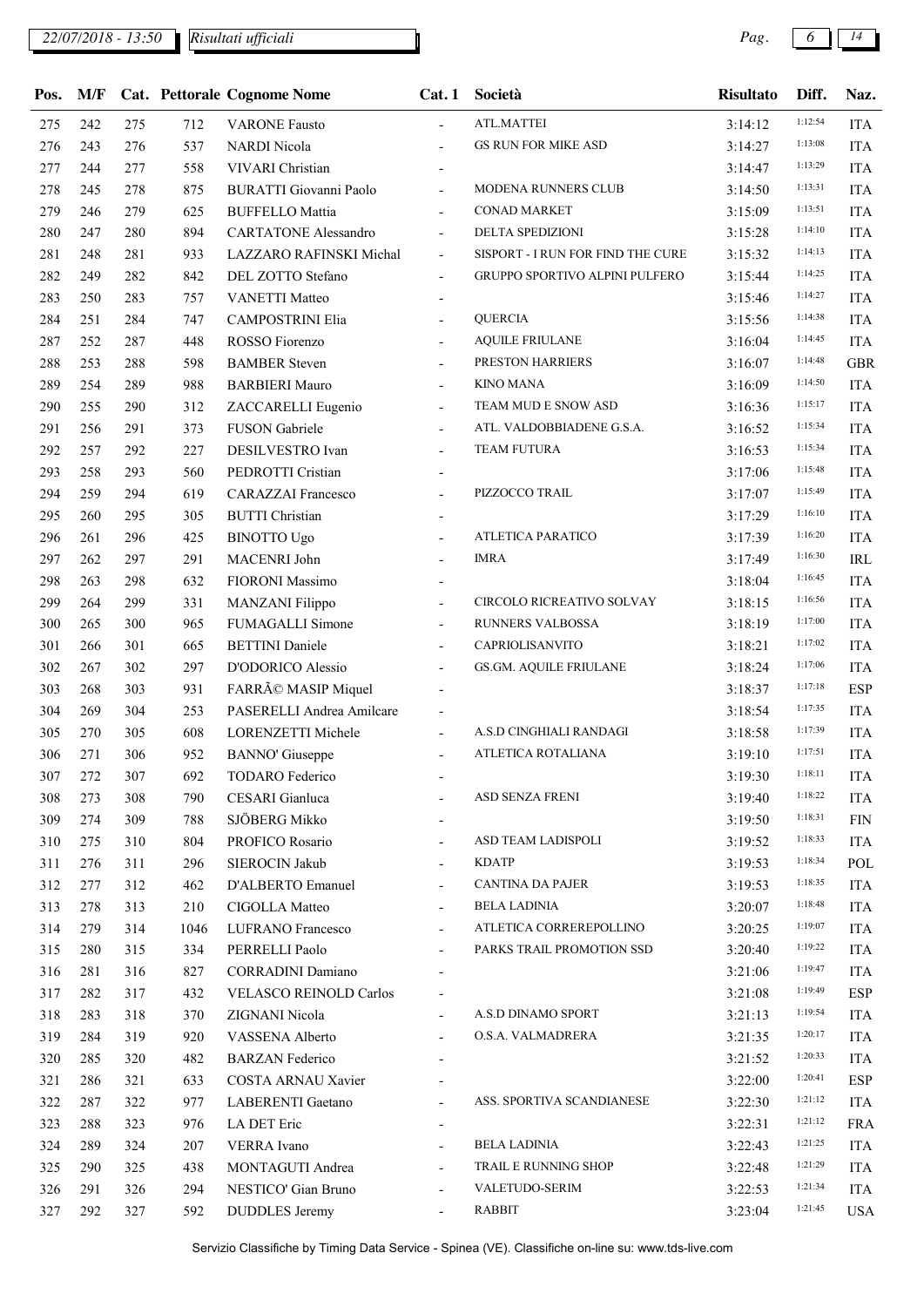## *22/07/2018 - 13:50 Pag. 7 14*

*Risultati ufficiali*

| Pos. | M/F |     |      | <b>Cat. Pettorale Cognome Nome</b> | Cat.1                    | Società                           | <b>Risultato</b> | Diff.   | Naz.       |
|------|-----|-----|------|------------------------------------|--------------------------|-----------------------------------|------------------|---------|------------|
| 328  | 293 | 328 | 840  | LAZZAROTTO Claudio                 | $\blacksquare$           | <b>SRM TRAIL TEAM</b>             | 3:23:10          | 1:21:52 | <b>ITA</b> |
| 329  | 294 | 329 | 420  | MAGAGNA Giuseppe                   | $\overline{\phantom{a}}$ | MADDALENE SKY TEAM                | 3:23:14          | 1:21:55 | <b>ITA</b> |
| 330  | 295 | 330 | 702  | DONA' Paolo                        | $\blacksquare$           | ASD ATLETICO BASTIA               | 3:23:25          | 1:22:07 | <b>ITA</b> |
| 331  | 296 | 331 | 873  | <b>RIEGLER Manuel</b>              |                          | <b>RAST UND RUH</b>               | 3:23:27          | 1:22:08 | <b>AUT</b> |
| 332  | 297 | 332 | 880  | MARIOTTI Gianluca                  | $\overline{\phantom{a}}$ | MARATHON CREMONA                  | 3:23:28          | 1:22:09 | <b>ITA</b> |
| 333  | 298 | 333 | 289  | <b>GARDESANI</b> Stefano           | $\overline{\phantom{a}}$ | VERDE PISELLO GROUP MILANO        | 3:23:31          | 1:22:12 | <b>ITA</b> |
| 334  | 299 | 334 | 772  | <b>LAZZERI</b> Francesco           |                          |                                   | 3:23:32          | 1:22:13 | <b>ITA</b> |
| 335  | 300 | 335 | 897  | <b>MORSELLI Davide</b>             |                          |                                   | 3:23:36          | 1:22:17 | <b>ITA</b> |
| 336  | 301 | 336 | 201  | STRINATI Gianmaria                 |                          | <b>NESSUNA</b>                    | 3:23:48          | 1:22:30 | <b>ITA</b> |
| 337  | 302 | 337 | 672  | POLLEDRI Fabrizio                  |                          |                                   | 3:23:51          | 1:22:33 | <b>ITA</b> |
| 339  | 303 | 339 | 1029 | VICARIO Michele                    |                          |                                   | 3:24:00          | 1:22:41 | <b>ITA</b> |
| 340  | 304 | 340 | 402  | PORO MARCHETTI Renato              | $\overline{\phantom{a}}$ | ASD TEAM PERETTI                  | 3:24:20          | 1:23:01 | <b>ITA</b> |
| 341  | 305 | 341 | 819  | MAGNABOSCO Davide                  | $\overline{\phantom{a}}$ | <b>FACERUNNERS</b>                | 3:24:21          | 1:23:03 | <b>ITA</b> |
| 342  | 306 | 342 | 332  | <b>BELOTTI Francesco</b>           | $\blacksquare$           | GARDA RUNNING ASD (CODICE FIDAL B | 3:24:22          | 1:23:04 | <b>ITA</b> |
| 343  | 307 | 343 | 411  | MIGLIORE Daniele                   | $\blacksquare$           | ATLETICA OVEST TICINO             | 3:24:31          | 1:23:12 | <b>ITA</b> |
| 344  | 308 | 344 | 966  | MOTTA Alessandro                   |                          |                                   | 3:24:36          | 1:23:17 | <b>ITA</b> |
| 345  | 309 | 345 | 756  | ZOCCATELLI Fabio                   | $\overline{\phantom{a}}$ | <b>TEAM ZENITHAL</b>              | 3:25:21          | 1:24:03 | <b>ITA</b> |
| 346  | 310 | 346 | 543  | SEBASTIANI Fabrizio                | $\overline{\phantom{a}}$ | ASD ATLETICA ABRUZZO L'AQUILA     | 3:25:22          | 1:24:03 | <b>ITA</b> |
| 347  | 311 | 347 | 650  | FERRETTI Massimiliano              | $\overline{\phantom{a}}$ | STONE TRAIL TEAM ASD              | 3:25:32          | 1:24:14 | <b>ITA</b> |
| 348  | 312 | 348 | 445  | <b>TRAVESI Juan</b>                | $\overline{\phantom{a}}$ | <b>TREPARRISCOS</b>               | 3:25:35          | 1:24:16 | <b>ESP</b> |
| 350  | 313 | 350 | 1035 | TIEZZA Claudio                     |                          |                                   | 3:25:53          | 1:24:35 | <b>ITA</b> |
| 351  | 314 | 351 | 285  | <b>GILARDONI Oscar</b>             | $\overline{\phantom{a}}$ | <b>BELLAGIO SKY RACE</b>          | 3:25:54          | 1:24:36 | <b>ITA</b> |
| 352  | 315 | 352 | 865  | <b>DELNERI</b> Diego               | $\overline{\phantom{a}}$ | C.A. FINCANTIERI WäRTSILä         | 3:26:09          | 1:24:51 | <b>ITA</b> |
| 353  | 316 | 353 | 396  | <b>ANGHINETTI Matteo</b>           | $\blacksquare$           | CITTADELLA 1592                   | 3:26:17          | 1:24:58 | <b>ITA</b> |
| 354  | 317 | 354 | 429  | TOLAINI Massimiliano               | $\overline{\phantom{a}}$ |                                   | 3:26:20          | 1:25:01 | <b>ITA</b> |
| 355  | 318 | 355 | 316  | <b>CARAFFA Mirco</b>               | $\overline{\phantom{a}}$ | <b>MARATHON CREMONA</b>           | 3:26:29          | 1:25:11 | <b>ITA</b> |
| 356  | 319 | 356 | 479  | <b>DEFLORIAN Enrico</b>            | $\blacksquare$           | <b>U.S. CORNACCI</b>              | 3:26:35          | 1:25:17 | <b>ITA</b> |
| 357  | 320 | 357 | 235  | PARRINI Eliseo                     | $\overline{\phantom{0}}$ | <b>BELA LADINIA</b>               | 3:26:55          | 1:25:37 | <b>ITA</b> |
| 358  | 321 | 358 | 493  | <b>ROMAIN Campourcy</b>            |                          |                                   | 3:27:17          | 1:25:58 | <b>FRA</b> |
| 359  | 322 | 359 | 859  | CLEVA Luca                         | $\overline{a}$           | ATLETICA SAN MARTINO COOP CASARS  | 3:27:41          | 1:26:22 | <b>ITA</b> |
| 360  | 323 | 360 | 328  | CASSAN Stefano                     |                          | ATLETICA SAN MARTINO AL TAGLIAME  | 3:27:41          | 1:26:22 | <b>ITA</b> |
| 361  | 324 | 361 | 344  | POGGIONI Andrea                    |                          | RUNNERS VALBOSSA                  | 3:27:47          | 1:26:28 | <b>ITA</b> |
| 363  | 325 | 363 | 1018 | MIOTTO Ivan                        |                          |                                   | 3:28:20          | 1:27:01 | <b>ITA</b> |
| 364  | 326 | 364 | 463  | COLOMBINI Andrea                   | $\overline{\phantom{a}}$ | ATLETICA CLARINA                  | 3:28:52          | 1:27:33 | <b>ITA</b> |
| 365  | 327 | 365 | 517  | ALFIERI Matteo Luigi               |                          |                                   | 3:28:58          | 1:27:39 | <b>ITA</b> |
| 366  | 328 | 366 | 501  | <b>TAIT Steven</b>                 |                          |                                   | 3:28:59          | 1:27:40 | <b>ITA</b> |
| 367  | 329 | 367 | 925  | PÁTEK Ondřej                       |                          |                                   | 3:29:00          | 1:27:41 | <b>CZE</b> |
| 370  | 330 | 370 | 346  | FOLEY Liam Oliver                  |                          | ATL. VALDOBBIADENE GSA            | 3:29:31          | 1:28:13 | IRL        |
| 371  | 331 | 371 | 716  | PAZZOLA Mattia                     | $\overline{a}$           | NSC BELLAGIO                      | 3:29:44          | 1:28:26 | <b>ITA</b> |
| 372  | 332 | 372 | 872  | LAURENZI Mauro                     | $\overline{\phantom{a}}$ | I CORRIDORI DEL CIELO             | 3:29:45          | 1:28:26 | <b>ITA</b> |
| 373  | 333 | 373 | 330  | <b>BISOL Oliviero</b>              | $\overline{\phantom{a}}$ | ATL. VALDOBBIADENE                | 3:29:50          | 1:28:31 | <b>ITA</b> |
| 374  | 334 | 374 | 550  | SALVIATO Francesco                 | $\blacksquare$           |                                   | 3:29:52          | 1:28:33 | <b>ITA</b> |
| 375  | 335 | 375 | 492  | REDOLFI DE ZAN Giovanni            | $\overline{\phantom{a}}$ | <b>ATLETICA AVIANO</b>            | 3:29:53          | 1:28:35 | <b>ITA</b> |
| 376  | 336 | 376 | 924  | GUGOLE Fabiano                     | $\overline{\phantom{a}}$ | USD CAMPOFONTANA                  | 3:29:56          | 1:28:38 | <b>ITA</b> |
| 377  | 337 | 377 | 236  | DELUGAN Efrem                      | $\blacksquare$           | <b>U.S. CORNACCI</b>              | 3:29:59          | 1:28:41 | <b>ITA</b> |
| 381  | 338 | 381 | 428  | RIGHETTI Franco                    | $\overline{\phantom{a}}$ |                                   | 3:30:23          | 1:29:04 | <b>ITA</b> |
| 382  | 339 | 382 | 1014 | <b>BUTTI</b> Jacopo                | $\blacksquare$           | <b>AV NORDIKSKY</b>               | 3:30:47          | 1:29:28 | <b>ITA</b> |
| 383  | 340 | 383 | 750  | ROLANDO Matteo                     |                          |                                   | 3:30:48          | 1:29:29 | <b>ITA</b> |
| 384  | 341 | 384 | 656  | SPARAPANO Andrea                   | $\overline{\phantom{a}}$ | AVIS ZERO POSITIVO                | 3:30:50          | 1:29:31 | <b>ITA</b> |
| 385  | 342 | 385 | 631  | CAROLI Gianluca                    |                          | ATLETICA PARATICO                 | 3:30:59          | 1:29:40 | <b>ITA</b> |
| 386  | 343 | 386 | 254  | DE BENETTI Dario                   | $\overline{\phantom{a}}$ | <b>TORNADO</b>                    | 3:31:00          | 1:29:41 | <b>ITA</b> |
|      |     |     |      |                                    |                          |                                   |                  |         |            |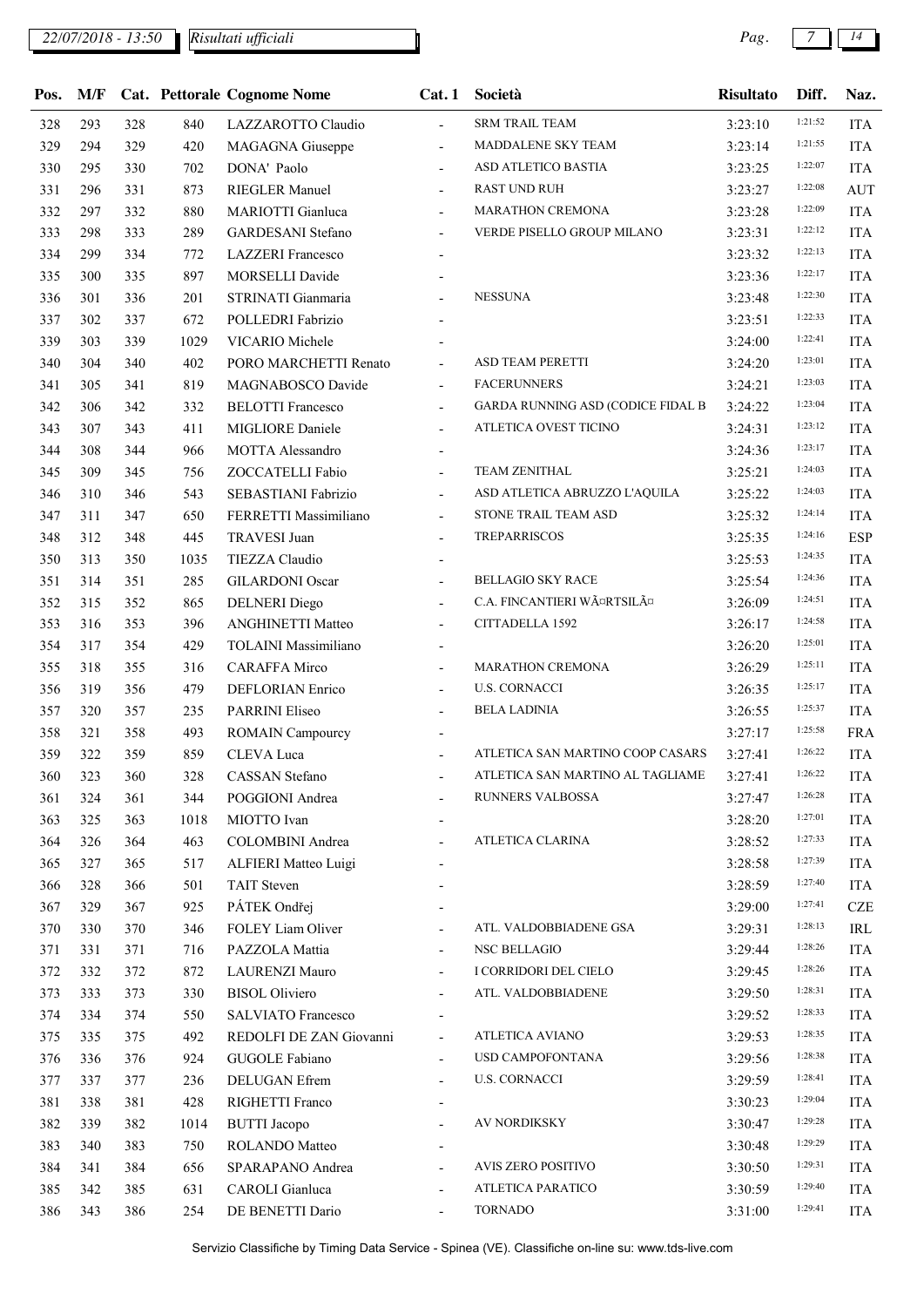| 1:29:42<br><b>EGAN</b><br>344<br>387<br>250<br><b>ESP</b><br>387<br>ORGUE' BALCELLS Jaume<br>3:31:01<br>$\sim$<br>1:29:51<br>388<br>345<br>388<br>481<br>COPPOLA Roberto<br><b>ITA</b><br>3:31:10<br>1:29:54<br>389<br>MARATONETI GENOVESI<br>389<br>803<br><b>ITA</b><br>346<br><b>SORRENTINO Pasquale</b><br>3:31:12<br>$\overline{\phantom{a}}$<br>1:29:54<br>ASD STONE TRAIL TEAM<br>391<br>391<br><b>ITA</b><br>347<br>764<br>MANFREDINI Fabio<br>3:31:13<br>$\overline{\phantom{a}}$<br>1:30:13<br>ASD ATLETICA SARNICO<br>392<br>348<br>392<br>MONDINELLI Cristian<br><b>ITA</b><br>626<br>3:31:32<br>$\overline{\phantom{a}}$<br>1:30:23<br>393<br>349<br>393<br><b>GHERARDI</b> Andrea<br><b>ITA</b><br>426<br>3:31:41<br>1:30:27<br>394<br>POPOLIZIO Claudio<br>ASD PODISTICA VALPOLCEVERA<br>350<br>394<br>319<br><b>ITA</b><br>3:31:46<br>$\overline{\phantom{a}}$<br>1:30:34<br><b>EMME RUNNING TEAM</b><br>395<br>351<br>395<br>822<br><b>ITA</b><br>CHEMELLO Corrado<br>3:31:53<br>$\overline{\phantom{a}}$<br>1:30:35<br>PTSKYRUNNING<br>396<br>352<br>396<br>PAROLO Nicola<br><b>ITA</b><br>405<br>3:31:53<br>$\blacksquare$<br>1:30:55<br>ASD FALCHI LECCO<br>397<br>397<br><b>ITA</b><br>353<br>458<br>STEFANONI Alessio<br>3:32:13<br>$\blacksquare$<br>1:31:01<br>398<br>354<br>398<br>878<br><b>NONES Mariano</b><br><b>ITA</b><br>3:32:19<br>1:31:01<br>399<br>355<br>399<br>286<br>FANTIN Andrea<br>3:32:19<br><b>ITA</b><br>1:31:06<br>O.S.A. ORG.SPORTIVA ALPINISTI<br>400<br>400<br><b>BUTTI</b> Renato<br>356<br>989<br><b>ITA</b><br>3:32:25<br>1:31:07<br>VALDOGROUP<br>401<br>357<br>401<br>469<br><b>BOGHETTO Luciano</b><br><b>ITA</b><br>3:32:26<br>$\overline{\phantom{a}}$<br>1:31:11<br>LENTI E VELOCI<br>402<br>358<br>402<br>DAGOSTIN Riccardo<br><b>ITA</b><br>1045<br>3:32:29<br>$\blacksquare$<br>1:31:12<br>403<br>359<br>403<br><b>ITA</b><br>244<br>TENDERINI Francesco<br><b>PREMANA</b><br>3:32:30<br>$\overline{\phantom{a}}$<br>1:31:32<br>ATLETICA VALDOBBIADENE G.S.A.<br>404<br>360<br>404<br>306<br><b>BUSETTI</b> Giuseppe<br><b>ITA</b><br>3:32:51<br>$\overline{\phantom{a}}$<br>1:31:49<br><b>SKYRUNNING GIAIS</b><br>405<br>361<br>405<br>490<br><b>SARDARO</b> Mario<br>3:33:07<br><b>ITA</b><br>$\overline{\phantom{a}}$<br>1:31:51<br>406<br>362<br>LONGO Giovanni<br><b>RUNCARD</b><br>406<br>697<br><b>ITA</b><br>3:33:10<br>$\blacksquare$<br>1:32:05<br>ATLETICA SERNAGLIA<br>407<br>363<br>407<br><b>GRANZOTTO Maurizio</b><br><b>ITA</b><br>394<br>3:33:23<br>$\overline{\phantom{a}}$<br>1:32:06<br>OLTRE I PASSI PARMA TRAIL<br>408<br>364<br>408<br><b>MAFFEI</b> Simone<br><b>ITA</b><br>923<br>3:33:25<br>$\blacksquare$<br>1:32:22<br>409<br>409<br><b>ITA</b><br>365<br>302<br><b>TOLLOT</b> Denis<br>3:33:41<br>1:32:29<br>STONE TRAIL TEAM A.S.D.<br>410<br>366<br>410<br>685<br>DAVOLI Mattia<br><b>ITA</b><br>3:33:47<br>$\overline{\phantom{a}}$<br>1:32:42<br>I CORRIDORI DEL CIELO<br>411<br>367<br>411<br><b>GIANCOLA Francesco</b><br><b>ITA</b><br>868<br>3:34:00<br>$\overline{\phantom{a}}$<br>1:32:46<br>412<br><b>CHINI</b> Patrick<br>368<br>412<br>263<br><b>ITA</b><br>3:34:05<br>1:32:52<br>413<br>381<br><b>AQUINO LEAL Rafael</b><br><b>BRA</b><br>369<br>413<br>3:34:11<br>1:33:01<br>414<br>370<br><b>GARBARI</b> Michele<br>414<br>362<br><b>ITA</b><br>3:34:20<br>1:33:38<br>AMATORI ATLETICA CHIRIGNAGO<br>415<br>371<br>415<br>348<br><b>MARINI</b> Massimo<br><b>ITA</b><br>3:34:56<br>1:33:59<br><b>SCI CLUB SAN BERNARDINO</b><br>417<br>372<br>417<br>CIOCCO Mattia<br>$\rm SUI$<br>430<br>3:35:17<br>$\overline{\phantom{a}}$<br>1:34:08<br>373<br>POLISPORTIVA MOLINA<br>418<br>418<br>ZANCANELLA Vigilio<br><b>ITA</b><br>532<br>3:35:27<br>$\blacksquare$<br>1:34:13<br>419<br>419<br>374<br>660<br>SANVITO Denis<br>3:35:31<br><b>ITA</b><br>1:34:14<br>ATLETICA VALDOBBIADENE GSA<br>420<br>375<br>420<br>418<br>FOLLADOR Emanuele<br><b>ITA</b><br>3:35:33<br>$\overline{\phantom{a}}$<br>1:34:17<br>FERRARIOS FAMILY TEAM<br>376<br>421<br>421<br>548<br>FERRARIO Stefano<br>3:35:36<br><b>ITA</b><br>$\overline{\phantom{a}}$<br>1:34:22<br>422<br>377<br>422<br>1049<br>FRANCESCHI Giuseppe<br>ATLETICA VALLE DI CEMBRA<br><b>ITA</b><br>3:35:41<br>$\overline{\phantom{a}}$<br>1:34:30<br>ASD SPORTRACE<br>PARLATO Marco<br>423<br>378<br>423<br>644<br>3:35:49<br><b>ITA</b><br>$\overline{\phantom{a}}$<br>1:34:34<br><b>EMME RUNNING TEAM</b><br>426<br>379<br>426<br>824<br>VASON Johnny<br><b>ITA</b><br>3:35:53<br>$\overline{\phantom{a}}$<br>1:34:37<br>427<br>380<br>427<br>OSTI Paolo<br><b>ITA</b><br>466<br>3:35:55<br>1:34:45<br>428<br>CALLIGARI Davide<br>381<br>428<br>384<br><b>ITA</b><br>3:36:04<br>1:35:02<br>ATLETICA SACMI IMOLA<br>430<br>382<br>430<br>468<br><b>MEROLA Felice Luca</b><br><b>ITA</b><br>3:36:21<br>$\overline{\phantom{a}}$<br>1:35:03<br>ROSSI Giuliano<br>STONE TRAIL TEAM A.S.D.<br>431<br>383<br>431<br>686<br><b>ITA</b><br>3:36:22<br>1:35:15<br>484<br><b>SANDRIN Fabio</b><br>433<br>384<br>433<br><b>ITA</b><br>3:36:34<br>1:35:16<br>434<br>385<br>434<br><b>TORMEN Vanny</b><br><b>ITA</b><br>356<br>3:36:35<br>1:35:26<br>435<br>386<br>435<br>919<br><b>MAURER Moritz</b><br>SUI<br>3:36:45<br>1:35:48<br><b>FIDAL</b><br><b>MININI Francesco</b><br>436<br>387<br>436<br>520<br><b>ITA</b><br>3:37:06<br>$\overline{\phantom{a}}$<br>1:35:48<br><b>RUNNERS VALBOSSA</b><br>388<br>ZECCHI Alberto<br>437<br>437<br>287<br><b>ITA</b><br>3:37:07<br>$\overline{\phantom{a}}$<br>1:35:49<br><b>GRANDI Maurizio</b><br>NSC BELLAGIO<br>438<br>389<br>438<br>723<br><b>ITA</b><br>3:37:08<br>1:35:50<br><b>TRIER Oivind</b><br><b>NOR</b><br>439<br>390<br>439<br>1031<br>3:37:09<br>1:35:57<br>EDILMARKET SANDRIN<br>441<br>391<br>441<br>488<br>FRANCO Daniele<br>3:37:16<br><b>ITA</b><br>$\overline{\phantom{a}}$<br>1:36:17<br><b>TOMASI Andrea</b><br>442<br>392<br>442<br>478<br>3:37:36<br><b>ITA</b><br>1:36:47<br>393<br>CHIESA Paolo<br>444<br>444<br>536<br>3:38:06<br><b>ITA</b><br>1:36:55 |     |     |     |     | Pos. M/F Cat. Pettorale Cognome Nome | Cat.1 | Società | <b>Risultato</b> | Diff. | Naz.       |
|-------------------------------------------------------------------------------------------------------------------------------------------------------------------------------------------------------------------------------------------------------------------------------------------------------------------------------------------------------------------------------------------------------------------------------------------------------------------------------------------------------------------------------------------------------------------------------------------------------------------------------------------------------------------------------------------------------------------------------------------------------------------------------------------------------------------------------------------------------------------------------------------------------------------------------------------------------------------------------------------------------------------------------------------------------------------------------------------------------------------------------------------------------------------------------------------------------------------------------------------------------------------------------------------------------------------------------------------------------------------------------------------------------------------------------------------------------------------------------------------------------------------------------------------------------------------------------------------------------------------------------------------------------------------------------------------------------------------------------------------------------------------------------------------------------------------------------------------------------------------------------------------------------------------------------------------------------------------------------------------------------------------------------------------------------------------------------------------------------------------------------------------------------------------------------------------------------------------------------------------------------------------------------------------------------------------------------------------------------------------------------------------------------------------------------------------------------------------------------------------------------------------------------------------------------------------------------------------------------------------------------------------------------------------------------------------------------------------------------------------------------------------------------------------------------------------------------------------------------------------------------------------------------------------------------------------------------------------------------------------------------------------------------------------------------------------------------------------------------------------------------------------------------------------------------------------------------------------------------------------------------------------------------------------------------------------------------------------------------------------------------------------------------------------------------------------------------------------------------------------------------------------------------------------------------------------------------------------------------------------------------------------------------------------------------------------------------------------------------------------------------------------------------------------------------------------------------------------------------------------------------------------------------------------------------------------------------------------------------------------------------------------------------------------------------------------------------------------------------------------------------------------------------------------------------------------------------------------------------------------------------------------------------------------------------------------------------------------------------------------------------------------------------------------------------------------------------------------------------------------------------------------------------------------------------------------------------------------------------------------------------------------------------------------------------------------------------------------------------------------------------------------------------------------------------------------------------------------------------------------------------------------------------------------------------------------------------------------------------------------------------------------------------------------------------------------------------------------------------------------------------------------------------------------------------------------------------------------------------------------------------------------------------------------------------------------------------------------------------------------------------------------------------------------------------------------------------------------------------------------------------------------------------------------------------------------------------------------------------------------------------------------------------------------------------------------------------------------------------------------------------------------------------------------------------------------------------------------------------------------------------------------------------------------------------------------------------------------------------------------------------------------------------------------------------------------------------|-----|-----|-----|-----|--------------------------------------|-------|---------|------------------|-------|------------|
|                                                                                                                                                                                                                                                                                                                                                                                                                                                                                                                                                                                                                                                                                                                                                                                                                                                                                                                                                                                                                                                                                                                                                                                                                                                                                                                                                                                                                                                                                                                                                                                                                                                                                                                                                                                                                                                                                                                                                                                                                                                                                                                                                                                                                                                                                                                                                                                                                                                                                                                                                                                                                                                                                                                                                                                                                                                                                                                                                                                                                                                                                                                                                                                                                                                                                                                                                                                                                                                                                                                                                                                                                                                                                                                                                                                                                                                                                                                                                                                                                                                                                                                                                                                                                                                                                                                                                                                                                                                                                                                                                                                                                                                                                                                                                                                                                                                                                                                                                                                                                                                                                                                                                                                                                                                                                                                                                                                                                                                                                                                                                                                                                                                                                                                                                                                                                                                                                                                                                                                                                                                                               |     |     |     |     |                                      |       |         |                  |       |            |
|                                                                                                                                                                                                                                                                                                                                                                                                                                                                                                                                                                                                                                                                                                                                                                                                                                                                                                                                                                                                                                                                                                                                                                                                                                                                                                                                                                                                                                                                                                                                                                                                                                                                                                                                                                                                                                                                                                                                                                                                                                                                                                                                                                                                                                                                                                                                                                                                                                                                                                                                                                                                                                                                                                                                                                                                                                                                                                                                                                                                                                                                                                                                                                                                                                                                                                                                                                                                                                                                                                                                                                                                                                                                                                                                                                                                                                                                                                                                                                                                                                                                                                                                                                                                                                                                                                                                                                                                                                                                                                                                                                                                                                                                                                                                                                                                                                                                                                                                                                                                                                                                                                                                                                                                                                                                                                                                                                                                                                                                                                                                                                                                                                                                                                                                                                                                                                                                                                                                                                                                                                                                               |     |     |     |     |                                      |       |         |                  |       |            |
|                                                                                                                                                                                                                                                                                                                                                                                                                                                                                                                                                                                                                                                                                                                                                                                                                                                                                                                                                                                                                                                                                                                                                                                                                                                                                                                                                                                                                                                                                                                                                                                                                                                                                                                                                                                                                                                                                                                                                                                                                                                                                                                                                                                                                                                                                                                                                                                                                                                                                                                                                                                                                                                                                                                                                                                                                                                                                                                                                                                                                                                                                                                                                                                                                                                                                                                                                                                                                                                                                                                                                                                                                                                                                                                                                                                                                                                                                                                                                                                                                                                                                                                                                                                                                                                                                                                                                                                                                                                                                                                                                                                                                                                                                                                                                                                                                                                                                                                                                                                                                                                                                                                                                                                                                                                                                                                                                                                                                                                                                                                                                                                                                                                                                                                                                                                                                                                                                                                                                                                                                                                                               |     |     |     |     |                                      |       |         |                  |       |            |
|                                                                                                                                                                                                                                                                                                                                                                                                                                                                                                                                                                                                                                                                                                                                                                                                                                                                                                                                                                                                                                                                                                                                                                                                                                                                                                                                                                                                                                                                                                                                                                                                                                                                                                                                                                                                                                                                                                                                                                                                                                                                                                                                                                                                                                                                                                                                                                                                                                                                                                                                                                                                                                                                                                                                                                                                                                                                                                                                                                                                                                                                                                                                                                                                                                                                                                                                                                                                                                                                                                                                                                                                                                                                                                                                                                                                                                                                                                                                                                                                                                                                                                                                                                                                                                                                                                                                                                                                                                                                                                                                                                                                                                                                                                                                                                                                                                                                                                                                                                                                                                                                                                                                                                                                                                                                                                                                                                                                                                                                                                                                                                                                                                                                                                                                                                                                                                                                                                                                                                                                                                                                               |     |     |     |     |                                      |       |         |                  |       |            |
|                                                                                                                                                                                                                                                                                                                                                                                                                                                                                                                                                                                                                                                                                                                                                                                                                                                                                                                                                                                                                                                                                                                                                                                                                                                                                                                                                                                                                                                                                                                                                                                                                                                                                                                                                                                                                                                                                                                                                                                                                                                                                                                                                                                                                                                                                                                                                                                                                                                                                                                                                                                                                                                                                                                                                                                                                                                                                                                                                                                                                                                                                                                                                                                                                                                                                                                                                                                                                                                                                                                                                                                                                                                                                                                                                                                                                                                                                                                                                                                                                                                                                                                                                                                                                                                                                                                                                                                                                                                                                                                                                                                                                                                                                                                                                                                                                                                                                                                                                                                                                                                                                                                                                                                                                                                                                                                                                                                                                                                                                                                                                                                                                                                                                                                                                                                                                                                                                                                                                                                                                                                                               |     |     |     |     |                                      |       |         |                  |       |            |
|                                                                                                                                                                                                                                                                                                                                                                                                                                                                                                                                                                                                                                                                                                                                                                                                                                                                                                                                                                                                                                                                                                                                                                                                                                                                                                                                                                                                                                                                                                                                                                                                                                                                                                                                                                                                                                                                                                                                                                                                                                                                                                                                                                                                                                                                                                                                                                                                                                                                                                                                                                                                                                                                                                                                                                                                                                                                                                                                                                                                                                                                                                                                                                                                                                                                                                                                                                                                                                                                                                                                                                                                                                                                                                                                                                                                                                                                                                                                                                                                                                                                                                                                                                                                                                                                                                                                                                                                                                                                                                                                                                                                                                                                                                                                                                                                                                                                                                                                                                                                                                                                                                                                                                                                                                                                                                                                                                                                                                                                                                                                                                                                                                                                                                                                                                                                                                                                                                                                                                                                                                                                               |     |     |     |     |                                      |       |         |                  |       |            |
|                                                                                                                                                                                                                                                                                                                                                                                                                                                                                                                                                                                                                                                                                                                                                                                                                                                                                                                                                                                                                                                                                                                                                                                                                                                                                                                                                                                                                                                                                                                                                                                                                                                                                                                                                                                                                                                                                                                                                                                                                                                                                                                                                                                                                                                                                                                                                                                                                                                                                                                                                                                                                                                                                                                                                                                                                                                                                                                                                                                                                                                                                                                                                                                                                                                                                                                                                                                                                                                                                                                                                                                                                                                                                                                                                                                                                                                                                                                                                                                                                                                                                                                                                                                                                                                                                                                                                                                                                                                                                                                                                                                                                                                                                                                                                                                                                                                                                                                                                                                                                                                                                                                                                                                                                                                                                                                                                                                                                                                                                                                                                                                                                                                                                                                                                                                                                                                                                                                                                                                                                                                                               |     |     |     |     |                                      |       |         |                  |       |            |
|                                                                                                                                                                                                                                                                                                                                                                                                                                                                                                                                                                                                                                                                                                                                                                                                                                                                                                                                                                                                                                                                                                                                                                                                                                                                                                                                                                                                                                                                                                                                                                                                                                                                                                                                                                                                                                                                                                                                                                                                                                                                                                                                                                                                                                                                                                                                                                                                                                                                                                                                                                                                                                                                                                                                                                                                                                                                                                                                                                                                                                                                                                                                                                                                                                                                                                                                                                                                                                                                                                                                                                                                                                                                                                                                                                                                                                                                                                                                                                                                                                                                                                                                                                                                                                                                                                                                                                                                                                                                                                                                                                                                                                                                                                                                                                                                                                                                                                                                                                                                                                                                                                                                                                                                                                                                                                                                                                                                                                                                                                                                                                                                                                                                                                                                                                                                                                                                                                                                                                                                                                                                               |     |     |     |     |                                      |       |         |                  |       |            |
|                                                                                                                                                                                                                                                                                                                                                                                                                                                                                                                                                                                                                                                                                                                                                                                                                                                                                                                                                                                                                                                                                                                                                                                                                                                                                                                                                                                                                                                                                                                                                                                                                                                                                                                                                                                                                                                                                                                                                                                                                                                                                                                                                                                                                                                                                                                                                                                                                                                                                                                                                                                                                                                                                                                                                                                                                                                                                                                                                                                                                                                                                                                                                                                                                                                                                                                                                                                                                                                                                                                                                                                                                                                                                                                                                                                                                                                                                                                                                                                                                                                                                                                                                                                                                                                                                                                                                                                                                                                                                                                                                                                                                                                                                                                                                                                                                                                                                                                                                                                                                                                                                                                                                                                                                                                                                                                                                                                                                                                                                                                                                                                                                                                                                                                                                                                                                                                                                                                                                                                                                                                                               |     |     |     |     |                                      |       |         |                  |       |            |
|                                                                                                                                                                                                                                                                                                                                                                                                                                                                                                                                                                                                                                                                                                                                                                                                                                                                                                                                                                                                                                                                                                                                                                                                                                                                                                                                                                                                                                                                                                                                                                                                                                                                                                                                                                                                                                                                                                                                                                                                                                                                                                                                                                                                                                                                                                                                                                                                                                                                                                                                                                                                                                                                                                                                                                                                                                                                                                                                                                                                                                                                                                                                                                                                                                                                                                                                                                                                                                                                                                                                                                                                                                                                                                                                                                                                                                                                                                                                                                                                                                                                                                                                                                                                                                                                                                                                                                                                                                                                                                                                                                                                                                                                                                                                                                                                                                                                                                                                                                                                                                                                                                                                                                                                                                                                                                                                                                                                                                                                                                                                                                                                                                                                                                                                                                                                                                                                                                                                                                                                                                                                               |     |     |     |     |                                      |       |         |                  |       |            |
|                                                                                                                                                                                                                                                                                                                                                                                                                                                                                                                                                                                                                                                                                                                                                                                                                                                                                                                                                                                                                                                                                                                                                                                                                                                                                                                                                                                                                                                                                                                                                                                                                                                                                                                                                                                                                                                                                                                                                                                                                                                                                                                                                                                                                                                                                                                                                                                                                                                                                                                                                                                                                                                                                                                                                                                                                                                                                                                                                                                                                                                                                                                                                                                                                                                                                                                                                                                                                                                                                                                                                                                                                                                                                                                                                                                                                                                                                                                                                                                                                                                                                                                                                                                                                                                                                                                                                                                                                                                                                                                                                                                                                                                                                                                                                                                                                                                                                                                                                                                                                                                                                                                                                                                                                                                                                                                                                                                                                                                                                                                                                                                                                                                                                                                                                                                                                                                                                                                                                                                                                                                                               |     |     |     |     |                                      |       |         |                  |       |            |
|                                                                                                                                                                                                                                                                                                                                                                                                                                                                                                                                                                                                                                                                                                                                                                                                                                                                                                                                                                                                                                                                                                                                                                                                                                                                                                                                                                                                                                                                                                                                                                                                                                                                                                                                                                                                                                                                                                                                                                                                                                                                                                                                                                                                                                                                                                                                                                                                                                                                                                                                                                                                                                                                                                                                                                                                                                                                                                                                                                                                                                                                                                                                                                                                                                                                                                                                                                                                                                                                                                                                                                                                                                                                                                                                                                                                                                                                                                                                                                                                                                                                                                                                                                                                                                                                                                                                                                                                                                                                                                                                                                                                                                                                                                                                                                                                                                                                                                                                                                                                                                                                                                                                                                                                                                                                                                                                                                                                                                                                                                                                                                                                                                                                                                                                                                                                                                                                                                                                                                                                                                                                               |     |     |     |     |                                      |       |         |                  |       |            |
|                                                                                                                                                                                                                                                                                                                                                                                                                                                                                                                                                                                                                                                                                                                                                                                                                                                                                                                                                                                                                                                                                                                                                                                                                                                                                                                                                                                                                                                                                                                                                                                                                                                                                                                                                                                                                                                                                                                                                                                                                                                                                                                                                                                                                                                                                                                                                                                                                                                                                                                                                                                                                                                                                                                                                                                                                                                                                                                                                                                                                                                                                                                                                                                                                                                                                                                                                                                                                                                                                                                                                                                                                                                                                                                                                                                                                                                                                                                                                                                                                                                                                                                                                                                                                                                                                                                                                                                                                                                                                                                                                                                                                                                                                                                                                                                                                                                                                                                                                                                                                                                                                                                                                                                                                                                                                                                                                                                                                                                                                                                                                                                                                                                                                                                                                                                                                                                                                                                                                                                                                                                                               |     |     |     |     |                                      |       |         |                  |       |            |
|                                                                                                                                                                                                                                                                                                                                                                                                                                                                                                                                                                                                                                                                                                                                                                                                                                                                                                                                                                                                                                                                                                                                                                                                                                                                                                                                                                                                                                                                                                                                                                                                                                                                                                                                                                                                                                                                                                                                                                                                                                                                                                                                                                                                                                                                                                                                                                                                                                                                                                                                                                                                                                                                                                                                                                                                                                                                                                                                                                                                                                                                                                                                                                                                                                                                                                                                                                                                                                                                                                                                                                                                                                                                                                                                                                                                                                                                                                                                                                                                                                                                                                                                                                                                                                                                                                                                                                                                                                                                                                                                                                                                                                                                                                                                                                                                                                                                                                                                                                                                                                                                                                                                                                                                                                                                                                                                                                                                                                                                                                                                                                                                                                                                                                                                                                                                                                                                                                                                                                                                                                                                               |     |     |     |     |                                      |       |         |                  |       |            |
|                                                                                                                                                                                                                                                                                                                                                                                                                                                                                                                                                                                                                                                                                                                                                                                                                                                                                                                                                                                                                                                                                                                                                                                                                                                                                                                                                                                                                                                                                                                                                                                                                                                                                                                                                                                                                                                                                                                                                                                                                                                                                                                                                                                                                                                                                                                                                                                                                                                                                                                                                                                                                                                                                                                                                                                                                                                                                                                                                                                                                                                                                                                                                                                                                                                                                                                                                                                                                                                                                                                                                                                                                                                                                                                                                                                                                                                                                                                                                                                                                                                                                                                                                                                                                                                                                                                                                                                                                                                                                                                                                                                                                                                                                                                                                                                                                                                                                                                                                                                                                                                                                                                                                                                                                                                                                                                                                                                                                                                                                                                                                                                                                                                                                                                                                                                                                                                                                                                                                                                                                                                                               |     |     |     |     |                                      |       |         |                  |       |            |
|                                                                                                                                                                                                                                                                                                                                                                                                                                                                                                                                                                                                                                                                                                                                                                                                                                                                                                                                                                                                                                                                                                                                                                                                                                                                                                                                                                                                                                                                                                                                                                                                                                                                                                                                                                                                                                                                                                                                                                                                                                                                                                                                                                                                                                                                                                                                                                                                                                                                                                                                                                                                                                                                                                                                                                                                                                                                                                                                                                                                                                                                                                                                                                                                                                                                                                                                                                                                                                                                                                                                                                                                                                                                                                                                                                                                                                                                                                                                                                                                                                                                                                                                                                                                                                                                                                                                                                                                                                                                                                                                                                                                                                                                                                                                                                                                                                                                                                                                                                                                                                                                                                                                                                                                                                                                                                                                                                                                                                                                                                                                                                                                                                                                                                                                                                                                                                                                                                                                                                                                                                                                               |     |     |     |     |                                      |       |         |                  |       |            |
|                                                                                                                                                                                                                                                                                                                                                                                                                                                                                                                                                                                                                                                                                                                                                                                                                                                                                                                                                                                                                                                                                                                                                                                                                                                                                                                                                                                                                                                                                                                                                                                                                                                                                                                                                                                                                                                                                                                                                                                                                                                                                                                                                                                                                                                                                                                                                                                                                                                                                                                                                                                                                                                                                                                                                                                                                                                                                                                                                                                                                                                                                                                                                                                                                                                                                                                                                                                                                                                                                                                                                                                                                                                                                                                                                                                                                                                                                                                                                                                                                                                                                                                                                                                                                                                                                                                                                                                                                                                                                                                                                                                                                                                                                                                                                                                                                                                                                                                                                                                                                                                                                                                                                                                                                                                                                                                                                                                                                                                                                                                                                                                                                                                                                                                                                                                                                                                                                                                                                                                                                                                                               |     |     |     |     |                                      |       |         |                  |       |            |
|                                                                                                                                                                                                                                                                                                                                                                                                                                                                                                                                                                                                                                                                                                                                                                                                                                                                                                                                                                                                                                                                                                                                                                                                                                                                                                                                                                                                                                                                                                                                                                                                                                                                                                                                                                                                                                                                                                                                                                                                                                                                                                                                                                                                                                                                                                                                                                                                                                                                                                                                                                                                                                                                                                                                                                                                                                                                                                                                                                                                                                                                                                                                                                                                                                                                                                                                                                                                                                                                                                                                                                                                                                                                                                                                                                                                                                                                                                                                                                                                                                                                                                                                                                                                                                                                                                                                                                                                                                                                                                                                                                                                                                                                                                                                                                                                                                                                                                                                                                                                                                                                                                                                                                                                                                                                                                                                                                                                                                                                                                                                                                                                                                                                                                                                                                                                                                                                                                                                                                                                                                                                               |     |     |     |     |                                      |       |         |                  |       |            |
|                                                                                                                                                                                                                                                                                                                                                                                                                                                                                                                                                                                                                                                                                                                                                                                                                                                                                                                                                                                                                                                                                                                                                                                                                                                                                                                                                                                                                                                                                                                                                                                                                                                                                                                                                                                                                                                                                                                                                                                                                                                                                                                                                                                                                                                                                                                                                                                                                                                                                                                                                                                                                                                                                                                                                                                                                                                                                                                                                                                                                                                                                                                                                                                                                                                                                                                                                                                                                                                                                                                                                                                                                                                                                                                                                                                                                                                                                                                                                                                                                                                                                                                                                                                                                                                                                                                                                                                                                                                                                                                                                                                                                                                                                                                                                                                                                                                                                                                                                                                                                                                                                                                                                                                                                                                                                                                                                                                                                                                                                                                                                                                                                                                                                                                                                                                                                                                                                                                                                                                                                                                                               |     |     |     |     |                                      |       |         |                  |       |            |
|                                                                                                                                                                                                                                                                                                                                                                                                                                                                                                                                                                                                                                                                                                                                                                                                                                                                                                                                                                                                                                                                                                                                                                                                                                                                                                                                                                                                                                                                                                                                                                                                                                                                                                                                                                                                                                                                                                                                                                                                                                                                                                                                                                                                                                                                                                                                                                                                                                                                                                                                                                                                                                                                                                                                                                                                                                                                                                                                                                                                                                                                                                                                                                                                                                                                                                                                                                                                                                                                                                                                                                                                                                                                                                                                                                                                                                                                                                                                                                                                                                                                                                                                                                                                                                                                                                                                                                                                                                                                                                                                                                                                                                                                                                                                                                                                                                                                                                                                                                                                                                                                                                                                                                                                                                                                                                                                                                                                                                                                                                                                                                                                                                                                                                                                                                                                                                                                                                                                                                                                                                                                               |     |     |     |     |                                      |       |         |                  |       |            |
|                                                                                                                                                                                                                                                                                                                                                                                                                                                                                                                                                                                                                                                                                                                                                                                                                                                                                                                                                                                                                                                                                                                                                                                                                                                                                                                                                                                                                                                                                                                                                                                                                                                                                                                                                                                                                                                                                                                                                                                                                                                                                                                                                                                                                                                                                                                                                                                                                                                                                                                                                                                                                                                                                                                                                                                                                                                                                                                                                                                                                                                                                                                                                                                                                                                                                                                                                                                                                                                                                                                                                                                                                                                                                                                                                                                                                                                                                                                                                                                                                                                                                                                                                                                                                                                                                                                                                                                                                                                                                                                                                                                                                                                                                                                                                                                                                                                                                                                                                                                                                                                                                                                                                                                                                                                                                                                                                                                                                                                                                                                                                                                                                                                                                                                                                                                                                                                                                                                                                                                                                                                                               |     |     |     |     |                                      |       |         |                  |       |            |
|                                                                                                                                                                                                                                                                                                                                                                                                                                                                                                                                                                                                                                                                                                                                                                                                                                                                                                                                                                                                                                                                                                                                                                                                                                                                                                                                                                                                                                                                                                                                                                                                                                                                                                                                                                                                                                                                                                                                                                                                                                                                                                                                                                                                                                                                                                                                                                                                                                                                                                                                                                                                                                                                                                                                                                                                                                                                                                                                                                                                                                                                                                                                                                                                                                                                                                                                                                                                                                                                                                                                                                                                                                                                                                                                                                                                                                                                                                                                                                                                                                                                                                                                                                                                                                                                                                                                                                                                                                                                                                                                                                                                                                                                                                                                                                                                                                                                                                                                                                                                                                                                                                                                                                                                                                                                                                                                                                                                                                                                                                                                                                                                                                                                                                                                                                                                                                                                                                                                                                                                                                                                               |     |     |     |     |                                      |       |         |                  |       |            |
|                                                                                                                                                                                                                                                                                                                                                                                                                                                                                                                                                                                                                                                                                                                                                                                                                                                                                                                                                                                                                                                                                                                                                                                                                                                                                                                                                                                                                                                                                                                                                                                                                                                                                                                                                                                                                                                                                                                                                                                                                                                                                                                                                                                                                                                                                                                                                                                                                                                                                                                                                                                                                                                                                                                                                                                                                                                                                                                                                                                                                                                                                                                                                                                                                                                                                                                                                                                                                                                                                                                                                                                                                                                                                                                                                                                                                                                                                                                                                                                                                                                                                                                                                                                                                                                                                                                                                                                                                                                                                                                                                                                                                                                                                                                                                                                                                                                                                                                                                                                                                                                                                                                                                                                                                                                                                                                                                                                                                                                                                                                                                                                                                                                                                                                                                                                                                                                                                                                                                                                                                                                                               |     |     |     |     |                                      |       |         |                  |       |            |
|                                                                                                                                                                                                                                                                                                                                                                                                                                                                                                                                                                                                                                                                                                                                                                                                                                                                                                                                                                                                                                                                                                                                                                                                                                                                                                                                                                                                                                                                                                                                                                                                                                                                                                                                                                                                                                                                                                                                                                                                                                                                                                                                                                                                                                                                                                                                                                                                                                                                                                                                                                                                                                                                                                                                                                                                                                                                                                                                                                                                                                                                                                                                                                                                                                                                                                                                                                                                                                                                                                                                                                                                                                                                                                                                                                                                                                                                                                                                                                                                                                                                                                                                                                                                                                                                                                                                                                                                                                                                                                                                                                                                                                                                                                                                                                                                                                                                                                                                                                                                                                                                                                                                                                                                                                                                                                                                                                                                                                                                                                                                                                                                                                                                                                                                                                                                                                                                                                                                                                                                                                                                               |     |     |     |     |                                      |       |         |                  |       |            |
|                                                                                                                                                                                                                                                                                                                                                                                                                                                                                                                                                                                                                                                                                                                                                                                                                                                                                                                                                                                                                                                                                                                                                                                                                                                                                                                                                                                                                                                                                                                                                                                                                                                                                                                                                                                                                                                                                                                                                                                                                                                                                                                                                                                                                                                                                                                                                                                                                                                                                                                                                                                                                                                                                                                                                                                                                                                                                                                                                                                                                                                                                                                                                                                                                                                                                                                                                                                                                                                                                                                                                                                                                                                                                                                                                                                                                                                                                                                                                                                                                                                                                                                                                                                                                                                                                                                                                                                                                                                                                                                                                                                                                                                                                                                                                                                                                                                                                                                                                                                                                                                                                                                                                                                                                                                                                                                                                                                                                                                                                                                                                                                                                                                                                                                                                                                                                                                                                                                                                                                                                                                                               |     |     |     |     |                                      |       |         |                  |       |            |
|                                                                                                                                                                                                                                                                                                                                                                                                                                                                                                                                                                                                                                                                                                                                                                                                                                                                                                                                                                                                                                                                                                                                                                                                                                                                                                                                                                                                                                                                                                                                                                                                                                                                                                                                                                                                                                                                                                                                                                                                                                                                                                                                                                                                                                                                                                                                                                                                                                                                                                                                                                                                                                                                                                                                                                                                                                                                                                                                                                                                                                                                                                                                                                                                                                                                                                                                                                                                                                                                                                                                                                                                                                                                                                                                                                                                                                                                                                                                                                                                                                                                                                                                                                                                                                                                                                                                                                                                                                                                                                                                                                                                                                                                                                                                                                                                                                                                                                                                                                                                                                                                                                                                                                                                                                                                                                                                                                                                                                                                                                                                                                                                                                                                                                                                                                                                                                                                                                                                                                                                                                                                               |     |     |     |     |                                      |       |         |                  |       |            |
|                                                                                                                                                                                                                                                                                                                                                                                                                                                                                                                                                                                                                                                                                                                                                                                                                                                                                                                                                                                                                                                                                                                                                                                                                                                                                                                                                                                                                                                                                                                                                                                                                                                                                                                                                                                                                                                                                                                                                                                                                                                                                                                                                                                                                                                                                                                                                                                                                                                                                                                                                                                                                                                                                                                                                                                                                                                                                                                                                                                                                                                                                                                                                                                                                                                                                                                                                                                                                                                                                                                                                                                                                                                                                                                                                                                                                                                                                                                                                                                                                                                                                                                                                                                                                                                                                                                                                                                                                                                                                                                                                                                                                                                                                                                                                                                                                                                                                                                                                                                                                                                                                                                                                                                                                                                                                                                                                                                                                                                                                                                                                                                                                                                                                                                                                                                                                                                                                                                                                                                                                                                                               |     |     |     |     |                                      |       |         |                  |       |            |
|                                                                                                                                                                                                                                                                                                                                                                                                                                                                                                                                                                                                                                                                                                                                                                                                                                                                                                                                                                                                                                                                                                                                                                                                                                                                                                                                                                                                                                                                                                                                                                                                                                                                                                                                                                                                                                                                                                                                                                                                                                                                                                                                                                                                                                                                                                                                                                                                                                                                                                                                                                                                                                                                                                                                                                                                                                                                                                                                                                                                                                                                                                                                                                                                                                                                                                                                                                                                                                                                                                                                                                                                                                                                                                                                                                                                                                                                                                                                                                                                                                                                                                                                                                                                                                                                                                                                                                                                                                                                                                                                                                                                                                                                                                                                                                                                                                                                                                                                                                                                                                                                                                                                                                                                                                                                                                                                                                                                                                                                                                                                                                                                                                                                                                                                                                                                                                                                                                                                                                                                                                                                               |     |     |     |     |                                      |       |         |                  |       |            |
|                                                                                                                                                                                                                                                                                                                                                                                                                                                                                                                                                                                                                                                                                                                                                                                                                                                                                                                                                                                                                                                                                                                                                                                                                                                                                                                                                                                                                                                                                                                                                                                                                                                                                                                                                                                                                                                                                                                                                                                                                                                                                                                                                                                                                                                                                                                                                                                                                                                                                                                                                                                                                                                                                                                                                                                                                                                                                                                                                                                                                                                                                                                                                                                                                                                                                                                                                                                                                                                                                                                                                                                                                                                                                                                                                                                                                                                                                                                                                                                                                                                                                                                                                                                                                                                                                                                                                                                                                                                                                                                                                                                                                                                                                                                                                                                                                                                                                                                                                                                                                                                                                                                                                                                                                                                                                                                                                                                                                                                                                                                                                                                                                                                                                                                                                                                                                                                                                                                                                                                                                                                                               |     |     |     |     |                                      |       |         |                  |       |            |
|                                                                                                                                                                                                                                                                                                                                                                                                                                                                                                                                                                                                                                                                                                                                                                                                                                                                                                                                                                                                                                                                                                                                                                                                                                                                                                                                                                                                                                                                                                                                                                                                                                                                                                                                                                                                                                                                                                                                                                                                                                                                                                                                                                                                                                                                                                                                                                                                                                                                                                                                                                                                                                                                                                                                                                                                                                                                                                                                                                                                                                                                                                                                                                                                                                                                                                                                                                                                                                                                                                                                                                                                                                                                                                                                                                                                                                                                                                                                                                                                                                                                                                                                                                                                                                                                                                                                                                                                                                                                                                                                                                                                                                                                                                                                                                                                                                                                                                                                                                                                                                                                                                                                                                                                                                                                                                                                                                                                                                                                                                                                                                                                                                                                                                                                                                                                                                                                                                                                                                                                                                                                               |     |     |     |     |                                      |       |         |                  |       |            |
|                                                                                                                                                                                                                                                                                                                                                                                                                                                                                                                                                                                                                                                                                                                                                                                                                                                                                                                                                                                                                                                                                                                                                                                                                                                                                                                                                                                                                                                                                                                                                                                                                                                                                                                                                                                                                                                                                                                                                                                                                                                                                                                                                                                                                                                                                                                                                                                                                                                                                                                                                                                                                                                                                                                                                                                                                                                                                                                                                                                                                                                                                                                                                                                                                                                                                                                                                                                                                                                                                                                                                                                                                                                                                                                                                                                                                                                                                                                                                                                                                                                                                                                                                                                                                                                                                                                                                                                                                                                                                                                                                                                                                                                                                                                                                                                                                                                                                                                                                                                                                                                                                                                                                                                                                                                                                                                                                                                                                                                                                                                                                                                                                                                                                                                                                                                                                                                                                                                                                                                                                                                                               |     |     |     |     |                                      |       |         |                  |       |            |
|                                                                                                                                                                                                                                                                                                                                                                                                                                                                                                                                                                                                                                                                                                                                                                                                                                                                                                                                                                                                                                                                                                                                                                                                                                                                                                                                                                                                                                                                                                                                                                                                                                                                                                                                                                                                                                                                                                                                                                                                                                                                                                                                                                                                                                                                                                                                                                                                                                                                                                                                                                                                                                                                                                                                                                                                                                                                                                                                                                                                                                                                                                                                                                                                                                                                                                                                                                                                                                                                                                                                                                                                                                                                                                                                                                                                                                                                                                                                                                                                                                                                                                                                                                                                                                                                                                                                                                                                                                                                                                                                                                                                                                                                                                                                                                                                                                                                                                                                                                                                                                                                                                                                                                                                                                                                                                                                                                                                                                                                                                                                                                                                                                                                                                                                                                                                                                                                                                                                                                                                                                                                               |     |     |     |     |                                      |       |         |                  |       |            |
|                                                                                                                                                                                                                                                                                                                                                                                                                                                                                                                                                                                                                                                                                                                                                                                                                                                                                                                                                                                                                                                                                                                                                                                                                                                                                                                                                                                                                                                                                                                                                                                                                                                                                                                                                                                                                                                                                                                                                                                                                                                                                                                                                                                                                                                                                                                                                                                                                                                                                                                                                                                                                                                                                                                                                                                                                                                                                                                                                                                                                                                                                                                                                                                                                                                                                                                                                                                                                                                                                                                                                                                                                                                                                                                                                                                                                                                                                                                                                                                                                                                                                                                                                                                                                                                                                                                                                                                                                                                                                                                                                                                                                                                                                                                                                                                                                                                                                                                                                                                                                                                                                                                                                                                                                                                                                                                                                                                                                                                                                                                                                                                                                                                                                                                                                                                                                                                                                                                                                                                                                                                                               |     |     |     |     |                                      |       |         |                  |       |            |
|                                                                                                                                                                                                                                                                                                                                                                                                                                                                                                                                                                                                                                                                                                                                                                                                                                                                                                                                                                                                                                                                                                                                                                                                                                                                                                                                                                                                                                                                                                                                                                                                                                                                                                                                                                                                                                                                                                                                                                                                                                                                                                                                                                                                                                                                                                                                                                                                                                                                                                                                                                                                                                                                                                                                                                                                                                                                                                                                                                                                                                                                                                                                                                                                                                                                                                                                                                                                                                                                                                                                                                                                                                                                                                                                                                                                                                                                                                                                                                                                                                                                                                                                                                                                                                                                                                                                                                                                                                                                                                                                                                                                                                                                                                                                                                                                                                                                                                                                                                                                                                                                                                                                                                                                                                                                                                                                                                                                                                                                                                                                                                                                                                                                                                                                                                                                                                                                                                                                                                                                                                                                               |     |     |     |     |                                      |       |         |                  |       |            |
|                                                                                                                                                                                                                                                                                                                                                                                                                                                                                                                                                                                                                                                                                                                                                                                                                                                                                                                                                                                                                                                                                                                                                                                                                                                                                                                                                                                                                                                                                                                                                                                                                                                                                                                                                                                                                                                                                                                                                                                                                                                                                                                                                                                                                                                                                                                                                                                                                                                                                                                                                                                                                                                                                                                                                                                                                                                                                                                                                                                                                                                                                                                                                                                                                                                                                                                                                                                                                                                                                                                                                                                                                                                                                                                                                                                                                                                                                                                                                                                                                                                                                                                                                                                                                                                                                                                                                                                                                                                                                                                                                                                                                                                                                                                                                                                                                                                                                                                                                                                                                                                                                                                                                                                                                                                                                                                                                                                                                                                                                                                                                                                                                                                                                                                                                                                                                                                                                                                                                                                                                                                                               |     |     |     |     |                                      |       |         |                  |       |            |
|                                                                                                                                                                                                                                                                                                                                                                                                                                                                                                                                                                                                                                                                                                                                                                                                                                                                                                                                                                                                                                                                                                                                                                                                                                                                                                                                                                                                                                                                                                                                                                                                                                                                                                                                                                                                                                                                                                                                                                                                                                                                                                                                                                                                                                                                                                                                                                                                                                                                                                                                                                                                                                                                                                                                                                                                                                                                                                                                                                                                                                                                                                                                                                                                                                                                                                                                                                                                                                                                                                                                                                                                                                                                                                                                                                                                                                                                                                                                                                                                                                                                                                                                                                                                                                                                                                                                                                                                                                                                                                                                                                                                                                                                                                                                                                                                                                                                                                                                                                                                                                                                                                                                                                                                                                                                                                                                                                                                                                                                                                                                                                                                                                                                                                                                                                                                                                                                                                                                                                                                                                                                               |     |     |     |     |                                      |       |         |                  |       |            |
|                                                                                                                                                                                                                                                                                                                                                                                                                                                                                                                                                                                                                                                                                                                                                                                                                                                                                                                                                                                                                                                                                                                                                                                                                                                                                                                                                                                                                                                                                                                                                                                                                                                                                                                                                                                                                                                                                                                                                                                                                                                                                                                                                                                                                                                                                                                                                                                                                                                                                                                                                                                                                                                                                                                                                                                                                                                                                                                                                                                                                                                                                                                                                                                                                                                                                                                                                                                                                                                                                                                                                                                                                                                                                                                                                                                                                                                                                                                                                                                                                                                                                                                                                                                                                                                                                                                                                                                                                                                                                                                                                                                                                                                                                                                                                                                                                                                                                                                                                                                                                                                                                                                                                                                                                                                                                                                                                                                                                                                                                                                                                                                                                                                                                                                                                                                                                                                                                                                                                                                                                                                                               |     |     |     |     |                                      |       |         |                  |       |            |
|                                                                                                                                                                                                                                                                                                                                                                                                                                                                                                                                                                                                                                                                                                                                                                                                                                                                                                                                                                                                                                                                                                                                                                                                                                                                                                                                                                                                                                                                                                                                                                                                                                                                                                                                                                                                                                                                                                                                                                                                                                                                                                                                                                                                                                                                                                                                                                                                                                                                                                                                                                                                                                                                                                                                                                                                                                                                                                                                                                                                                                                                                                                                                                                                                                                                                                                                                                                                                                                                                                                                                                                                                                                                                                                                                                                                                                                                                                                                                                                                                                                                                                                                                                                                                                                                                                                                                                                                                                                                                                                                                                                                                                                                                                                                                                                                                                                                                                                                                                                                                                                                                                                                                                                                                                                                                                                                                                                                                                                                                                                                                                                                                                                                                                                                                                                                                                                                                                                                                                                                                                                                               |     |     |     |     |                                      |       |         |                  |       |            |
|                                                                                                                                                                                                                                                                                                                                                                                                                                                                                                                                                                                                                                                                                                                                                                                                                                                                                                                                                                                                                                                                                                                                                                                                                                                                                                                                                                                                                                                                                                                                                                                                                                                                                                                                                                                                                                                                                                                                                                                                                                                                                                                                                                                                                                                                                                                                                                                                                                                                                                                                                                                                                                                                                                                                                                                                                                                                                                                                                                                                                                                                                                                                                                                                                                                                                                                                                                                                                                                                                                                                                                                                                                                                                                                                                                                                                                                                                                                                                                                                                                                                                                                                                                                                                                                                                                                                                                                                                                                                                                                                                                                                                                                                                                                                                                                                                                                                                                                                                                                                                                                                                                                                                                                                                                                                                                                                                                                                                                                                                                                                                                                                                                                                                                                                                                                                                                                                                                                                                                                                                                                                               |     |     |     |     |                                      |       |         |                  |       |            |
|                                                                                                                                                                                                                                                                                                                                                                                                                                                                                                                                                                                                                                                                                                                                                                                                                                                                                                                                                                                                                                                                                                                                                                                                                                                                                                                                                                                                                                                                                                                                                                                                                                                                                                                                                                                                                                                                                                                                                                                                                                                                                                                                                                                                                                                                                                                                                                                                                                                                                                                                                                                                                                                                                                                                                                                                                                                                                                                                                                                                                                                                                                                                                                                                                                                                                                                                                                                                                                                                                                                                                                                                                                                                                                                                                                                                                                                                                                                                                                                                                                                                                                                                                                                                                                                                                                                                                                                                                                                                                                                                                                                                                                                                                                                                                                                                                                                                                                                                                                                                                                                                                                                                                                                                                                                                                                                                                                                                                                                                                                                                                                                                                                                                                                                                                                                                                                                                                                                                                                                                                                                                               |     |     |     |     |                                      |       |         |                  |       |            |
|                                                                                                                                                                                                                                                                                                                                                                                                                                                                                                                                                                                                                                                                                                                                                                                                                                                                                                                                                                                                                                                                                                                                                                                                                                                                                                                                                                                                                                                                                                                                                                                                                                                                                                                                                                                                                                                                                                                                                                                                                                                                                                                                                                                                                                                                                                                                                                                                                                                                                                                                                                                                                                                                                                                                                                                                                                                                                                                                                                                                                                                                                                                                                                                                                                                                                                                                                                                                                                                                                                                                                                                                                                                                                                                                                                                                                                                                                                                                                                                                                                                                                                                                                                                                                                                                                                                                                                                                                                                                                                                                                                                                                                                                                                                                                                                                                                                                                                                                                                                                                                                                                                                                                                                                                                                                                                                                                                                                                                                                                                                                                                                                                                                                                                                                                                                                                                                                                                                                                                                                                                                                               |     |     |     |     |                                      |       |         |                  |       |            |
|                                                                                                                                                                                                                                                                                                                                                                                                                                                                                                                                                                                                                                                                                                                                                                                                                                                                                                                                                                                                                                                                                                                                                                                                                                                                                                                                                                                                                                                                                                                                                                                                                                                                                                                                                                                                                                                                                                                                                                                                                                                                                                                                                                                                                                                                                                                                                                                                                                                                                                                                                                                                                                                                                                                                                                                                                                                                                                                                                                                                                                                                                                                                                                                                                                                                                                                                                                                                                                                                                                                                                                                                                                                                                                                                                                                                                                                                                                                                                                                                                                                                                                                                                                                                                                                                                                                                                                                                                                                                                                                                                                                                                                                                                                                                                                                                                                                                                                                                                                                                                                                                                                                                                                                                                                                                                                                                                                                                                                                                                                                                                                                                                                                                                                                                                                                                                                                                                                                                                                                                                                                                               |     |     |     |     |                                      |       |         |                  |       |            |
|                                                                                                                                                                                                                                                                                                                                                                                                                                                                                                                                                                                                                                                                                                                                                                                                                                                                                                                                                                                                                                                                                                                                                                                                                                                                                                                                                                                                                                                                                                                                                                                                                                                                                                                                                                                                                                                                                                                                                                                                                                                                                                                                                                                                                                                                                                                                                                                                                                                                                                                                                                                                                                                                                                                                                                                                                                                                                                                                                                                                                                                                                                                                                                                                                                                                                                                                                                                                                                                                                                                                                                                                                                                                                                                                                                                                                                                                                                                                                                                                                                                                                                                                                                                                                                                                                                                                                                                                                                                                                                                                                                                                                                                                                                                                                                                                                                                                                                                                                                                                                                                                                                                                                                                                                                                                                                                                                                                                                                                                                                                                                                                                                                                                                                                                                                                                                                                                                                                                                                                                                                                                               |     |     |     |     |                                      |       |         |                  |       |            |
|                                                                                                                                                                                                                                                                                                                                                                                                                                                                                                                                                                                                                                                                                                                                                                                                                                                                                                                                                                                                                                                                                                                                                                                                                                                                                                                                                                                                                                                                                                                                                                                                                                                                                                                                                                                                                                                                                                                                                                                                                                                                                                                                                                                                                                                                                                                                                                                                                                                                                                                                                                                                                                                                                                                                                                                                                                                                                                                                                                                                                                                                                                                                                                                                                                                                                                                                                                                                                                                                                                                                                                                                                                                                                                                                                                                                                                                                                                                                                                                                                                                                                                                                                                                                                                                                                                                                                                                                                                                                                                                                                                                                                                                                                                                                                                                                                                                                                                                                                                                                                                                                                                                                                                                                                                                                                                                                                                                                                                                                                                                                                                                                                                                                                                                                                                                                                                                                                                                                                                                                                                                                               |     |     |     |     |                                      |       |         |                  |       |            |
|                                                                                                                                                                                                                                                                                                                                                                                                                                                                                                                                                                                                                                                                                                                                                                                                                                                                                                                                                                                                                                                                                                                                                                                                                                                                                                                                                                                                                                                                                                                                                                                                                                                                                                                                                                                                                                                                                                                                                                                                                                                                                                                                                                                                                                                                                                                                                                                                                                                                                                                                                                                                                                                                                                                                                                                                                                                                                                                                                                                                                                                                                                                                                                                                                                                                                                                                                                                                                                                                                                                                                                                                                                                                                                                                                                                                                                                                                                                                                                                                                                                                                                                                                                                                                                                                                                                                                                                                                                                                                                                                                                                                                                                                                                                                                                                                                                                                                                                                                                                                                                                                                                                                                                                                                                                                                                                                                                                                                                                                                                                                                                                                                                                                                                                                                                                                                                                                                                                                                                                                                                                                               |     |     |     |     |                                      |       |         |                  |       |            |
|                                                                                                                                                                                                                                                                                                                                                                                                                                                                                                                                                                                                                                                                                                                                                                                                                                                                                                                                                                                                                                                                                                                                                                                                                                                                                                                                                                                                                                                                                                                                                                                                                                                                                                                                                                                                                                                                                                                                                                                                                                                                                                                                                                                                                                                                                                                                                                                                                                                                                                                                                                                                                                                                                                                                                                                                                                                                                                                                                                                                                                                                                                                                                                                                                                                                                                                                                                                                                                                                                                                                                                                                                                                                                                                                                                                                                                                                                                                                                                                                                                                                                                                                                                                                                                                                                                                                                                                                                                                                                                                                                                                                                                                                                                                                                                                                                                                                                                                                                                                                                                                                                                                                                                                                                                                                                                                                                                                                                                                                                                                                                                                                                                                                                                                                                                                                                                                                                                                                                                                                                                                                               |     |     |     |     |                                      |       |         |                  |       |            |
|                                                                                                                                                                                                                                                                                                                                                                                                                                                                                                                                                                                                                                                                                                                                                                                                                                                                                                                                                                                                                                                                                                                                                                                                                                                                                                                                                                                                                                                                                                                                                                                                                                                                                                                                                                                                                                                                                                                                                                                                                                                                                                                                                                                                                                                                                                                                                                                                                                                                                                                                                                                                                                                                                                                                                                                                                                                                                                                                                                                                                                                                                                                                                                                                                                                                                                                                                                                                                                                                                                                                                                                                                                                                                                                                                                                                                                                                                                                                                                                                                                                                                                                                                                                                                                                                                                                                                                                                                                                                                                                                                                                                                                                                                                                                                                                                                                                                                                                                                                                                                                                                                                                                                                                                                                                                                                                                                                                                                                                                                                                                                                                                                                                                                                                                                                                                                                                                                                                                                                                                                                                                               |     |     |     |     |                                      |       |         |                  |       |            |
|                                                                                                                                                                                                                                                                                                                                                                                                                                                                                                                                                                                                                                                                                                                                                                                                                                                                                                                                                                                                                                                                                                                                                                                                                                                                                                                                                                                                                                                                                                                                                                                                                                                                                                                                                                                                                                                                                                                                                                                                                                                                                                                                                                                                                                                                                                                                                                                                                                                                                                                                                                                                                                                                                                                                                                                                                                                                                                                                                                                                                                                                                                                                                                                                                                                                                                                                                                                                                                                                                                                                                                                                                                                                                                                                                                                                                                                                                                                                                                                                                                                                                                                                                                                                                                                                                                                                                                                                                                                                                                                                                                                                                                                                                                                                                                                                                                                                                                                                                                                                                                                                                                                                                                                                                                                                                                                                                                                                                                                                                                                                                                                                                                                                                                                                                                                                                                                                                                                                                                                                                                                                               |     |     |     |     |                                      |       |         |                  |       |            |
|                                                                                                                                                                                                                                                                                                                                                                                                                                                                                                                                                                                                                                                                                                                                                                                                                                                                                                                                                                                                                                                                                                                                                                                                                                                                                                                                                                                                                                                                                                                                                                                                                                                                                                                                                                                                                                                                                                                                                                                                                                                                                                                                                                                                                                                                                                                                                                                                                                                                                                                                                                                                                                                                                                                                                                                                                                                                                                                                                                                                                                                                                                                                                                                                                                                                                                                                                                                                                                                                                                                                                                                                                                                                                                                                                                                                                                                                                                                                                                                                                                                                                                                                                                                                                                                                                                                                                                                                                                                                                                                                                                                                                                                                                                                                                                                                                                                                                                                                                                                                                                                                                                                                                                                                                                                                                                                                                                                                                                                                                                                                                                                                                                                                                                                                                                                                                                                                                                                                                                                                                                                                               |     |     |     |     |                                      |       |         |                  |       |            |
|                                                                                                                                                                                                                                                                                                                                                                                                                                                                                                                                                                                                                                                                                                                                                                                                                                                                                                                                                                                                                                                                                                                                                                                                                                                                                                                                                                                                                                                                                                                                                                                                                                                                                                                                                                                                                                                                                                                                                                                                                                                                                                                                                                                                                                                                                                                                                                                                                                                                                                                                                                                                                                                                                                                                                                                                                                                                                                                                                                                                                                                                                                                                                                                                                                                                                                                                                                                                                                                                                                                                                                                                                                                                                                                                                                                                                                                                                                                                                                                                                                                                                                                                                                                                                                                                                                                                                                                                                                                                                                                                                                                                                                                                                                                                                                                                                                                                                                                                                                                                                                                                                                                                                                                                                                                                                                                                                                                                                                                                                                                                                                                                                                                                                                                                                                                                                                                                                                                                                                                                                                                                               |     |     |     |     |                                      |       |         |                  |       |            |
|                                                                                                                                                                                                                                                                                                                                                                                                                                                                                                                                                                                                                                                                                                                                                                                                                                                                                                                                                                                                                                                                                                                                                                                                                                                                                                                                                                                                                                                                                                                                                                                                                                                                                                                                                                                                                                                                                                                                                                                                                                                                                                                                                                                                                                                                                                                                                                                                                                                                                                                                                                                                                                                                                                                                                                                                                                                                                                                                                                                                                                                                                                                                                                                                                                                                                                                                                                                                                                                                                                                                                                                                                                                                                                                                                                                                                                                                                                                                                                                                                                                                                                                                                                                                                                                                                                                                                                                                                                                                                                                                                                                                                                                                                                                                                                                                                                                                                                                                                                                                                                                                                                                                                                                                                                                                                                                                                                                                                                                                                                                                                                                                                                                                                                                                                                                                                                                                                                                                                                                                                                                                               | 445 | 394 | 445 | 228 | <b>BERNARD</b> Giovanni              |       |         | 3:38:14          |       | <b>ITA</b> |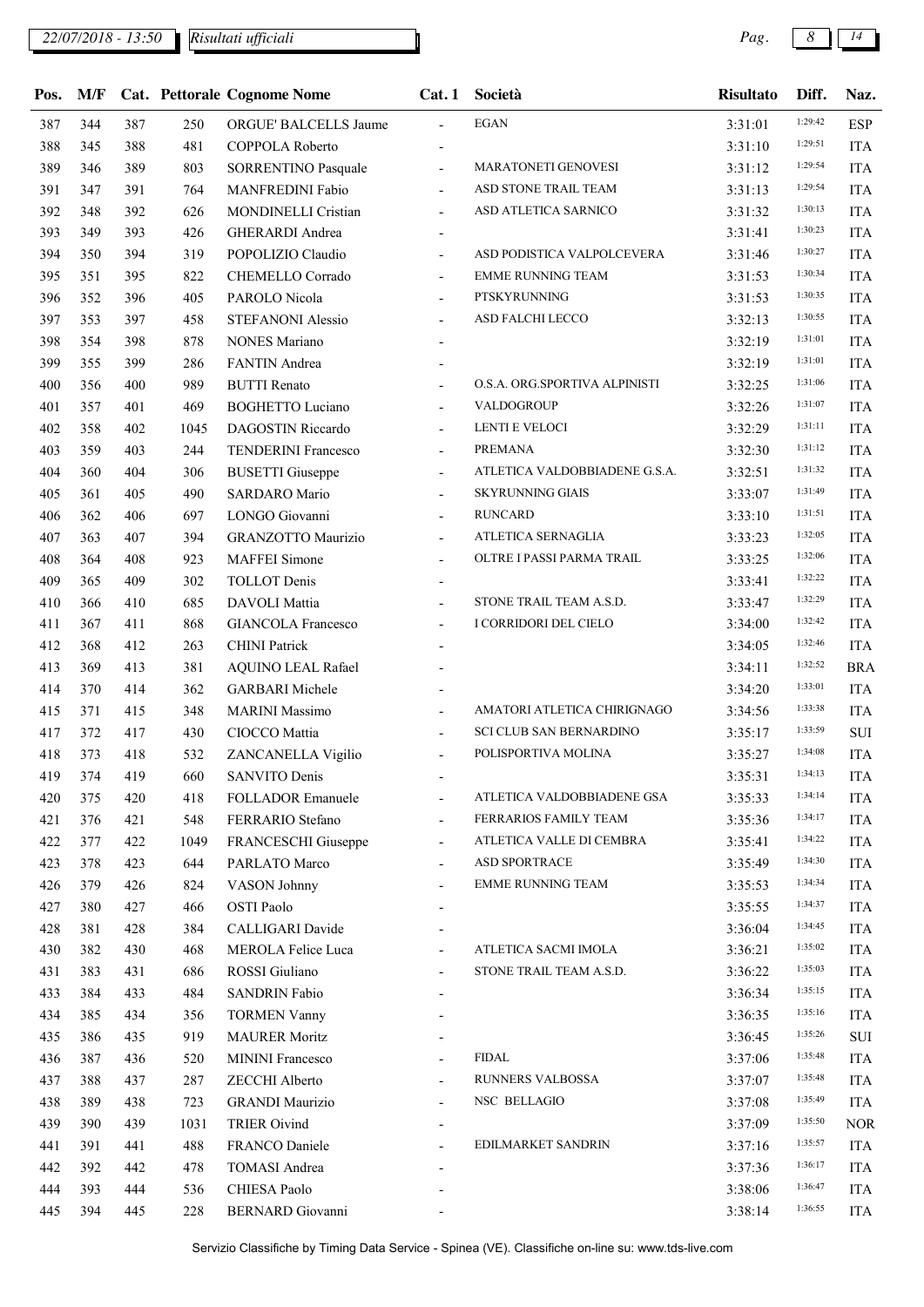## *22/07/2018 - 13:50 Pag. 9 14*

| Pos. | M/F |     |      | <b>Cat. Pettorale Cognome Nome</b> | Cat.1                    | Società                            | <b>Risultato</b>   | Diff.   | Naz.       |
|------|-----|-----|------|------------------------------------|--------------------------|------------------------------------|--------------------|---------|------------|
| 446  | 395 | 446 | 361  | CRISTOFOLINI Alberto               | $\overline{\phantom{a}}$ | ATLETICA ROTALIANA                 | 3:38:25            | 1:37:07 | <b>ITA</b> |
| 447  | 396 | 447 | 695  | PIVA Andrea                        | $\overline{a}$           | RUNCARD FIDAL                      | 3:38:26            | 1:37:08 | <b>ITA</b> |
| 448  | 397 | 448 | 340  | <b>GIORDANI</b> Davide             |                          |                                    | 3:38:28            | 1:37:10 | <b>ITA</b> |
| 449  | 398 | 449 | 433  | PANDIANI Alberto Maria             | $\overline{\phantom{a}}$ | AMATORI ATLETICA CHIRIGNAGO        | 3:38:30            | 1:37:11 | <b>ITA</b> |
| 452  | 399 | 452 | 494  | <b>GERLIN</b> Sandro               |                          | <b>GS RUN FOR MIKE</b>             | 3:38:47            | 1:37:28 | <b>ITA</b> |
| 453  | 400 | 453 | 364  | <b>CENTAZZO Christian</b>          | $\overline{\phantom{a}}$ | POLISPORTIVA MONTEREALE            | 3:38:53            | 1:37:34 | <b>ITA</b> |
| 454  | 401 | 454 | 734  | <b>SUGRALIYEV Serik</b>            |                          |                                    | 3:38:54            | 1:37:36 | <b>KAZ</b> |
| 455  | 402 | 455 | 277  | <b>MONTANARI Francesco</b>         |                          |                                    | 3:39:01            | 1:37:42 | <b>ITA</b> |
| 457  | 403 | 457 | 337  | PILLININI Graziano                 | $\overline{\phantom{a}}$ | <b>SASN MARCO</b>                  | 3:39:22            | 1:38:04 | <b>ITA</b> |
| 459  | 404 | 459 | 728  | <b>BOLOGNA</b> Giovanni            | $\overline{\phantom{a}}$ | <b>UISP</b>                        | 3:39:34            | 1:38:16 | <b>ITA</b> |
| 460  | 405 | 460 | 557  | ALBASINI Valentino                 | $\overline{\phantom{a}}$ | MADDALENE SKY TEAM                 | 3:39:47            | 1:38:28 | <b>ITA</b> |
| 461  | 406 | 461 | 673  | CHIAPPINI Alessandro               | $\overline{\phantom{a}}$ |                                    | 3:39:49            | 1:38:30 | <b>ITA</b> |
| 465  | 407 | 465 | 473  | <b>VOLCAN</b> Marco                | $\overline{\phantom{a}}$ | US QUERCIA TRENTINGRANA            | 3:40:05            | 1:38:47 | <b>ITA</b> |
| 466  | 408 | 466 | 255  | FARINA Alessandro                  |                          |                                    | 3:40:14            | 1:38:55 | <b>ITA</b> |
| 467  | 409 | 467 | 944  | <b>TONDINI</b> Pierluigi           | $\overline{\phantom{a}}$ | TEAM VALTELLINA A.S.D.             | 3:40:22            | 1:39:04 | <b>ITA</b> |
| 468  | 410 | 468 | 943  | <b>LEONI</b> Carlo                 | $\overline{\phantom{a}}$ | TEAM VALTELLINA A.S.D.             | 3:40:22            | 1:39:04 | <b>ITA</b> |
| 469  | 411 | 469 | 904  | <b>CRASNICH Fabiano</b>            | $\overline{\phantom{a}}$ | ASD GENERALI TRIESTE               | 3:40:30            | 1:39:12 | <b>ITA</b> |
| 470  | 412 | 470 | 998  | <b>GIORDANI</b> Mattia             | $\overline{\phantom{a}}$ | <b>CSI IMOLA</b>                   | 3:40:55            | 1:39:36 | <b>ITA</b> |
| 471  | 413 | 471 | 283  | <b>DIMONTE Tony</b>                | $\overline{\phantom{a}}$ | TRAIL RUNNING SHOP                 | 3:40:59            | 1:39:41 | <b>ITA</b> |
| 472  | 414 | 472 | 969  | <b>LORINI</b> Stefano              |                          | <b>SALOMON UK</b>                  | 3:41:41            | 1:40:23 | <b>GBR</b> |
| 473  | 415 | 473 | 219  | RASOM Mariano                      | $\overline{\phantom{a}}$ | <b>ATLETICA FASSA 08</b>           | 3:41:57            | 1:40:38 | <b>ITA</b> |
| 474  | 416 | 474 | 217  | PESCOL Marco                       | $\overline{\phantom{a}}$ | <b>BOGN DA NIA</b>                 | 3:41:57            | 1:40:38 | <b>ITA</b> |
| 475  | 417 | 475 | 521  | <b>BONCOMPAGNI Davide</b>          | $\blacksquare$           | A.S.D. OLYMPIC RUNNERS LAMA        | 3:41:59            | 1:40:41 | <b>ITA</b> |
| 476  | 418 | 476 | 996  | LINDSAY Michael                    | $\blacksquare$           |                                    | 3:42:35            | 1:41:16 | <b>BEL</b> |
| 478  | 419 | 478 | 564  | MINI Gian Roberto                  | $\overline{\phantom{a}}$ | NUOVA ATLETICA S. GIACOMO DI VEGLI | 3:43:14            | 1:41:55 | <b>ITA</b> |
| 480  | 420 | 480 | 569  | <b>SACCHI</b> Luca                 |                          | <b>BOGN DA NIA</b>                 | 3:43:16            | 1:41:57 | <b>ITA</b> |
| 481  | 421 | 481 | 485  | PANZERI Giuseppe                   | $\overline{\phantom{a}}$ | <b>HAPPY RUNNER</b>                | 3:43:26            | 1:42:08 | <b>ITA</b> |
| 482  | 422 | 482 | 288  | <b>SCATTO Alberto</b>              | $\blacksquare$           | TORNADO TRAIL TEAM                 | 3:43:39            | 1:42:21 | <b>ITA</b> |
| 484  | 423 | 484 | 1006 | <b>LAZZARIN</b> Marcello           | $\blacksquare$           | ATLETICA VALLE DI CEMBRA           | 3:43:52            | 1:42:34 | <b>ITA</b> |
| 485  | 424 | 485 | 533  | <b>ARRICA Luigi</b>                |                          |                                    | 3:44:08            | 1:42:49 | <b>ITA</b> |
| 486  | 425 | 486 | 811  | <b>CALDINI Federico</b>            |                          | AVIS ZERO POSITIVO ASD             | 3:44:11            | 1:42:52 | <b>ITA</b> |
| 487  | 426 | 487 | 730  | LAMBERTI Carmine                   |                          | ANIMATRAIL                         | 3:44:19            | 1:43:00 | <b>ITA</b> |
| 489  | 427 | 489 | 278  | <b>LANARO</b> Francesco            |                          |                                    | 3:44:30            | 1:43:11 | <b>ITA</b> |
| 490  | 428 | 490 | 978  | <b>XAVIER Genot</b>                |                          |                                    | 3:45:01            | 1:43:42 | <b>FRA</b> |
| 491  | 429 | 491 | 953  | <b>BAZZANELLA Mattia</b>           |                          | ATLETICA ROTALIANA                 | 3:45:02            | 1:43:43 | <b>ITA</b> |
| 492  | 430 | 492 | 611  | <b>GALLI</b> Michele               |                          | TRIATHLON DUATHLON CREMONA         | 3:45:16            | 1:43:58 | <b>ITA</b> |
| 493  | 431 | 493 | 55   | <b>KOVAL Tomas</b>                 | $\overline{\phantom{a}}$ | SLOVAK SKYRUNNING ASSOCIATION      | 3:45:17            | 1:43:58 | <b>SVK</b> |
| 494  | 432 | 494 | 758  | <b>BALDISSERA Marco</b>            |                          |                                    | 3:45:44            | 1:44:25 | <b>ITA</b> |
| 495  | 433 | 495 | 486  | <b>CORRENT Eddy</b>                |                          |                                    | 3:45:45            | 1:44:26 | <b>ITA</b> |
| 496  | 434 | 496 | 930  | <b>SPERTI</b> Giuseppe             | $\overline{\phantom{a}}$ | ATL.VALDOBBIADENE G.S.A.           | 3:45:50            | 1:44:32 | <b>ITA</b> |
| 497  | 435 | 497 | 888  | <b>GIAI MINIET Marco</b>           |                          | G.S. DES AMIS                      |                    | 1:44:37 | <b>ITA</b> |
| 498  | 436 | 498 | 684  | <b>MANDIS</b> Stefano              |                          |                                    | 3:45:56<br>3:46:14 | 1:44:55 | <b>ITA</b> |
| 499  | 437 | 499 | 380  | <b>HRADIL Pavel</b>                | $\overline{\phantom{a}}$ | X-TRAIL ORLOVA                     | 3:46:16            | 1:44:57 | <b>CZE</b> |
|      | 438 |     |      |                                    |                          |                                    |                    | 1:44:59 |            |
| 500  |     | 500 | 1028 | <b>TONDINI Massimo</b>             |                          |                                    | 3:46:17            | 1:45:06 | <b>ITA</b> |
| 501  | 439 | 501 | 962  | <b>IACHELINI</b> Davide            |                          | <b>BELA LADINIA</b>                | 3:46:25            | 1:45:11 | <b>ITA</b> |
| 502  | 440 | 502 | 229  | <b>BERNARD Norbert</b>             | $\overline{\phantom{a}}$ |                                    | 3:46:29            | 1:45:35 | <b>ITA</b> |
| 504  | 441 | 504 | 549  | <b>GENRE</b> Davide                |                          | <b>ATLETICA SACMI AVIS</b>         | 3:46:54            | 1:46:07 | <b>ITA</b> |
| 505  | 442 | 505 | 409  | <b>LONGARI Mirco</b>               |                          |                                    | 3:47:26            | 1:46:24 | <b>ITA</b> |
| 506  | 443 | 506 | 744  | <b>MACKENZIE James</b>             |                          |                                    | 3:47:43            | 1:47:32 | <b>GBR</b> |
| 508  | 444 | 508 | 339  | <b>COLOMBAN</b> Luca               |                          |                                    | 3:48:50            |         | <b>ITA</b> |
| 509  | 445 | 509 | 498  | <b>BENVENUTO Paolo</b>             |                          |                                    | 3:48:52            | 1:47:33 | <b>ITA</b> |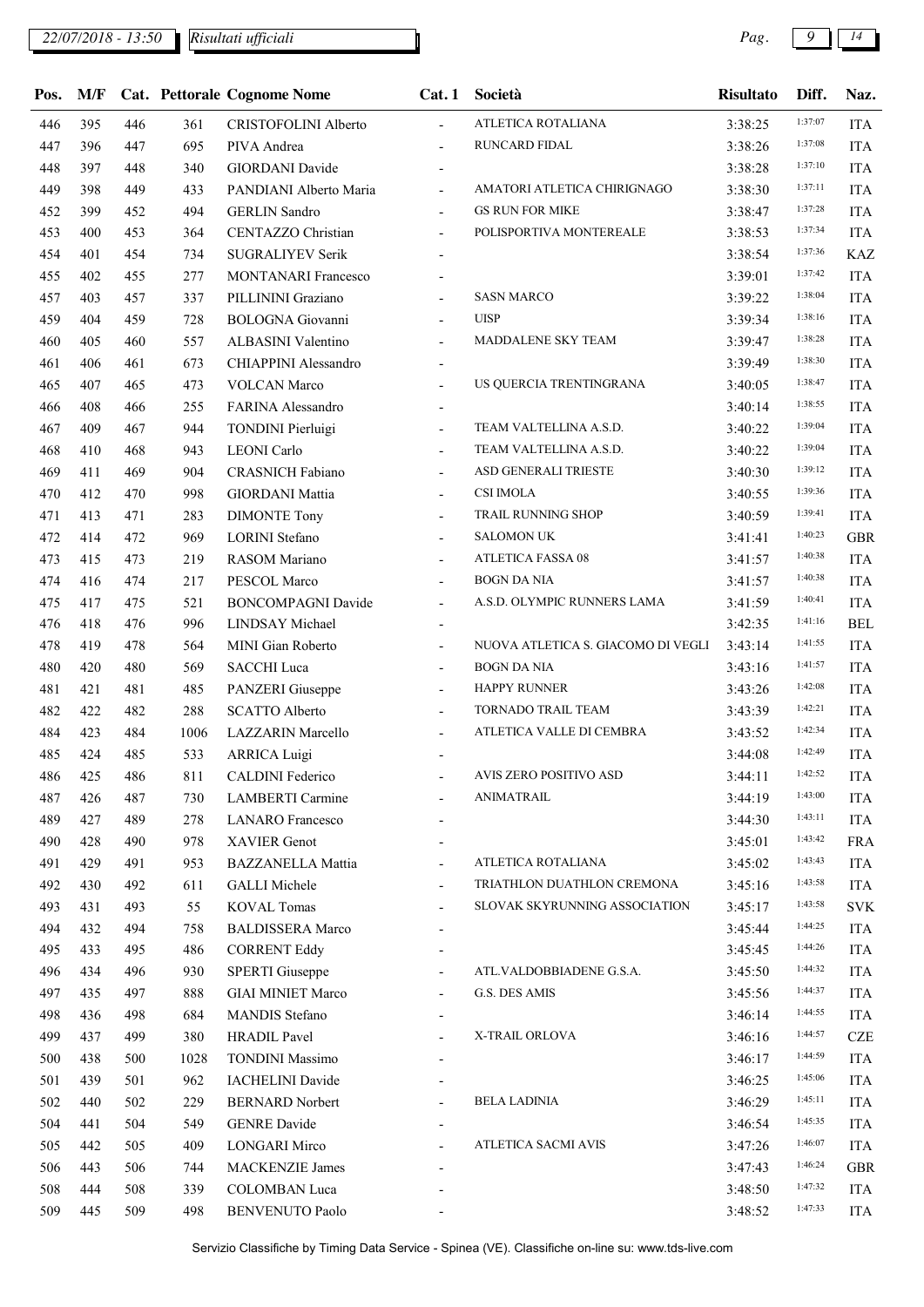| Pos. | M/F |     |      | <b>Cat. Pettorale Cognome Nome</b> | Cat.1                    | Società                   | <b>Risultato</b> | Diff.   | Naz.       |
|------|-----|-----|------|------------------------------------|--------------------------|---------------------------|------------------|---------|------------|
| 510  | 446 | 510 | 715  | <b>MODENA</b> Sergio               | $\overline{\phantom{a}}$ | TEAM MUD AND SNOW         | 3:48:55          | 1:47:36 | <b>ITA</b> |
| 511  | 447 | 511 | 376  | <b>BRENTARI Silvano</b>            | $\overline{\phantom{a}}$ | MADDALENE SKY TEAM        | 3:49:04          | 1:47:45 | <b>ITA</b> |
| 512  | 448 | 512 | 338  | YAMAMOTO Atsushi                   |                          |                           | 3:49:11          | 1:47:53 | <b>JPN</b> |
| 513  | 449 | 513 | 459  | <b>BRANDOLINI</b> Andrea           |                          |                           | 3:49:28          | 1:48:10 | <b>ITA</b> |
| 514  | 450 | 514 | 663  | <b>BOCCATO</b> Alberto             |                          |                           | 3:49:38          | 1:48:19 | <b>ITA</b> |
| 515  | 451 | 515 | 342  | TOMAELLO Carlo                     |                          | 9.92 RUNNING ASD          | 3:49:38          | 1:48:20 | <b>ITA</b> |
| 516  | 452 | 516 | 298  | PINELLI Federico                   |                          |                           | 3:49:55          | 1:48:37 | <b>ITA</b> |
| 519  | 453 | 519 | 795  | REDAELLI Stefano                   | $\overline{a}$           | ASD FALCHI LECCO          | 3:50:14          | 1:48:55 | <b>ITA</b> |
| 521  | 454 | 521 | 414  | <b>COLLODEL Roberto</b>            | $\overline{\phantom{a}}$ |                           | 3:50:27          | 1:49:08 | <b>ITA</b> |
| 523  | 455 | 523 | 911  | <b>SERAFIN Bruno</b>               | $\blacksquare$           | ATLETICA ROTALIANA        | 3:51:19          | 1:50:00 | <b>ITA</b> |
| 524  | 456 | 524 | 1038 | GIOVANARDI Davide                  | $\overline{\phantom{a}}$ |                           | 3:51:22          | 1:50:03 | <b>ITA</b> |
| 525  | 457 | 525 | 789  | STEFANUTO Claudio                  | $\blacksquare$           |                           | 3:51:39          | 1:50:20 | <b>ITA</b> |
| 526  | 458 | 526 | 443  | MUZZI Gabriele                     | $\overline{\phantom{0}}$ | <b>NESSUNA</b>            | 3:52:16          | 1:50:58 | <b>ITA</b> |
| 527  | 459 | 527 | 1040 | NICOLINI Lorenzo                   | $\overline{\phantom{a}}$ | RUNNING OLTREPO'          | 3:52:21          | 1:51:02 | <b>ITA</b> |
| 529  | 460 | 529 | 366  | VIOLANTE Maurizio                  | $\overline{\phantom{a}}$ | POLISPORTIVA MONTEREALE   | 3:52:54          | 1:51:35 | <b>ITA</b> |
| 530  | 461 | 530 | 705  | ZANDONA' Moreno                    | $\overline{\phantom{a}}$ | UNITED TRAIL RUNNING      | 3:53:03          | 1:51:45 | <b>ITA</b> |
| 531  | 462 | 531 | 267  | <b>NOIA Enrico</b>                 | $\overline{\phantom{a}}$ | ASD FALCHI LECCO          | 3:53:11          | 1:51:52 | <b>ITA</b> |
| 532  | 463 | 532 | 838  | CAMPBELL Glenn                     | $\blacksquare$           |                           | 3:53:51          | 1:52:32 | <b>RSA</b> |
| 534  | 464 | 534 | 377  | PERFERI Enrico                     | $\overline{\phantom{0}}$ | <b>ATLETICA SERNAGLIA</b> | 3:54:15          | 1:52:56 | <b>ITA</b> |
| 535  | 465 | 535 | 843  | LAVOIE Sylvain                     | $\overline{\phantom{a}}$ | LES GODASSES DU NORD      | 3:54:16          | 1:52:57 | CAN        |
| 537  | 466 | 537 | 1011 | <b>MASCHERI</b> Diego              | $\overline{\phantom{a}}$ | <b>ASD PASTURO</b>        | 3:54:40          | 1:53:21 | <b>ITA</b> |
| 539  | 467 | 539 | 947  | KOSEC Sebastijan                   | $\overline{\phantom{a}}$ | SVETA VALBURGA            | 3:55:07          | 1:53:48 | <b>SLO</b> |
| 542  | 468 | 542 | 282  | <b>GIANOLLA Diego</b>              | $\overline{\phantom{a}}$ |                           | 3:55:21          | 1:54:03 | <b>ITA</b> |
| 543  | 469 | 543 | 717  | <b>CERESOLA Eros</b>               | $\overline{\phantom{a}}$ | <b>NSC BELLAGIO</b>       | 3:55:42          | 1:54:23 | <b>ITA</b> |
| 544  | 470 | 544 | 260  | FRANCESCHIN Gino                   | $\overline{\phantom{0}}$ |                           | 3:56:39          | 1:55:20 | <b>ITA</b> |
| 545  | 471 | 545 | 746  | FACINELLI Bruno                    | $\overline{\phantom{a}}$ | ATLETICA ROTALIANA        | 3:56:55          | 1:55:37 | <b>ITA</b> |
| 546  | 472 | 546 | 341  | <b>CUDA</b> Antonio                | $\overline{\phantom{a}}$ | ATLETICA COLOGNO AL SERIO | 3:57:18          | 1:55:59 | <b>ITA</b> |
| 547  | 473 | 547 | 932  | <b>RENS Wouter</b>                 |                          |                           | 3:57:43          | 1:56:24 | <b>BEL</b> |
| 549  | 474 | 549 | 59   | ZINSOU Patrick                     |                          | <b>TEAM SALOMON</b>       | 3:57:46          | 1:56:27 | <b>FRA</b> |
| 550  | 475 | 550 | 805  | LOTTO Andrea                       |                          | SPIRITO TRAIL ASD         | 3:57:49          | 1:56:30 | <b>ITA</b> |
| 551  | 476 | 551 | 676  | <b>BAROZZI</b> Gianluca            | $\overline{\phantom{a}}$ | <b>LIBERO</b>             | 3:57:55          | 1:56:36 | <b>ITA</b> |
| 554  | 477 | 554 | 375  | FERRARI Roberto                    |                          |                           | 3:58:00          | 1:56:42 | <b>ITA</b> |
| 555  | 478 | 555 | 371  | <b>OXTOBY Andrew</b>               |                          |                           | 3:58:14          | 1:56:55 | <b>GBR</b> |
| 556  | 479 | 556 | 701  | <b>GHILARDI Ezio</b>               | $\overline{\phantom{0}}$ | POL. TEAM BRIANZA LISSONE | 3:58:14          | 1:56:55 | ITA        |
| 557  | 480 | 557 | 867  | TREVISSON Alessandro               | $\overline{\phantom{a}}$ | <b>SUEDTIROL TEAM</b>     | 3:58:47          | 1:57:28 | <b>ITA</b> |
| 558  | 481 | 558 | 535  | FLORETTA Ugo                       | $\overline{\phantom{0}}$ | MADDALENA SKY TEEAM       | 3:58:54          | 1:57:35 | <b>ITA</b> |
| 559  | 482 | 559 | 580  | CERIANI Maurizio                   | -                        | <b>MANERANNERS</b>        | 3:59:26          | 1:58:07 | <b>ITA</b> |
| 560  | 483 | 560 | 607  | <b>TREVISAN Matteo</b>             | $\overline{\phantom{a}}$ | ATLETICA VEDELAGO         | 3:59:28          | 1:58:09 | <b>ITA</b> |
| 561  | 484 | 561 | 64   | <b>NANI Eddy</b>                   | $\overline{\phantom{0}}$ | <b>TORNADO</b>            | 3:59:28          | 1:58:09 | <b>ITA</b> |
| 562  | 485 | 562 | 525  | LONGHI Christian                   | $\overline{\phantom{a}}$ | ATLETICA SERENISSIMA ASD  | 3:59:28          | 1:58:10 | <b>ITA</b> |
| 564  | 486 | 564 | 735  | STAROSTIN Aleksei                  | $\overline{\phantom{a}}$ |                           | 3:59:32          | 1:58:13 | <b>RUS</b> |
| 565  | 487 | 565 | 815  | <b>SZCZOTKA</b> Mateusz            | $\overline{\phantom{a}}$ | <b>AZS KATOWICE</b>       | 3:59:40          | 1:58:22 | POL        |
| 566  | 488 | 566 | 321  | <b>BARBARESI</b> Davide            | $\overline{\phantom{0}}$ | BO545 - 9,92 RUNNING ASD  | 3:59:42          | 1:58:23 | <b>ITA</b> |
| 568  | 489 | 568 | 1037 | ROSSO Enrico                       | $\overline{a}$           | GSP80 POMARETTO           | 3:59:50          | 1:58:31 | <b>ITA</b> |
| 569  | 490 | 569 | 586  | <b>TRON</b> Stefano                |                          |                           | 3:59:50          | 1:58:31 | <b>ITA</b> |
| 570  | 491 | 570 | 281  | <b>BOLZACCHINI Matteo</b>          | $\overline{\phantom{a}}$ | G.S. ROVELLO PORRO        | 3:59:54          | 1:58:35 | <b>ITA</b> |
| 571  | 492 | 571 | 653  | TAGLIETTI Paolo                    | $\overline{\phantom{a}}$ | <b>MARATHON CREMONA</b>   | 3:59:57          | 1:58:38 | <b>ITA</b> |
| 572  | 493 | 572 | 209  | ZULIAN Renato                      |                          |                           | 4:00:04          | 1:58:45 | <b>ITA</b> |
| 573  | 494 | 573 | 929  | ROOZENDAAL Dennis                  |                          |                           | 4:00:04          | 1:58:46 | <b>NED</b> |
| 575  | 495 | 575 | 922  | LOMBARDI Luca                      |                          | OLTRE I PASSI PARMA TRAIL | 4:01:06          | 1:59:47 | <b>ITA</b> |
| 576  | 496 | 576 | 885  | BASCHIROTTO Giovanni               | $\overline{\phantom{a}}$ | ASD ATLETICA LUPATOTINA   | 4:01:08          | 1:59:50 | <b>ITA</b> |
|      |     |     |      |                                    |                          |                           |                  |         |            |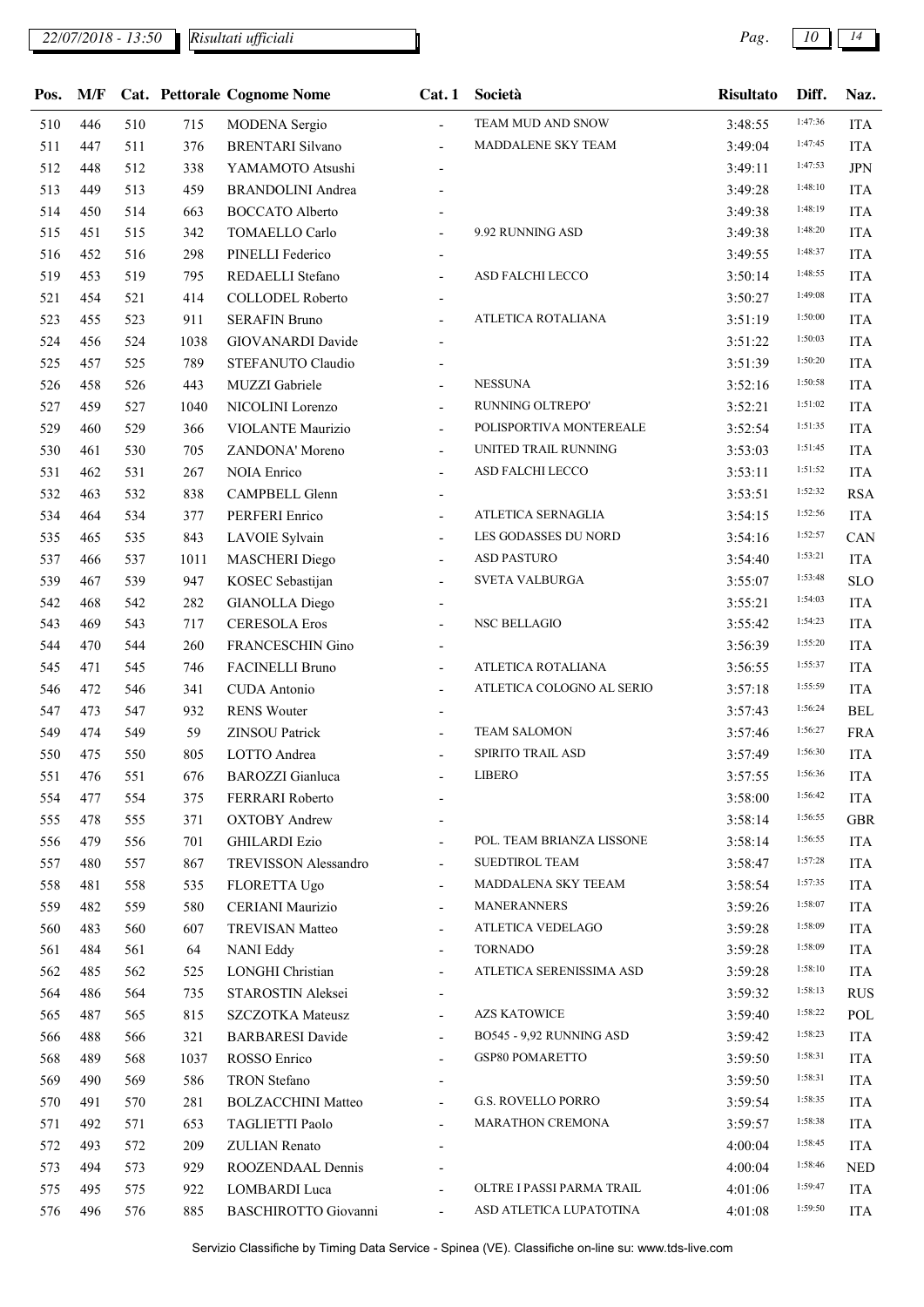*22/07/2018 - 13:50 Pag. 11 14*

*Risultati ufficiali*

| Pos. | M/F |     |      | <b>Cat. Pettorale Cognome Nome</b> | Cat.1                    | Società                         | <b>Risultato</b> | Diff.   | Naz.       |
|------|-----|-----|------|------------------------------------|--------------------------|---------------------------------|------------------|---------|------------|
| 577  | 497 | 577 | 245  | PARMESANI Silvano                  |                          |                                 | 4:01:11          | 1:59:53 | <b>ITA</b> |
| 579  | 498 | 579 | 959  | ROSSI Mattia                       |                          | ATLETICA ROTALIANA              | 4:01:25          | 2:00:07 | <b>ITA</b> |
| 580  | 499 | 580 | 595  | <b>TAYLOR Roger</b>                | $\overline{a}$           | PRESTON HARRIERS                | 4:01:47          | 2:00:28 | <b>GBR</b> |
| 583  | 500 | 583 | 269  | GAGLIO Filippo                     |                          |                                 | 4:02:51          | 2:01:33 | <b>ITA</b> |
| 584  | 501 | 584 | 392  | <b>TRAPIN Mirko</b>                |                          | ATLETICA ROTALIANA              | 4:03:11          | 2:01:53 | <b>ITA</b> |
| 585  | 502 | 585 | 434  | PIERINI Giovanni                   |                          | ASD CALCINELLI RUN              | 4:03:20          | 2:02:01 | <b>ITA</b> |
| 588  | 503 | 588 | 845  | FRANCESCHINI Giuseppe              |                          |                                 | 4:03:46          | 2:02:27 | <b>ITA</b> |
| 590  | 504 | 590 | 738  | PIZZATO Fiorenzo                   |                          |                                 | 4:04:09          | 2:02:51 | <b>ITA</b> |
| 591  | 505 | 591 | 812  | DEL SAVIO Roberto                  | $\overline{\phantom{a}}$ | POLISPORTIVA MONTEREALE         | 4:04:15          | 2:02:57 | <b>ITA</b> |
| 592  | 506 | 592 | 964  | <b>WELLENS Pascal</b>              |                          |                                 | 4:04:21          | 2:03:02 | <b>BEL</b> |
| 593  | 507 | 593 | 853  | MOCK Paul                          |                          |                                 | 4:04:32          | 2:03:13 | <b>AUS</b> |
| 594  | 508 | 594 | 917  | TAYEB Mahi                         |                          | <b>SPAC</b>                     | 4:04:39          | 2:03:20 | <b>FRA</b> |
| 595  | 509 | 595 | 499  | VITALI Sandro                      |                          |                                 | 4:04:43          | 2:03:24 | <b>ITA</b> |
| 596  | 510 | 596 | 590  | <b>PEZZI Narciso</b>               | $\overline{\phantom{a}}$ | ATLETICA ROTALIANA              | 4:04:47          | 2:03:28 | <b>ITA</b> |
| 597  | 511 | 597 | 538  | <b>CASPANI Carlo</b>               | $\overline{\phantom{a}}$ |                                 | 4:05:07          | 2:03:49 | <b>ITA</b> |
| 599  | 512 | 599 | 329  | GIULIVI Arnaldo                    | $\overline{\phantom{0}}$ | ROAD RUNNERS CLUB POVIGLIO      | 4:05:16          | 2:03:58 | <b>ITA</b> |
| 601  | 513 | 601 | 907  | <b>BARBIERI</b> Francesco          | $\overline{\phantom{a}}$ | CSP ATTRAVERSO RUNNING          | 4:05:31          | 2:04:12 | <b>ITA</b> |
| 602  | 514 | 602 | 910  | <b>SENISE Biagio</b>               | $\blacksquare$           | PUROSANGUE ATHLETICS CLUB       | 4:05:31          | 2:04:13 | <b>ITA</b> |
| 603  | 515 | 603 | 300  | <b>BARISAN Fabrizio</b>            |                          |                                 | 4:05:36          | 2:04:17 | <b>ITA</b> |
| 604  | 516 | 604 | 280  | CHIESA Fabio                       | $\overline{\phantom{a}}$ | A.S. AMP PAVIA                  | 4:05:42          | 2:04:24 | <b>ITA</b> |
| 605  | 517 | 605 | 313  | <b>BOLZONI</b> Alessandro          | $\overline{\phantom{a}}$ | <b>RUNCARD</b>                  | 4:05:54          | 2:04:35 | <b>ITA</b> |
| 606  | 518 | 606 | 266  | <b>VERONESI</b> Jacopo             |                          | GAAC 2007 VRM                   | 4:05:57          | 2:04:38 | <b>ITA</b> |
| 607  | 519 | 607 | 365  | VIGNATI Lorenzo                    | $\overline{\phantom{a}}$ | POLISPORTIVA ORATORIO LIVRAGA   | 4:06:17          | 2:04:59 | <b>ITA</b> |
| 609  | 520 | 609 | 908  | DIAZ LOPEZ Manel                   |                          |                                 | 4:06:48          | 2:05:29 | <b>ESP</b> |
| 613  | 521 | 613 | 542  | <b>BARBETA MOLINOS Kilian</b>      |                          |                                 | 4:07:53          | 2:06:34 | <b>ESP</b> |
| 614  | 522 | 614 | 784  | MORELLATO Valerio                  | $\overline{\phantom{a}}$ | <b>GALZIGNANO TRAIL FRIENDS</b> | 4:08:08          | 2:06:50 | <b>ITA</b> |
| 615  | 523 | 615 | 690  | <b>BREITFELD Dennis</b>            |                          |                                 | 4:08:24          | 2:07:06 | <b>GER</b> |
| 616  | 524 | 616 | 1000 | LORENZ Valerio                     |                          | <b>BOGN DA NIA</b>              | 4:08:32          | 2:07:13 | <b>ITA</b> |
| 618  | 525 | 618 | 572  | <b>KRAL Filip</b>                  |                          | NEÄUM A BÄ>Å <sup>3</sup> /4!   | 4:10:18          | 2:08:59 | <b>CZE</b> |
| 619  | 526 | 619 | 504  | MELNIKOV Pavel                     |                          |                                 | 4:10:20          | 2:09:01 | <b>RUS</b> |
| 620  | 527 | 620 | 354  | MELLO Luca                         |                          | SPORTS CLUB MELEGNANO           | 4:10:30          | 2:09:12 | <b>ITA</b> |
| 621  | 528 | 621 | 391  | <b>BARBERI</b> Luigi               |                          | ATLETICA NICCHI AREZZO          | 4:10:46          | 2:09:28 | <b>ITA</b> |
| 622  | 529 | 622 | 926  | <b>TARONI Omar</b>                 |                          |                                 | 4:10:47          | 2:09:28 | <b>ITA</b> |
| 624  | 530 | 624 | 661  | DAL VECCHIO Andrea                 | $\overline{\phantom{0}}$ | G.S. RUN FOR MIKE ASD           | 4:10:48          | 2:09:29 | <b>ITA</b> |
| 625  | 531 | 625 | 603  | GEMBARA Jan                        |                          |                                 | 4:10:57          | 2:09:38 | <b>CZE</b> |
| 626  | 532 | 626 | 749  | MAZZA Michele                      | $\blacksquare$           | NSC BELLAGIO                    | 4:11:01          | 2:09:43 | <b>ITA</b> |
| 627  | 533 | 627 | 748  | MAZZA Tommaso                      |                          | NSC BELLAGIO                    | 4:11:47          | 2:10:28 | <b>ITA</b> |
| 628  | 534 | 628 | 614  | DEI CAS Enrico                     |                          | <b>GS VALGEROLA</b>             | 4:12:12          | 2:10:54 | <b>ITA</b> |
| 629  | 535 | 629 | 652  | DEI CAS Francesco                  | $\overline{\phantom{a}}$ | <b>GS VALGEROLA</b>             | 4:12:13          | 2:10:54 | <b>ITA</b> |
| 630  | 536 | 630 | 724  | <b>TINTI Francesco</b>             | $\overline{\phantom{a}}$ | AVID ZERO POSITIVO              | 4:12:14          | 2:10:56 | <b>ITA</b> |
| 632  | 537 | 632 | 387  | <b>GORINI</b> Gianluca             | $\overline{\phantom{a}}$ | ASD RISUBBIANI 2008             | 4:12:35          | 2:11:16 | <b>ITA</b> |
| 633  | 538 | 633 | 264  | <b>ANGELONI</b> Loris              | $\overline{\phantom{a}}$ |                                 | 4:12:39          | 2:11:20 | <b>ITA</b> |
| 635  | 539 | 635 | 562  | PALMISANO Paolo                    | $\overline{\phantom{0}}$ | MONTRUNNERS MONTEREALE          | 4:12:47          | 2:11:28 | <b>ITA</b> |
| 636  | 540 | 636 | 743  | <b>MARCHIO' Giorgio</b>            | $\overline{\phantom{a}}$ | POLISPORTIVA MONTEREALE         | 4:12:47          | 2:11:29 | <b>ITA</b> |
| 637  | 541 | 637 | 582  | <b>BEDUSCHI</b> Simone             |                          |                                 | 4:12:50          | 2:11:31 | <b>ITA</b> |
| 638  | 542 | 638 | 751  | <b>IOB</b> Gabriele                |                          |                                 | 4:13:06          | 2:11:47 | <b>ITA</b> |
| 640  | 543 | 640 | 299  | DALLOLIO Cesare                    |                          | <b>RUNCARD</b>                  | 4:13:19          | 2:12:01 | <b>ITA</b> |
| 642  | 544 | 642 | 896  | VICIDOMINI Giuseppe                | $\blacksquare$           | <b>SISPORT</b>                  | 4:13:50          | 2:12:31 | <b>ITA</b> |
| 643  | 545 | 643 | 883  | PATREGNANI Claudio                 |                          | COLLEMAR-ATHON CLUB             | 4:13:58          | 2:12:39 | <b>ITA</b> |
| 644  | 546 | 644 | 601  | PAGOTTO Andrea                     |                          |                                 | 4:14:00          | 2:12:42 | <b>ITA</b> |
| 645  | 547 | 645 | 809  | SZCZOTKA Arkadiusz                 | $\overline{\phantom{a}}$ | LKS SPÃ JNIA GÃ RKI WIELKIE     | 4:14:07          | 2:12:48 | POL        |
|      |     |     |      |                                    |                          |                                 |                  |         |            |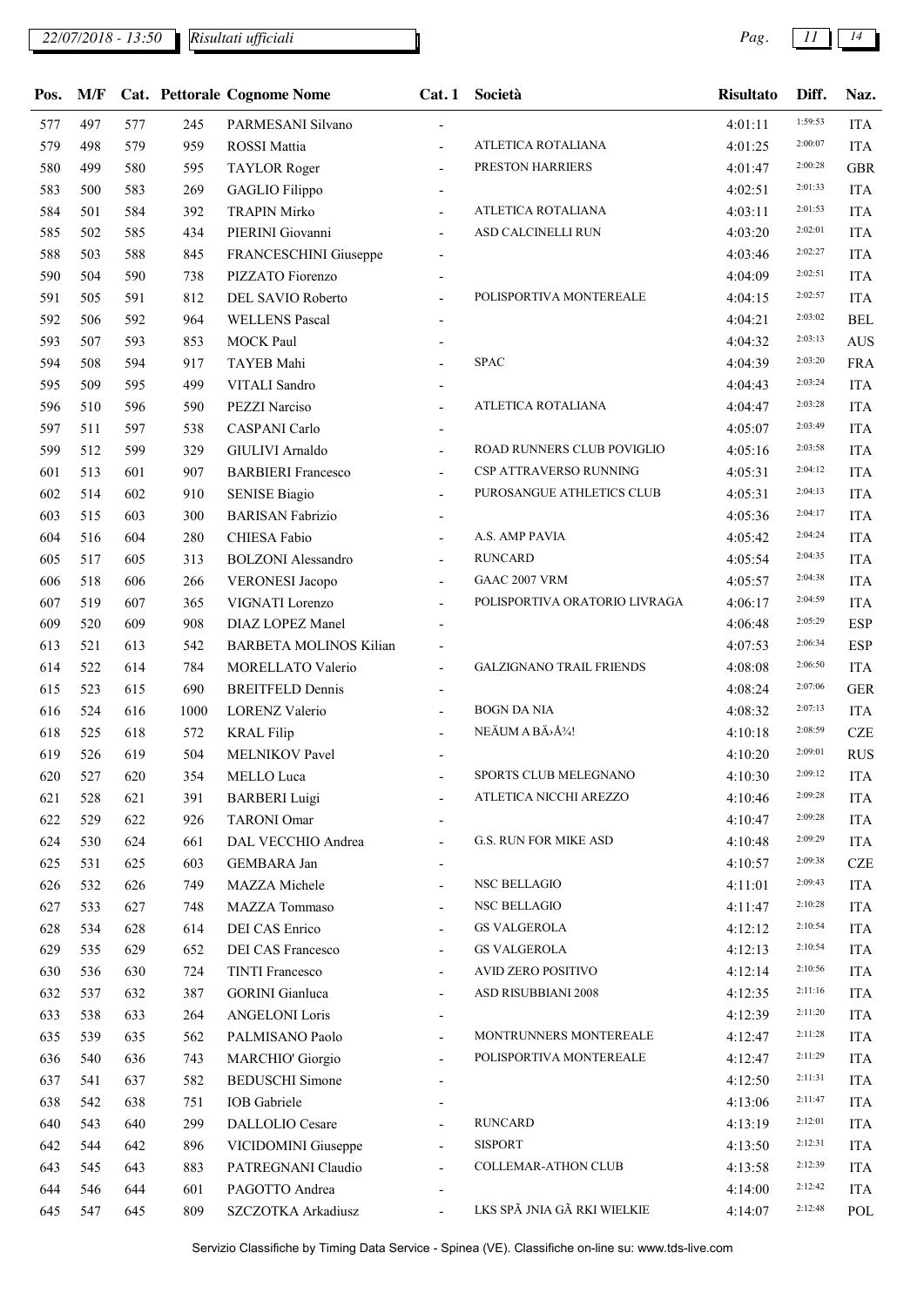*22/07/2018 - 13:50 Pag. 12 14*

*Risultati ufficiali*

| Pos.        | M/F |     |      | <b>Cat. Pettorale Cognome Nome</b> | Cat.1                    | Società                         | <b>Risultato</b> | Diff.   | Naz.       |
|-------------|-----|-----|------|------------------------------------|--------------------------|---------------------------------|------------------|---------|------------|
| 646         | 548 | 646 | 311  | <b>SANGIORGIO Marco</b>            | $\blacksquare$           | <b>LIBERO</b>                   | 4:14:11          | 2:12:52 | <b>ITA</b> |
| 648         | 549 | 648 | 602  | <b>ANDREETTA Igor</b>              | $\overline{\phantom{a}}$ | <b>NESSUNA</b>                  | 4:14:13          | 2:12:54 | <b>ITA</b> |
| 649         | 550 | 649 | 261  | MICHELINI Mattia                   | $\blacksquare$           | <b>CROSSFIT MODENA</b>          | 4:14:28          | 2:13:10 | <b>ITA</b> |
| 651         | 551 | 651 | 674  | RODLER Walter                      | $\overline{\phantom{0}}$ | U.S. STELLA ALPINA CARANO       | 4:14:46          | 2:13:28 | <b>ITA</b> |
| 652         | 552 | 652 | 388  | <b>BUGLI</b> Gilberto              | $\sim$                   | LE PANCHE CASTELQUARTO ASD      | 4:15:06          | 2:13:47 | <b>ITA</b> |
| 655         | 553 | 655 | 1048 | <b>FURLAN Willy</b>                | $\overline{a}$           | DEBOI SKI TEAM                  | 4:16:06          | 2:14:48 | <b>ITA</b> |
| 656         | 554 | 656 | 610  | <b>SMETS Jo</b>                    |                          |                                 | 4:17:00          | 2:15:42 | <b>BEL</b> |
| 657         | 555 | 657 | 506  | CHIARINI Claudio                   |                          |                                 | 4:17:10          | 2:15:51 | <b>ITA</b> |
| 659         | 556 | 659 | 599  | MCLOUGHLIN Michael                 | $\overline{\phantom{a}}$ | PRESTON HARRIERS                | 4:17:13          | 2:15:54 | IRL        |
| 660         | 557 | 660 | 895  | <b>CHIES Massimo</b>               | $\overline{\phantom{a}}$ |                                 | 4:17:17          | 2:15:58 | <b>ITA</b> |
| 661         | 558 | 661 | 657  | PUCCINI Dino                       |                          | <b>GS SPORTISSIMO TOP LEVEL</b> | 4:17:18          | 2:16:00 | <b>ITA</b> |
| 662         | 559 | 662 | 352  | PEROSSI Alessandro                 | $\overline{\phantom{a}}$ | OSA VALMADRERA                  | 4:18:01          | 2:16:43 | <b>ITA</b> |
| 663         | 560 | 663 | 343  | MAGGI Paolo                        | $\overline{\phantom{a}}$ |                                 | 4:18:01          | 2:16:43 | <b>ITA</b> |
| 665         | 561 | 665 | 909  | SOLER Jordi                        |                          | AE INTEMPERIE                   | 4:18:11          | 2:16:53 | <b>ESP</b> |
| 666         | 562 | 666 | 262  | <b>BARBIERI</b> Diego              | $\overline{\phantom{a}}$ | <b>MARATHON CREMONA</b>         | 4:19:37          | 2:18:19 | <b>ITA</b> |
| 667         | 563 | 667 | 565  | <b>ARTUSO</b> Simone               |                          |                                 | 4:19:38          | 2:18:19 | <b>ITA</b> |
| 668         | 564 | 668 | 385  | CALLIGARI Simone                   |                          |                                 | 4:19:43          | 2:18:24 | <b>ITA</b> |
| 669         | 565 | 669 | 436  | CEPPETELLI Marco                   | $\overline{\phantom{a}}$ | ASD CALCINELLI RUN              | 4:19:47          | 2:18:28 | <b>ITA</b> |
| 672         | 566 | 672 | 534  | FERRARI Graziano                   | $\overline{\phantom{a}}$ | MADDALENA SKY TEEAM             | 4:20:23          | 2:19:04 | <b>ITA</b> |
| 673         | 567 | 673 | 700  | <b>CERTOSI</b> Giacomo             | $\overline{\phantom{a}}$ | AVIS ZERO POSITIVO              | 4:20:26          | 2:19:08 | <b>ITA</b> |
| 674         | 568 | 674 | 382  | MURER Giovanni                     | $\blacksquare$           | RUNNERS CLUB AGGGREDIRE         | 4:20:27          | 2:19:08 | <b>ITA</b> |
| 675         | 569 | 675 | 367  | <b>SCOLARI</b> Domenico            | $\overline{\phantom{0}}$ | POLISPORTIVA TEAM BRIANZA       | 4:20:27          | 2:19:09 | <b>ITA</b> |
| 676         | 570 | 676 | 456  | SPADOLA Cristian                   |                          |                                 | 4:20:59          | 2:19:40 | <b>ITA</b> |
| 677         | 571 | 677 | 474  | TAGLIABUE Andrea Maria             |                          |                                 | 4:21:21          | 2:20:02 | <b>ITA</b> |
| 678         | 572 | 678 | 629  | PALLAVICNI Leonardo                | $\overline{\phantom{0}}$ | <b>FIDAL</b>                    | 4:21:39          | 2:20:20 | <b>ITA</b> |
| 680         | 573 | 680 | 710  | CATUOZZO Marco                     |                          | <b>RUN CARD</b>                 | 4:21:56          | 2:20:37 | <b>ITA</b> |
| 681         | 574 | 681 | 950  | PASINO Roberto                     |                          |                                 | 4:22:04          | 2:20:45 | <b>ITA</b> |
| 682         | 575 | 682 | 990  | DILLIWAY Nathaniel                 |                          |                                 | 4:22:31          | 2:21:12 | <b>GBR</b> |
| 683         | 576 | 683 | 991  | <b>DUNN</b> Adrian                 |                          |                                 | 4:22:31          | 2:21:12 | <b>GBR</b> |
| 684         | 577 | 684 | 447  | ZANZOTTI Paolo                     |                          | ATLETICA ROTALIANA              | 4:22:49          | 2:21:31 | <b>ITA</b> |
| 685         | 578 | 685 | 454  | VERSARI Gianni                     |                          |                                 | 4:23:29          | 2:22:10 | <b>ITA</b> |
| 686         | 579 | 686 | 704  | <b>BOAROTTO Gian Paolo</b>         |                          | <b>VICENZA RUNNERS</b>          | 4:24:59          | 2:23:40 | <b>ITA</b> |
| 687         | 580 | 687 | 326  | MASULLO Nicola                     |                          | TEAM ANIMA TRAIL                | 4:25:02          | 2:23:44 | <b>ITA</b> |
| 688         | 581 | 688 | 400  | <b>DORIS</b> Lorenzo               |                          |                                 | 4:25:18          | 2:23:59 | <b>ITA</b> |
| 690         | 582 | 690 | 413  | <b>BOSIO</b> Paolo                 |                          |                                 | 4:26:57          | 2:25:39 | <b>ITA</b> |
| 691         | 583 | 691 | 753  | CRISTOFOLETTI Sebastiano           |                          |                                 | 4:27:05          | 2:25:47 | <b>ITA</b> |
| 692         | 584 | 692 | 754  | OLIVATO Carlo                      |                          |                                 | 4:27:05          | 2:25:47 | <b>ITA</b> |
| 693         | 585 | 693 | 574  | FABBRI Yuri                        |                          | ASD TOSCO-ROMAGNOLA             | 4:27:19          | 2:26:01 | <b>ITA</b> |
| 694         | 586 | 694 | 670  | ZANETTI Umberto                    | $\overline{\phantom{a}}$ | <b>EUROPA SPORTING CLIB</b>     | 4:27:30          | 2:26:11 | <b>ITA</b> |
| 695         | 587 | 695 | 677  | DA BROI Nicola                     | $\overline{\phantom{a}}$ | <b>G.S.RUN FOR MIKE</b>         | 4:28:24          | 2:27:05 | <b>ITA</b> |
| 696         | 588 | 696 | 725  | <b>BENINCA' Mauro</b>              | $\overline{\phantom{a}}$ | LE CARMONE                      | 4:28:32          | 2:27:13 | <b>ITA</b> |
| 697         | 589 | 697 | 761  | <b>ROSSI</b> Francesco             | $\overline{\phantom{a}}$ | AVIS ZERO POSITIVO A.S.D.       | 4:28:33          | 2:27:15 | <b>ITA</b> |
| 698         | 590 | 698 | 648  | <b>GIOVANELLI Roberto</b>          | $\overline{\phantom{a}}$ | ATLETICA CASTELNOVO MONTI       | 4:28:35          | 2:27:16 | <b>ITA</b> |
| 699         | 591 | 699 | 647  | <b>BERETTI</b> Filippo             |                          | ATLETICA CASTELNOVO MONTI       | 4:28:35          | 2:27:16 | <b>ITA</b> |
| 702         | 592 | 702 | 597  | APPLEBY Alan                       | $\overline{\phantom{a}}$ | PRESTON HARRIERS                | 4:29:20          | 2:28:01 | <b>GBR</b> |
| 703         | 593 | 703 | 257  | FERRARIO Alessio                   | $\overline{\phantom{a}}$ | STUDIO MOVIMENTO GMTL           | 4:29:29          | 2:28:10 | <b>ITA</b> |
| 705         | 594 | 705 | 781  | <b>BONCOMPAGNI Roberto</b>         | $\overline{\phantom{a}}$ | ASD AVIS FOIANO                 | 4:31:07          | 2:29:48 | <b>ITA</b> |
| <b>FTM</b>  |     |     | 226  | DESILVESTRO Elvis                  |                          |                                 |                  |         | <b>ITA</b> |
| <b>FTM</b>  |     |     | 268  | <b>BOLZACCHINI</b> Gianluca        | $\overline{\phantom{a}}$ | <b>G.S. ROVELLO PORRO</b>       |                  |         | <b>ITA</b> |
| ${\rm FTM}$ |     |     | 308  | PIRRI Michele                      |                          | ASD PIETRO GUARINO              |                  |         | <b>ITA</b> |
| <b>FTM</b>  |     |     | 323  | <b>CHIEREGHIN Michele</b>          | $\sim$                   | ASD MARATHON CAVALLI MARINI     |                  |         | <b>ITA</b> |
|             |     |     |      |                                    |                          |                                 |                  |         |            |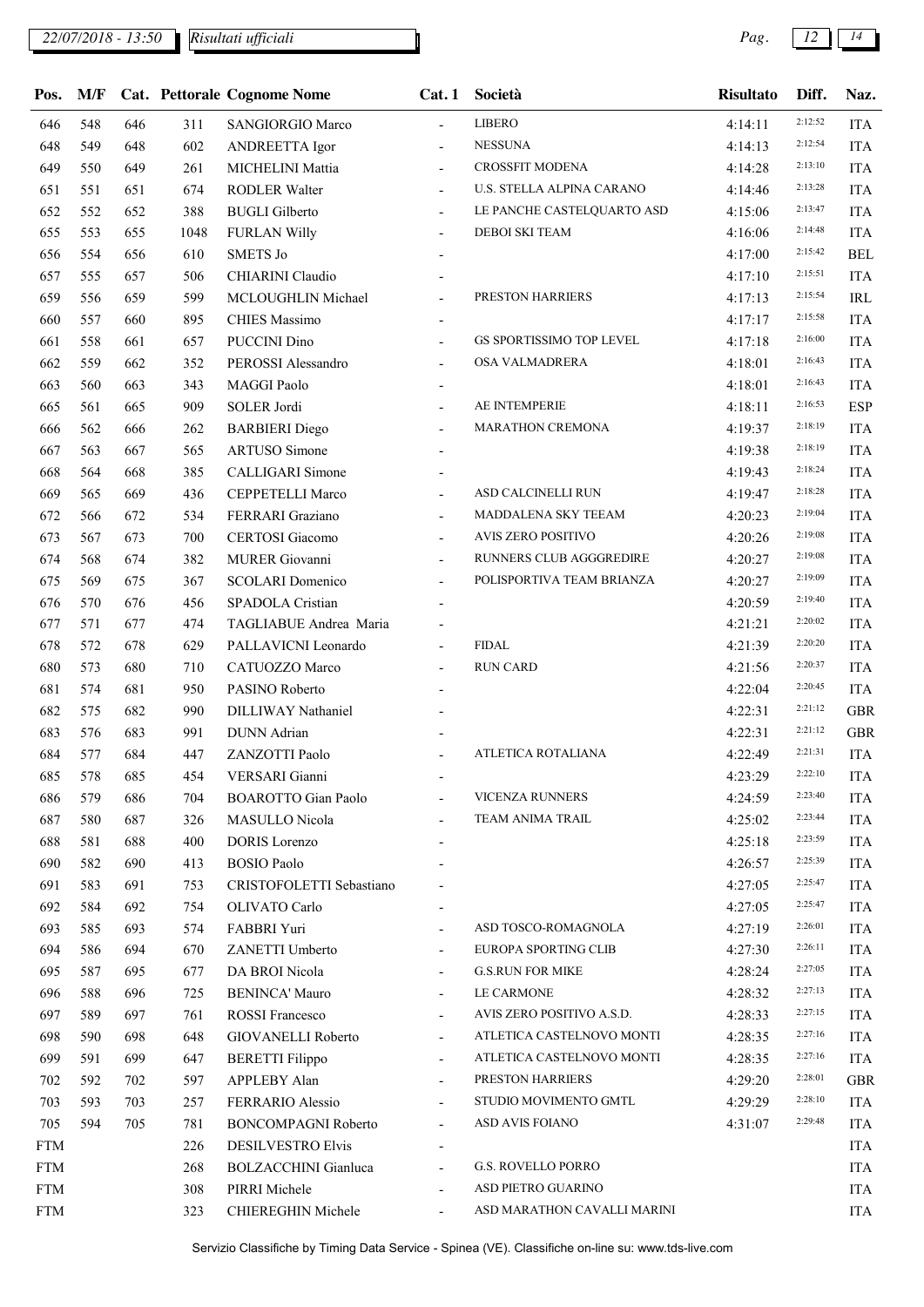|                             |  |      | Pos. M/F Cat. Pettorale Cognome Nome | Cat.1                    | Società                          | <b>Risultato</b> | Diff. | Naz.       |
|-----------------------------|--|------|--------------------------------------|--------------------------|----------------------------------|------------------|-------|------------|
| <b>FTM</b>                  |  | 350  | FREGUJA Daniele                      | $\overline{a}$           | ASD MARATHON CAVALLI MARINI CHIO |                  |       | ITA        |
| <b>FTM</b>                  |  | 360  | LEONARDELLI Armando                  | $\blacksquare$           | <b>G.S. VALSUGANA</b>            |                  |       | <b>ITA</b> |
| FTM                         |  | 363  | PILLA Michele                        |                          | SCUOLA DI MARATONA VITTORIO VENE |                  |       | <b>ITA</b> |
| <b>FTM</b>                  |  | 389  | ZANATO Adriano                       |                          | UNITED TRAIL E RUNNING           |                  |       | <b>ITA</b> |
| <b>FTM</b>                  |  | 416  | <b>VACCARI</b> Piero                 |                          | MUD & SNOW                       |                  |       | ITA        |
| FTM                         |  | 491  | <b>TASSAN Paolo</b>                  |                          | POLISPORTIVA ZORZETTO            |                  |       | ITA        |
| <b>FTM</b>                  |  | 497  | <b>LANDI Marco</b>                   |                          | ATLETICA NICCHI AREZZO           |                  |       | <b>ITA</b> |
| <b>FTM</b>                  |  | 508  | <b>CURTARELLI Michele</b>            | $\overline{\phantom{a}}$ | MONTAGNETTA'S SKYRUNNER          |                  |       | <b>ITA</b> |
| FTM                         |  | 509  | DEGL'INNOCENTI Marco                 |                          | MONTAGNETTA'S SKYRUNNER          |                  |       | <b>ITA</b> |
| <b>FTM</b>                  |  | 519  | ZANATO Luca                          |                          | UNITED TRAIL E RUNNING           |                  |       | <b>ITA</b> |
| <b>FTM</b>                  |  | 571  | <b>TAGLIABUE Erman</b>               |                          | G.S.A. COMETA                    |                  |       | ITA        |
| FTM                         |  | 583  | RONDININI Gianni                     |                          | POD.DIL. SANTA LUCIA             |                  |       | ITA        |
| <b>FTM</b>                  |  | 770  | RIZZO Maurizio                       |                          | <b>RUNCARD</b>                   |                  |       | <b>ITA</b> |
| <b>FTM</b>                  |  | 831  | <b>MANDELLI Marco Serafino</b>       | $\overline{\phantom{a}}$ | MEDIRUN CUS BERGAMO              |                  |       | <b>ITA</b> |
| FTM                         |  | 849  | <b>BAITELLA Mauro</b>                |                          |                                  |                  |       | <b>ITA</b> |
| <b>FTM</b>                  |  | 889  | <b>TOSI Paolo</b>                    |                          |                                  |                  |       | <b>ITA</b> |
| <b>FTM</b>                  |  | 899  | <b>ITRI</b> Andrea                   |                          | <b>G.S. VAL ROSANDRA TRIESTE</b> |                  |       | <b>ITA</b> |
| <b>FTM</b>                  |  | 985  | DUPUIS Rémi                          |                          | COURIR EN LIVRADOIS FOREZ        |                  |       | <b>FRA</b> |
| <b>FTM</b>                  |  | 1070 | PASCOTTO Diego                       |                          | <b>CUS PARMA</b>                 |                  |       | <b>ITA</b> |
| $\ensuremath{\mathrm{DNF}}$ |  | 2    | DE GASPERI Marco                     | $\overline{\phantom{a}}$ | HOKA ONE ONE / COMPRESSPORT      |                  |       | <b>ITA</b> |
| DNF                         |  | 11   | <b>MANFROI</b> Simone                |                          | <b>BOGN DA NIA</b>               |                  |       | <b>ITA</b> |
| <b>DNF</b>                  |  | 12   | <b>GARDENER Stefano</b>              |                          | <b>LA SPORTIVA</b>               |                  |       | <b>ITA</b> |
| <b>DNF</b>                  |  | 24   | <b>REITERER Andreas</b>              |                          | TEAM LA SPORTIVA                 |                  |       | ITA        |
| <b>DNF</b>                  |  | 63   | MICHELUZZI Mirco                     |                          | <b>SKITEAM FASSA</b>             |                  |       | ITA        |
| <b>DNF</b>                  |  | 70   | LJUNGDAHL Sebastian                  | $\overline{\phantom{a}}$ | <b>SALMING</b>                   |                  |       | <b>SWE</b> |
| $\ensuremath{\mathrm{DNF}}$ |  | 230  | <b>BERNARD</b> Pietro                |                          | <b>ATLETICA FASSA 08</b>         |                  |       | <b>ITA</b> |
| <b>DNF</b>                  |  | 239  | <b>ONGARI</b> Andrea                 |                          |                                  |                  |       | <b>ITA</b> |
| <b>DNF</b>                  |  | 307  | PIRRI Giovanni                       |                          | ASD PIETRO GUARINO               |                  |       | <b>ITA</b> |
| <b>DNF</b>                  |  | 315  | <b>BRUNO</b> Marco                   |                          |                                  |                  |       | <b>ITA</b> |
| DNF                         |  | 399  | MENEGOTTO Fabio                      |                          | ASD RONDA GHIBELLINA             |                  |       | <b>ITA</b> |
| <b>DNF</b>                  |  | 401  | CERISARA Davide                      |                          | FAIZANÃ" RUNNERS TEAM            |                  |       | <b>ITA</b> |
| DNF                         |  | 455  | <b>RABITI Maicol</b>                 |                          |                                  |                  |       | <b>ITA</b> |
| DNF                         |  | 507  | <b>CAVALLINI Marco</b>               |                          |                                  |                  |       | ITA        |
| DNF                         |  | 528  | DEMATTIO Diego                       |                          | US STELLA ALPINA CARANO          |                  |       | <b>ITA</b> |
| DNF                         |  | 635  | MARELLI Leopoldo                     |                          | RUNCARD                          |                  |       | <b>ITA</b> |
| DNF                         |  | 636  | <b>MAJONI</b> Nicola                 |                          | POLISPORTIVA CAPRIOLI            |                  |       | <b>ITA</b> |
| DNF                         |  | 671  | D'ONOFRIO Nicola                     |                          | <b>BIKEOFTIME</b>                |                  |       | <b>ITA</b> |
| DNF                         |  | 759  | <b>MALPELI Francesco</b>             |                          | STONE TRAIL TEAM A.S.D.          |                  |       | <b>ITA</b> |
| DNF                         |  | 763  | FRASSON Giuseppe                     |                          | <b>LEONIAKM0</b>                 |                  |       | ITA        |
| DNF                         |  | 794  | PALMADESSA Simone                    |                          | <b>AVIS ZERO POSITIVO</b>        |                  |       | <b>ITA</b> |
| DNF                         |  | 876  | <b>GIOVAGNOLI Erwin</b>              |                          | <b>AKW ASD</b>                   |                  |       | <b>ITA</b> |
| DNF                         |  | 921  | <b>ANELLI</b> Andrea Ireneo          |                          | <b>RUNTOME ASD</b>               |                  |       | <b>ITA</b> |
| DNF                         |  | 941  | CANNATA Pietro                       |                          |                                  |                  |       | <b>ITA</b> |
| DNF                         |  | 1050 | RAVAGNAN Michelangelo                |                          |                                  |                  |       | <b>ITA</b> |
| DNF                         |  | 1051 | LIGABUE Inti                         |                          |                                  |                  |       | <b>ITA</b> |
| <b>DSQ</b>                  |  | 967  | <b>CUENCA Gerard</b>                 |                          |                                  |                  |       | ESP        |
| <b>DNS</b>                  |  | 634  | PIAZZI Paolo                         |                          | <b>MARATHON CREMONA</b>          |                  |       | <b>ITA</b> |
| ${\rm DNS}$                 |  | 893  | DA RE Fabio                          |                          |                                  |                  |       | <b>ITA</b> |
| <b>DNS</b>                  |  | 1043 | POLI Giacomo                         |                          |                                  |                  |       | <b>ITA</b> |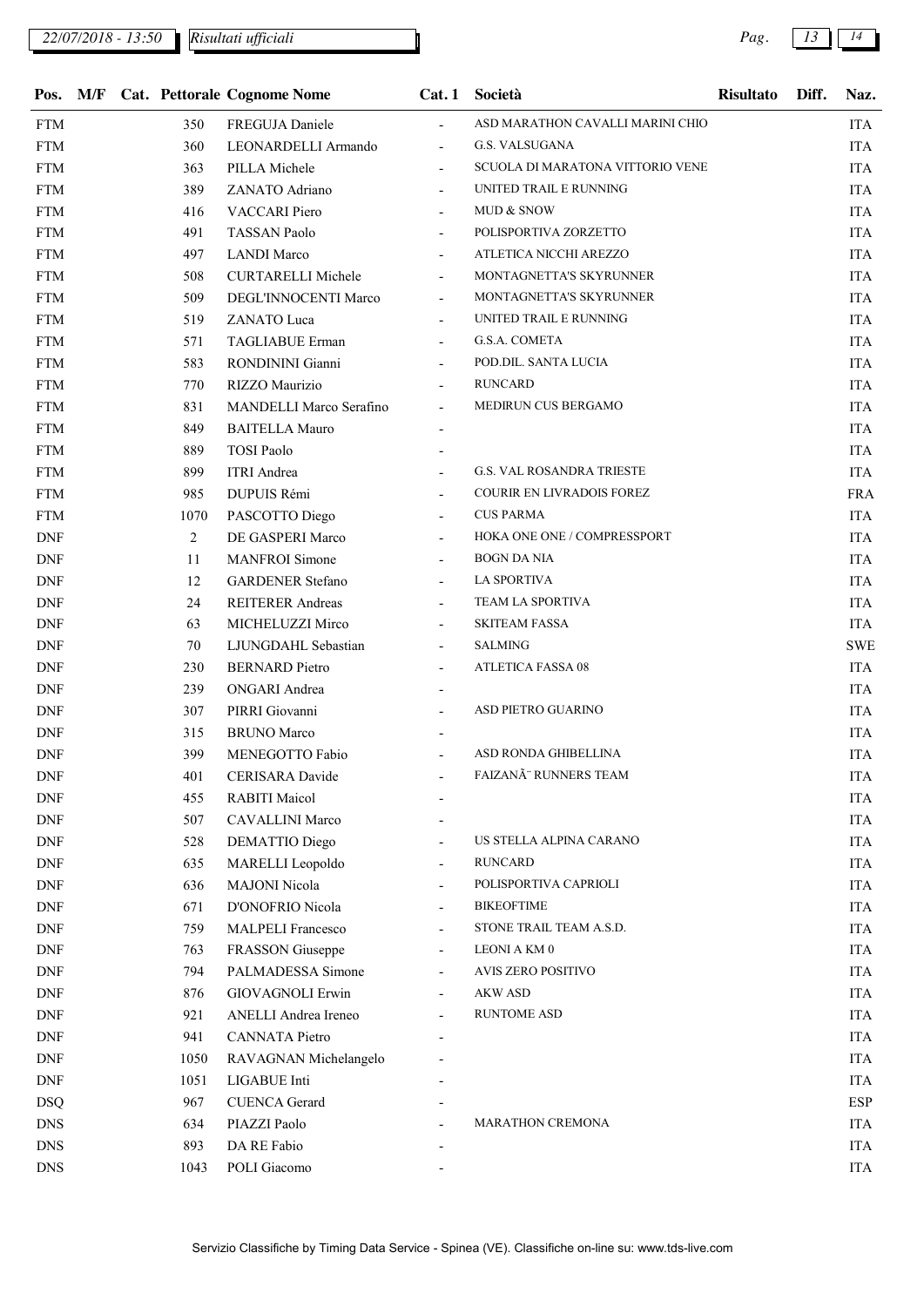**DoloMyths Run Skyrace - Femminile Canazei - 22/07/2018 DoloMyths Run - Skyrace**

# **ELENCO ARRIVATI**

*22/07/2018 - 13:50 Pag. 1 3 Risultati ufficiali*

| Pos. | M/F            |     |      | <b>Cat. Pettorale Cognome Nome</b> | Cat.1                    | Società                        | <b>Risultato</b> | Diff.   | Naz.        |
|------|----------------|-----|------|------------------------------------|--------------------------|--------------------------------|------------------|---------|-------------|
| 46   | $\mathbf{1}$   | 46  | 101  | ORGUE Laura                        | $\overline{a}$           | <b>SALOMON TEAM</b>            | 2:28:54          |         | ESP         |
| 52   | $\overline{2}$ | 52  | 102  | <b>GERARDI Hillary</b>             | $\overline{\phantom{a}}$ | SCARPA/COMPRESSPORT            | 2:32:09          | 0:03:14 | <b>USA</b>  |
| 57   | 3              | 57  | 109  | EL KOTT HELANDER Sanna             | $\overline{\phantom{a}}$ | GORE/MERRELL/SPORTSGYM         | 2:33:46          | 0:04:51 | <b>SWE</b>  |
| 59   | 4              | 59  | 110  | EL KOTT HELANDER Lina              | $\overline{\phantom{a}}$ | GORE/MERRELL/SPORTSGYM         | 2:34:25          | 0:05:30 | <b>SWE</b>  |
| 66   | 5              | 66  | 107  | <b>PAGE Holly</b>                  |                          |                                | 2:37:24          | 0:08:29 | <b>GBR</b>  |
| 76   | 6              | 76  | 120  | <b>MACKENZIE</b> Megan             | $\overline{\phantom{a}}$ | <b>TEAM SALOMON</b>            | 2:39:25          | 0:10:30 | <b>USA</b>  |
| 84   | 7              | 84  | 104  | AZKORBEBETIA Oihana                | $\overline{\phantom{a}}$ | EUSKAL SELEKZIOA               | 2:41:41          | 0:12:46 | <b>ESP</b>  |
| 86   | 8              | 86  | 111  | <b>MUTTER</b> Ingrid               | $\overline{\phantom{a}}$ | COMPRESSPORT                   | 2:42:06          | 0:13:11 | <b>ROU</b>  |
| 87   | 9              | 87  | 126  | VALMASSOI Martina                  | $\overline{\phantom{a}}$ | <b>TEAM SALOMON</b>            | 2:42:11          | 0:13:16 | <b>ITA</b>  |
| 89   | 10             | 89  | 121  | SABATA FONT Claudia                | $\overline{\phantom{a}}$ | SELECCIÓ CATALANA SUB23 - FEEC | 2:42:14          | 0:13:19 | <b>ESP</b>  |
| 97   | 11             | 97  | 123  | <b>CARRION BERTRAN Gisela</b>      | $\overline{\phantom{a}}$ | SEL. CATALANA SUB23 FEEC       | 2:45:13          | 0:16:18 | <b>ESP</b>  |
| 99   | 12             | 99  | 145  | CASTELLO NORIA Angela              | $\overline{\phantom{a}}$ | <b>CLUB ESQUI' GIRONA</b>      | 2:45:25          | 0:16:30 | <b>ESP</b>  |
| 100  | 13             | 100 | 105  | MAIORA ELIZONDO Maite              | $\overline{\phantom{a}}$ | <b>LA SPORTIVA</b>             | 2:46:22          | 0:17:27 | <b>ESP</b>  |
| 120  | 14             | 120 | 103  | KRCHOVA Zuzana                     | $\overline{\phantom{a}}$ | CZECH SKYRUNNING TEAM          | 2:50:59          | 0:22:04 | <b>CZE</b>  |
| 129  | 15             | 129 | 687  | <b>HAINES Chloe</b>                | $\blacksquare$           |                                | 2:53:02          | 0:24:07 | <b>GBR</b>  |
| 140  | 16             | 140 | 545  | CUSSEAU Ginevra                    | $\overline{\phantom{a}}$ | MUGELLO OUTDOOR                | 2:54:26          | 0:25:31 | <b>ITA</b>  |
| 143  | 17             | 143 | 114  | <b>CHOLLET</b> Maya                | $\overline{\phantom{a}}$ | MIZUNO SWISS TEAM              | 2:54:58          | 0:26:03 | ${\bf SUI}$ |
| 151  | 18             | 151 | 115  | PEREZ MESONERO Virginia            | $\overline{\phantom{a}}$ | PROZIS XTRAIL/BERG OUTDOOR     | 2:55:49          | 0:26:54 | <b>ESP</b>  |
| 166  | 19             | 166 | 134  | RUSCONI Francesca                  | $\overline{\phantom{a}}$ | TEAM LA SPORTIVA               | 2:57:37          | 0:28:42 | <b>ITA</b>  |
| 173  | 20             | 173 | 130  | MARTINEZ GUERRERO Mon              | $\overline{\phantom{a}}$ | SELECCIÓ CATALANA - FEEC       | 2:59:13          | 0:30:18 | <b>ESP</b>  |
| 174  | 21             | 174 | 135  | PRESA Elisa                        | $\overline{a}$           | <b>TEAM SCOTT</b>              | 2:59:15          | 0:30:20 | <b>ITA</b>  |
| 179  | 22             | 179 | 986  | ORR Hollie                         | $\overline{\phantom{a}}$ | <b>BLACK COMBE RUNNERS</b>     | 2:59:30          | 0:30:35 | <b>GBR</b>  |
| 181  | 23             | 181 | 125  | DOMINGUEZ Nuria                    | $\overline{\phantom{a}}$ | <b>TUGA</b>                    | 2:59:37          | 0:30:42 | <b>ESP</b>  |
| 183  | 24             | 183 | 249  | <b>PALLINI Elisa</b>               | $\overline{a}$           | <b>CSC CORTENOVA</b>           | 3:00:16          | 0:31:21 | <b>ITA</b>  |
| 195  | 25             | 195 | 112  | <b>SJURSEN Therese</b>             | $\overline{\phantom{a}}$ | LA SPORTIVA NORWAY             | 3:02:21          | 0:33:26 | <b>NOR</b>  |
| 207  | 26             | 207 | 108  | GIANOLA Chiara                     | $\overline{\phantom{a}}$ | <b>LA SPORTIVA</b>             | 3:04:04          | 0:35:09 | <b>ITA</b>  |
| 209  | 27             | 209 | 128  | <b>CUMERLATO Martina</b>           | $\blacksquare$           |                                | 3:04:16          | 0:35:21 | <b>ITA</b>  |
| 214  | 28             | 214 | 1024 | ZANON Stefania                     |                          |                                | 3:04:45          | 0:35:50 | <b>ITA</b>  |
| 215  | 29             | 215 | 862  | <b>SCHILD Sibylle</b>              |                          | <b>ADIDASINFINITETRAILS</b>    | 3:04:50          | 0:35:56 | <b>AUT</b>  |
| 225  | 30             | 225 | 124  | TAKAMURA Takako                    |                          | ASAHIKAWA MEDICAL UNIVERSITY   | 3:05:48          | 0:36:53 | <b>JPN</b>  |
| 235  | 31             | 235 | 694  | TATEISHI Yuko                      |                          | <b>GRASS ROOTS</b>             | 3:08:00          | 0:39:05 | JPN         |
| 238  | 32             | 238 | 127  | HEGEMANN Ida Sophie                | $\overline{\phantom{a}}$ | <b>TEAM SALOMON</b>            | 3:08:51          | 0:39:56 | <b>GER</b>  |
| 264  | 33             | 264 | 132  | PALFRADER Sarah                    | $\overline{\phantom{a}}$ | ATL. ALTA VALTELLINA           | 3:13:07          | 0:44:12 | <b>ITA</b>  |
| 285  | 34             | 285 | 511  | ERIKSMO Anna                       | $\overline{\phantom{a}}$ | HELENEHOLMS IF                 | 3:15:58          | 0:47:03 | <b>SWE</b>  |
| 286  | 35             | 286 | 215  | PEDERIVA Carlotta                  | $\overline{\phantom{a}}$ | TEAM LA SPORTIVA               | 3:16:00          | 0:47:05 | <b>ITA</b>  |
| 338  | 36             | 338 | 530  | <b>BROILO</b> Paola                | $\overline{\phantom{a}}$ | ATLETICA CLARINA               | 3:23:56          | 0:55:01 | ITA         |
| 349  | 37             | 349 | 573  | VLČKOVÁ Iveta                      |                          | CZECH SKYRUNNING TEAM          | 3:25:44          | 0:56:49 | CZE         |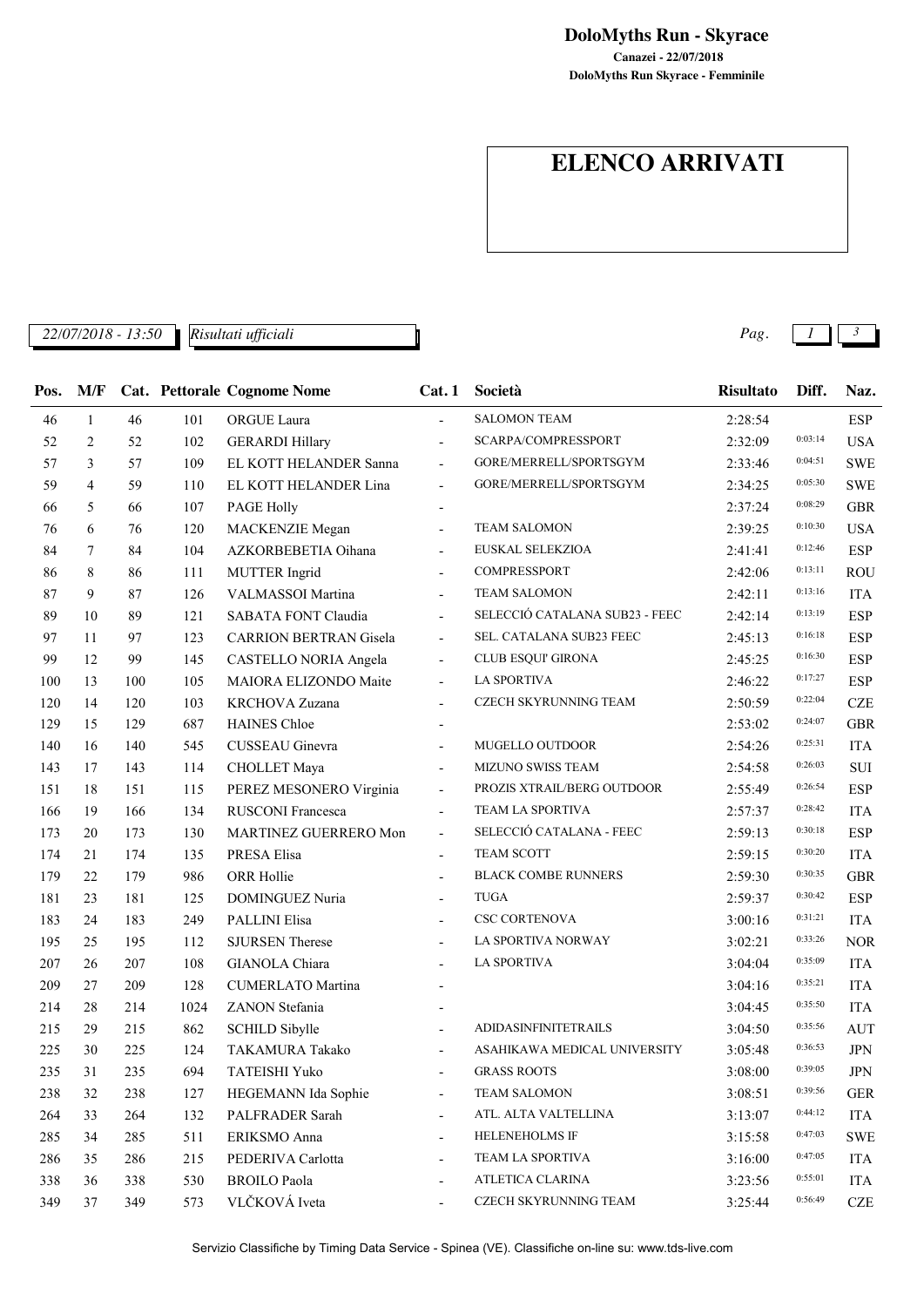*22/07/2018 - 13:50 Pag. 2 3*

| Pos.       | M/F |     |      | <b>Cat. Pettorale Cognome Nome</b> | Cat.1                    | Società                    | <b>Risultato</b> | Diff.   | Naz.       |
|------------|-----|-----|------|------------------------------------|--------------------------|----------------------------|------------------|---------|------------|
| 362        | 38  | 362 | 630  | VAGNI Monica                       | $\overline{a}$           | ATLETICA PARATICO          | 3:27:53          | 0:58:58 | <b>ITA</b> |
| 368        | 39  | 368 | 852  | WALSH Maria                        |                          |                            | 3:29:01          | 1:00:06 | IRL        |
| 369        | 40  | 369 | 541  | <b>OSTANO</b> Susan                |                          | IN MOTUS ASD               | 3:29:21          | 1:00:26 | <b>ITA</b> |
| 378        | 41  | 378 | 422  | TESTARMATA Martina                 | $\overline{\phantom{a}}$ | <b>SRM TRAIL TEAM</b>      | 3:30:06          | 1:01:11 | <b>ITA</b> |
| 379        | 42  | 379 | 912  | VILARNAU Cristina                  |                          |                            | 3:30:08          | 1:01:13 | <b>ESP</b> |
| 380        | 43  | 380 | 1036 | HABOCK Lucia                       |                          |                            | 3:30:10          | 1:01:15 | <b>GER</b> |
| 390        | 44  | 390 | 765  | <b>GREGORI</b> Lucia               |                          | ASD STONE TRAIL TEAM       | 3:31:13          | 1:02:18 | <b>ITA</b> |
| 416        | 45  | 416 | 837  | SCHMÖLZER Kristina                 | $\blacksquare$           |                            | 3:35:01          | 1:06:07 | AUT        |
| 424        | 46  | 424 | 654  | CAVAZZUTI Karen                    | $\overline{a}$           | A.S.D SPORTRACE            | 3:35:49          | 1:06:54 | <b>ITA</b> |
| 425        | 47  | 425 | 240  | <b>GEBHARDT Vanessa</b>            |                          |                            | 3:35:52          | 1:06:58 | <b>GER</b> |
| 429        | 48  | 429 | 591  | LUCCHINI Katia                     |                          |                            | 3:36:19          | 1:07:24 | <b>ITA</b> |
| 432        | 49  | 432 | 742  | MENARDI Susanna                    | $\overline{\phantom{a}}$ | <b>BELA LADINIA</b>        | 3:36:34          | 1:07:39 | <b>ITA</b> |
| 440        | 50  | 440 | 884  | <b>BACCI</b> Veronica              | $\overline{\phantom{a}}$ | ASD ATLETICA LUPATOTINA    | 3:37:12          | 1:08:17 | <b>ITA</b> |
| 443        | 51  | 443 | 483  | <b>ANDREETTA Francesca</b>         | $\overline{\phantom{a}}$ |                            | 3:37:58          | 1:09:03 | <b>ITA</b> |
| 450        | 52  | 450 | 1044 | ZANON Daniela                      | ÷,                       | U.S. STELLA ALPINA CARANO  | 3:38:37          | 1:09:42 | <b>ITA</b> |
| 451        | 53  | 451 | 512  | <b>HANNERZ</b> Sara                | $\overline{\phantom{a}}$ | LUNDS NAPRAPATKLINIK       | 3:38:43          | 1:09:48 | <b>SWE</b> |
| 456        | 54  | 456 | 325  | ABITAYEVA Milana                   | $\overline{\phantom{a}}$ | SPACE TEAM                 | 3:39:09          | 1:10:14 | KAZ        |
| 458        | 55  | 458 | 1016 | FOSSATI Emanuela                   | $\overline{\phantom{a}}$ | POL. PAGNONA               | 3:39:23          | 1:10:28 | <b>ITA</b> |
| 462        | 56  | 462 | 131  | SLARKOVA Marina                    |                          |                            | 3:39:49          | 1:10:54 | <b>SVK</b> |
| 463        | 57  | 463 | 589  | <b>CREPAZ</b> Federica             |                          |                            | 3:39:52          | 1:10:58 | <b>ITA</b> |
| 464        | 58  | 464 | 527  | <b>LILAND</b> Hanne                |                          | <b>VAREGG</b>              | 3:39:59          | 1:11:04 | <b>NOR</b> |
| 477        | 59  | 477 | 669  | <b>KELLER Victoria</b>             |                          | MOUNTAIN-RACE.RU           | 3:43:11          | 1:14:16 | <b>RUS</b> |
| 479        | 60  | 479 | 776  | ROSSATTI Lisa                      | $\overline{\phantom{a}}$ | CASTELRAIDER               | 3:43:14          | 1:14:20 | <b>ITA</b> |
| 483        | 61  | 483 | 1025 | VOLPATO Martina                    | $\overline{\phantom{a}}$ | <b>TORNADO</b>             | 3:43:40          | 1:14:45 | <b>ITA</b> |
| 488        | 62  | 488 | 900  | MINIUSSI Michela                   | $\overline{\phantom{a}}$ | FINCANTIERI MONFALCONE     | 3:44:21          | 1:15:26 | <b>ITA</b> |
| 503        | 63  | 503 | 708  | PARISI Ida                         | $\overline{\phantom{a}}$ | COMANO MOUNTAIN RUNNERS    | 3:46:39          | 1:17:44 | <b>ITA</b> |
| 507        | 64  | 507 | 806  | DIGRANDE Tanja                     |                          |                            | 3:48:26          | 1:19:31 | <b>USA</b> |
| 517        | 65  | 517 | 515  | FRUET Sabrina                      |                          |                            | 3:49:56          | 1:21:01 | <b>ITA</b> |
| 518        | 66  | 518 | 270  | MALPIGHI Annamaria                 |                          |                            | 3:50:02          | 1:21:08 | <b>ITA</b> |
| 520        | 67  | 520 | 232  | <b>TARTER Ornella</b>              |                          | <b>ATLETICA FASSA</b>      | 3:50:27          | 1:21:32 | <b>ITA</b> |
| 522        | 68  | 522 | 415  | VANZO Milena                       |                          | <b>U.S. CAURIOL</b>        | 3:51:12          | 1:22:17 | <b>ITA</b> |
| 528        | 69  | 528 | 403  | <b>SCHERINI Denise</b>             | $\overline{\phantom{a}}$ | PTSKYRUNNING               | 3:52:46          | 1:23:51 | <b>ITA</b> |
| 533        | 70  | 533 | 993  | TAVANA Stefania                    |                          |                            | 3:54:05          | 1:25:10 | <b>ITA</b> |
| 536        | 71  | 536 | 600  | <b>GHIDINI</b> Patrizia            | $\overline{\phantom{a}}$ | TRIATHLON DUATHLON CREMONA | 3:54:34          | 1:25:39 | <b>ITA</b> |
| 538        | 72  | 538 | 1013 | NASTRUT Vasilica                   | $\overline{\phantom{a}}$ | TEAM PASTURO ASD           | 3:55:03          | 1:26:08 | <b>ROU</b> |
| 540        | 73  | 540 | 874  | KOSEC Nataša                       | $\overline{\phantom{a}}$ |                            | 3:55:07          | 1:26:12 | $\rm SLO$  |
| 541        | 74  | 541 | 140  | <b>TOGNI Maria Vittoria</b>        | $\overline{\phantom{a}}$ | TRAIL RUNNING BRESCIA      | 3:55:18          | 1:26:23 | <b>ITA</b> |
| 548        | 75  | 548 | 449  | PETRACCO Chiara                    | $\overline{\phantom{a}}$ | <b>AQUILE FRIULANE</b>     | 3:57:45          | 1:28:50 | <b>ITA</b> |
| 552        | 76  | 552 | 424  | PASSERA Francesca                  | $\overline{\phantom{a}}$ | <b>SRM TRAIL TEAM</b>      | 3:57:56          | 1:29:01 | <b>ITA</b> |
| 553        | 77  | 553 | 544  | <b>TONINI Giulia</b>               | $\overline{\phantom{a}}$ | MUGELLO OUTDOOR            | 3:57:58          | 1:29:03 | <b>ITA</b> |
| 563        | 78  | 563 | 397  | TONIOLATTI Francesca               |                          |                            | 3:59:30          | 1:30:35 | <b>ITA</b> |
| 567        | 79  | 567 | 1042 | VIOLA Susi                         |                          |                            | 3:59:49          | 1:30:54 | <b>ITA</b> |
| 574        | 80  | 574 | 691  | <b>SBETTI Monica</b>               |                          | <b>SENZA FRENI</b>         | 4:00:50          | 1:31:55 | <b>ITA</b> |
|            |     |     |      |                                    |                          |                            |                  | 1:32:25 |            |
| 578<br>581 | 81  | 578 | 471  | PIETROBELLI Isotta<br>ZANON Elena  |                          | <b>U.S.CORNACCI TESERO</b> | 4:01:20          | 1:33:07 | <b>ITA</b> |
|            | 82  | 581 | 807  |                                    | $\overline{\phantom{a}}$ | DEBOI SKI TEAM             | 4:02:02          | 1:33:12 | <b>ITA</b> |
| 582        | 83  | 582 | 502  | <b>DEROMEDI Elisa</b>              | $\overline{\phantom{a}}$ | PRESTON HARRIERS           | 4:02:07          | 1:34:39 | <b>ITA</b> |
| 586        | 84  | 586 | 596  | <b>ANDERSON Robyn</b>              | $\overline{\phantom{a}}$ | ATLETICA PARATICO          | 4:03:34          | 1:34:45 | <b>RSA</b> |
| 587        | 85  | 587 | 918  | <b>BONGIOVANNI Federica</b>        | $\overline{\phantom{a}}$ |                            | 4:03:40          | 1:35:09 | <b>ITA</b> |
| 589        | 86  | 589 | 567  | <b>GUILLEMIN Audrey</b>            |                          |                            | 4:04:04          | 1:36:21 | <b>AUS</b> |
| 598        | 87  | 598 | 639  | MONTEVECCHI Margherita             | $\overline{\phantom{a}}$ | <b>BOGN DA NIA</b>         | 4:05:16          | 1:36:26 | ITA        |
| 600        | 88  | 600 | 683  | FRANCESCHINI Silvia                | $\overline{\phantom{a}}$ | ASD SENZA FRENI            | 4:05:21          |         | <b>ITA</b> |